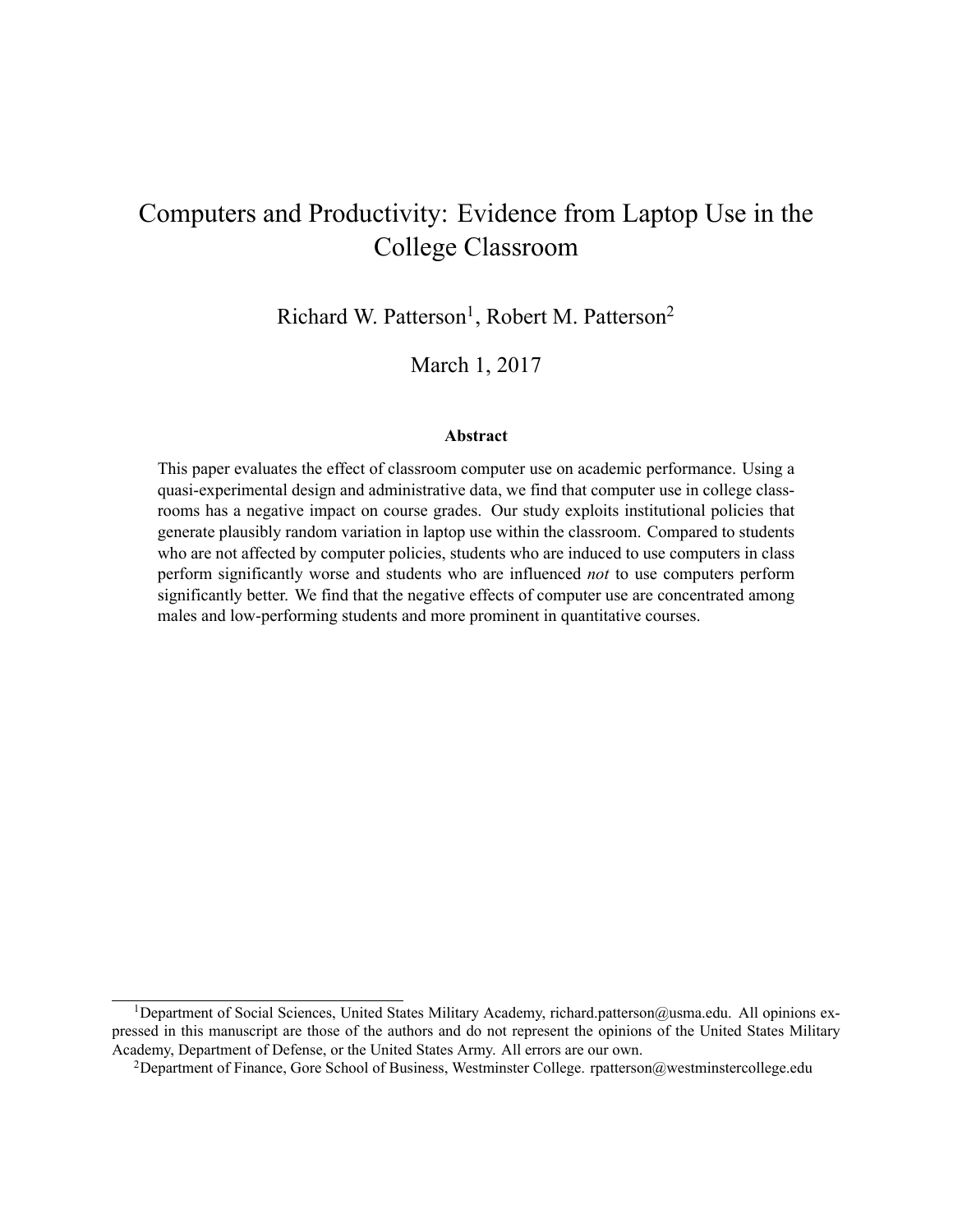## **1 Introduction**

Computers have the potential to drastically improve productivity in education. Computers enable students to engage with educational software, take better notes, complete tasks more quickly, stay more organized, and instantly access a broad range of learning resources. However, as the number of Internet and computer-based distractions increase, so do concerns about student cyberslacking and non-productive computer use. If students are sufficiently susceptible to distractions or other unproductive behaviors associated with computer use, then the costs of computer use may outweigh the benefits. As computer use in the classroom becomes pervasive, it is increasingly important to identify whether computers help or hinder student performance and what policies may lead to improved student outcomes. Despite the significant role computers play in the classroom and the low costs of implementing classroom computer policies, relatively little is known about how computer use impacts student productivity.

Several recent trends highlight why understanding the impact of computer use on student outcomes is becoming increasingly important. First, the prevalence of computer use in the classroom has increased dramatically in recent years; in 2011 57% of recent college graduates reported using a smartphone, laptop, or tablet in class at least some of the time (Parker et al., 2011). In more recent studies, computer use is much higher. In our study, we find that 72% of students use laptops in the classroom and Carter et al. (2017) find that 79% of students use laptops.<sup>1</sup> Additionally, the efficacy of classroom learning is becoming increasingly important as the ratio of class to study time has increased to the point where the average college student spends more time in the classroom than studying outside of it. Babcock and Marks (2011) find that although the time college students spend in the classroom each week has remained roughly constant at about 16 hours a week over the last 50 years, the time students spend outside the classroom studying each week has fallen pre-

<sup>&</sup>lt;sup>1</sup>Carter et al. (2016) study principles of economics classes at the United States Military Academy that prohibit and allow computer use. The 79% figure is the average computer use among classes that allow computer use.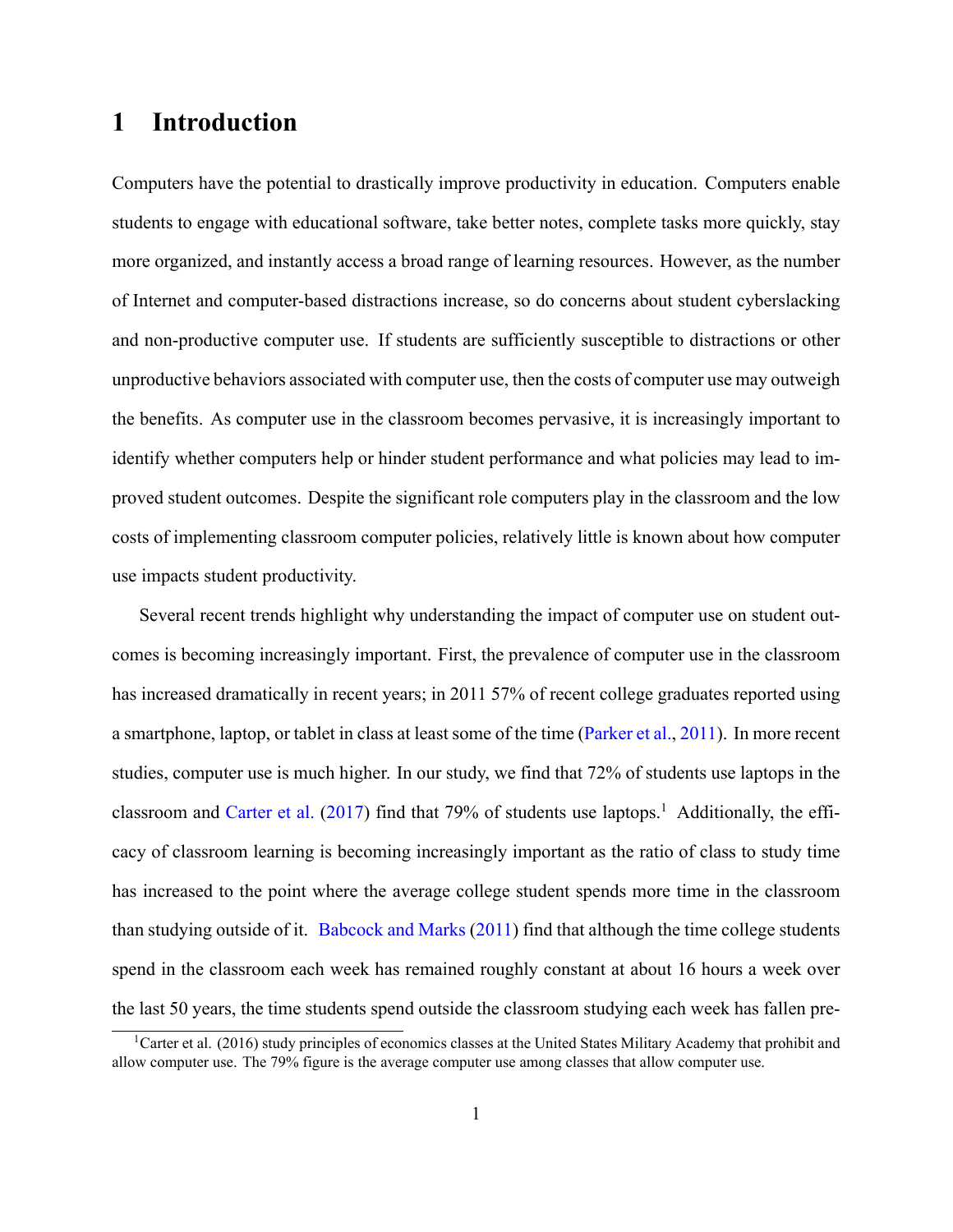cipitously from 24 hours in 1961 to just 11 hours in 2004. Also, concerns about equity motivate a study of the impact of computer use in the college classroom. African American and Hispanic students, as well as those from economically disadvantaged backgrounds, are less likely to own laptops (Lenhart et al., 2010). These patterns of computer ownership may widen or shrink gaps in student outcomes depending on the effect of computers inside and outside the classroom. Finally, identifying the effects of computer use in a college classroom environment informs the potential impact of computers on productivity in settings where straightforward measures of productivity are unavailable, such as the workplace.

In this paper we present quasi-experimental evidence of the impact of computer use in college classrooms on academic outcomes. This study takes advantage of a college policy that requires all students to own a laptop computer, but allows individual instructors to require, allow, or ban computers in their classrooms. We conduct surveys among a subset of students (n=229) and find that students who are required to bring computers to any of their classes on a certain day are 21% more likely to use computers in laptop-optional classes than students who are not required to bring computers to any of their classes. Similarly, we find that students who are prohibited from bringing computers to at least one class on a certain day are 49% less likely to use computers in laptopoptional classes. We treat computer-use policies in same-day classes as an instrument for computer use in laptop-optional classes and compare the grades of students (n=5,571, obs=32,959) who are and who are not influenced to bring computers to class by their course schedules. This approach yields reduced-form evidence that computers have a significant negative impact on course grades. We find that a requirement to bring a computer to school decreases a student's course grades in classes that allow laptops by between 0.04 and 0.05 grade points while a laptop prohibition improves a student's course grades in laptop-optional courses by between 0.05 and 0.09 grade points. When scaled by our first-stage survey results, $<sup>2</sup>$  our estimates suggest that computer use decreases</sup>

<sup>2</sup>Survey results are collected from a subsample of 229 students in 14 classes.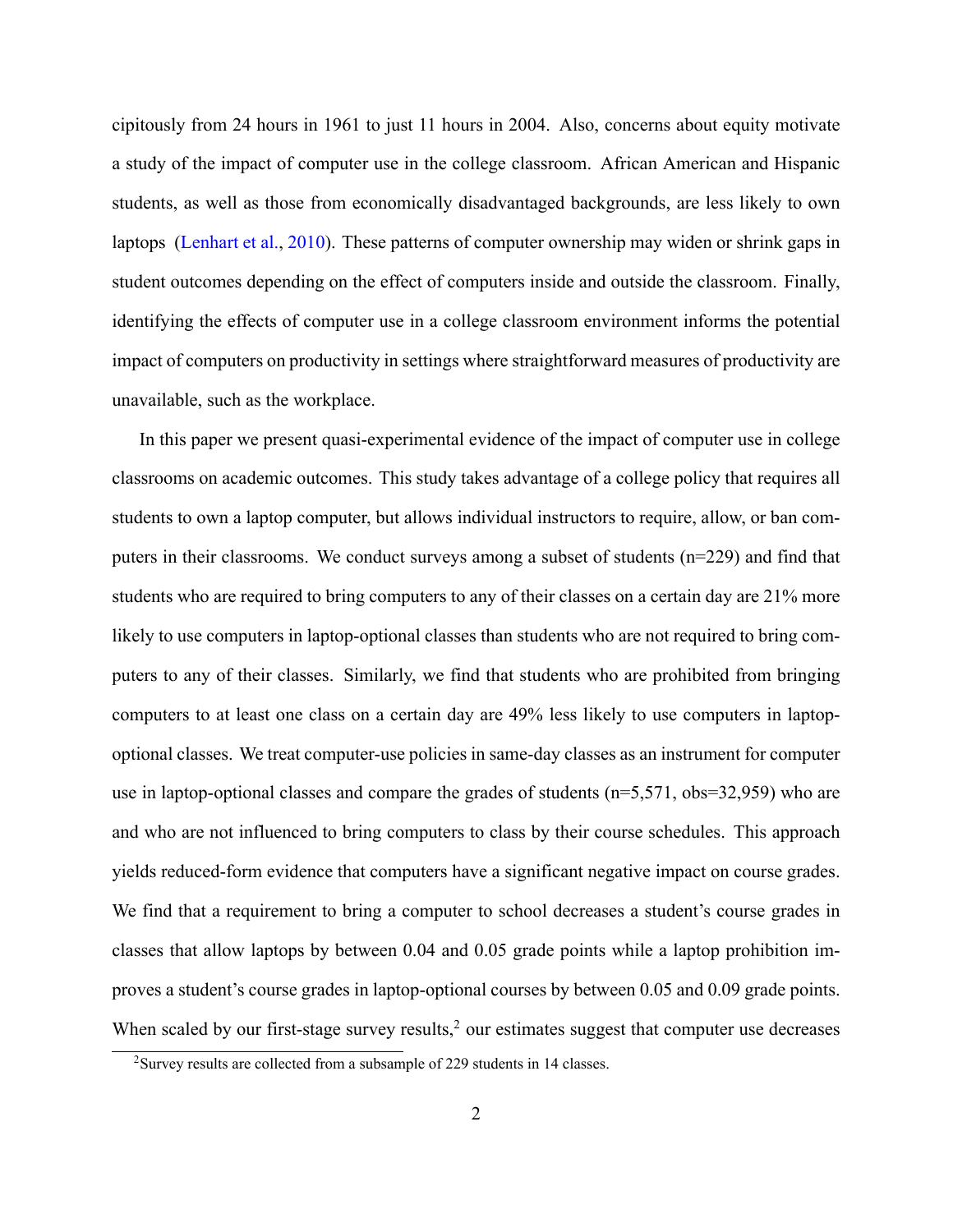course grades by between 0.14 and 0.37 grade points or 0.17 and 0.46 standard deviations. Our results are robust to multiple specifications and are consistent across multiple identification strategies. Additional heterogeneity analysis suggests that the negative effect of computer use is strongest among male students and driven by weaker students as identified by their cumulative GPA. We also find that computer use has more negative effects in quantitative courses and in courses within a student's major.

Our results are compelling in light of other recent efforts to determine what improves academic performance in higher education. Need-based financial aid has a small or insignificant effect on student grade point averages (GPAs) (Goldrick-Rab et al., 2016; Denning, 2016); performance-based financial aid may improve academic performance (e.g. Scott-Clayton, 2011), but is expensive and can generate unintended behavioral responses (Cornwell et al., 2005); and counseling services alone do not appear to significantly improve academic performance (Angrist et al., 2009). In contrast, policies that limit computer use in the classroom are inexpensive and may significantly improve student academic performance.

## **2 Background**

Our study builds on a growing literature examining the causal role of computer technology in human capital formation. This research has investigated the effects of increasing access to computer technology in schools, increasing computer access at home, and using computer instructional technology in the classroom. With regards to in-school access, Angrist and Lavy (2002) find that increasing access to computers in elementary and middle school has no measurable effect on student outcomes. Similarly, Goolsbee and Guryan (2006) find that increasing Internet access in schools has no measurable effect on student outcomes, Leuven et al. (2007) find that increasing information communication technology (ICT) budgets has no significant effect on student outcomes, and a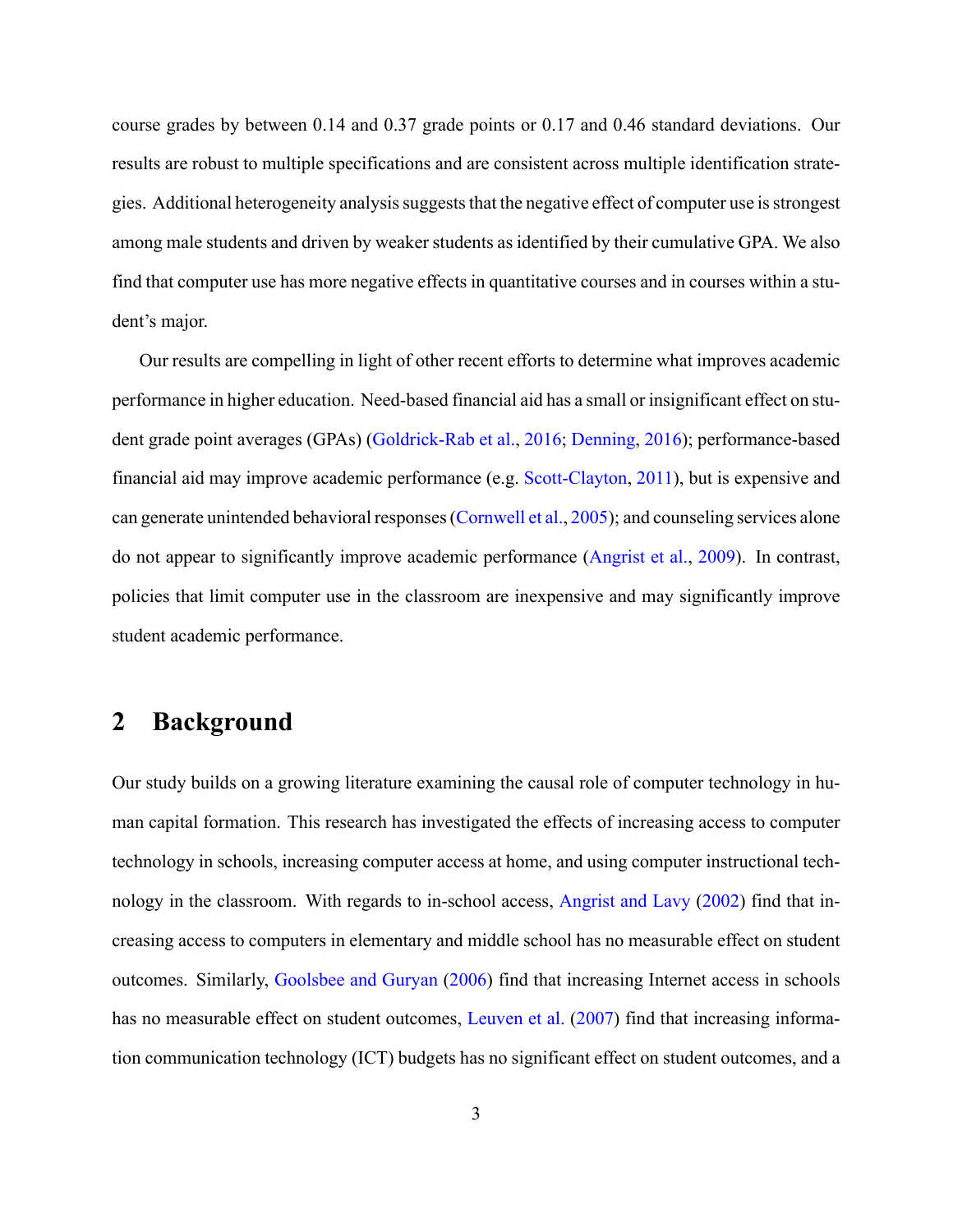number of studies investigating "one laptop per student" policies find no effects on performance in k-12 classrooms (e.g. Cristia et al., 2012; Suhr et al., 2010; Shapley et al., 2009). Regarding home computers, Fairlie and London (2012) find no significant effects of randomly providing home computers to community college students, Fairlie and Robinson (2013) conduct a large scale experiment and find no evidence of academic or behavioral effects of providing 6-10th graders with home computers, and Malamud and Pop-Eleches (2011) use regression discontinuity evidence to show that providing home computers lowered grades of 7-19 year-old Romanian students but improved their computer skills. Research investigating the efficacy of computer instructional technology (CIT) also finds mixed results. Barrow et al. (2009) and Banerjee et al. (2007) both find that primary school students randomly assigned to use CIT performed significantly better on post-treatment assessments, but Rouse and Krueger (2004) find that middle school students randomly assigned to use English learning CIT had no effect on reading skills.

Regarding the effect of personal computer use in the classroom in higher education, there is little consensus on how computers are likely to affect student outcomes. Proponents of computers in the classroom argue that computers improve access to information, adoption of active learning strategies, collaboration, computer literacy, and overall course performance (e.g. Gulek and Demirtas, 2005; Barak et al., 2006). Critics of computer use in the classroom argue that computers not only generate distractions for students using the laptops but also for nearby students (e.g. Sana et al., 2013). The potential for distraction may be particularly large for weak students, given evidence that lower cognitive ability is positively correlated with greater impatience (Dohmen et al., 2010). Furthermore, Mueller and Oppenheimer (2014) find that the process of taking notes by hand generates better recall than by computer. These diverging opinions highlight the need to identify whether computers generally help or hinder academic performance and the degree to which the effect of computers on performance varies by student characteristics.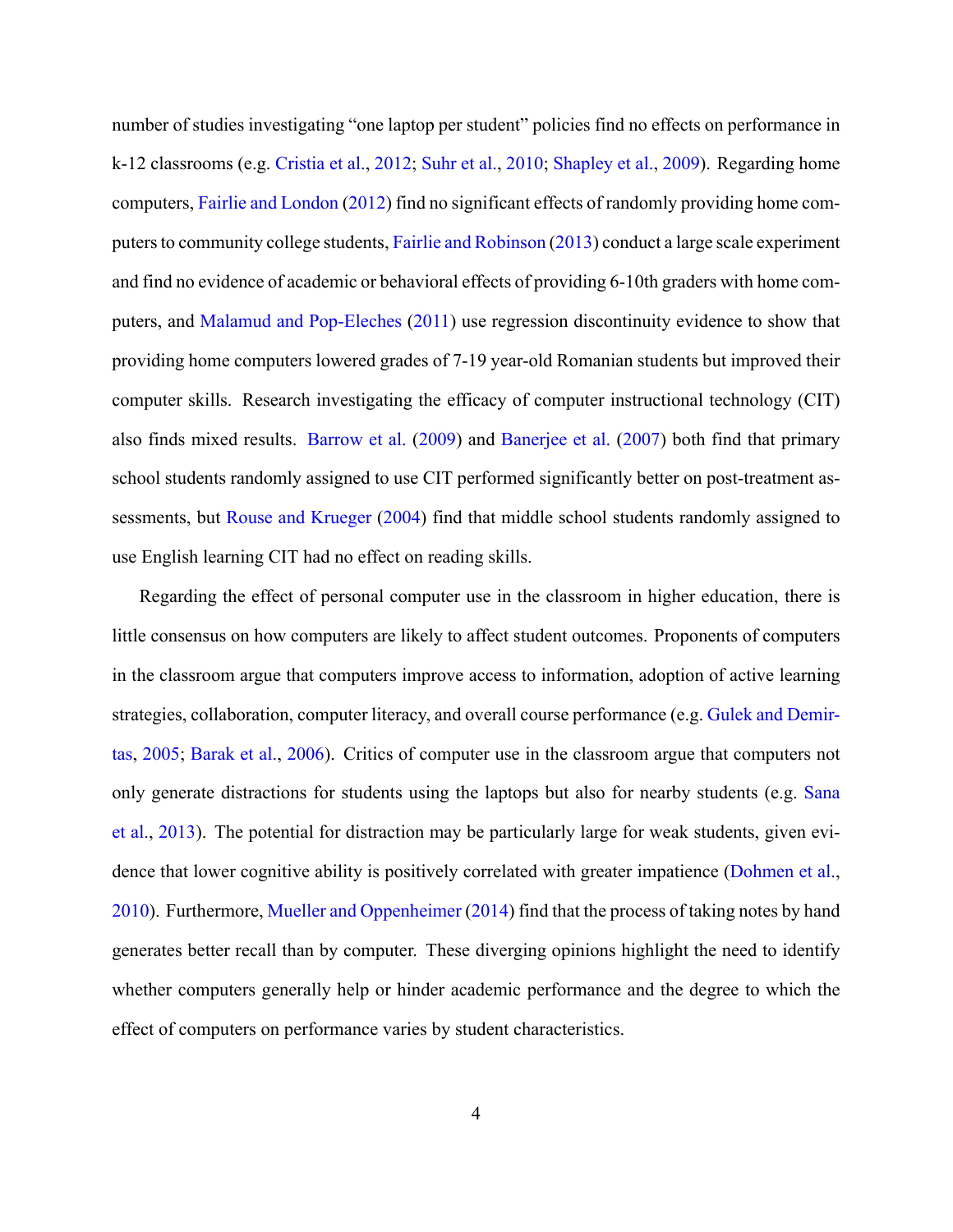The existing evidence on the impact of computers in the college classroom can be broadly grouped into two categories: (1) studies that examine the correlation between computer use and academic outcomes and (2) studies that experimentally manipulate whether and how students are able to use computers in the classroom. In general, the studies that examine the correlation between computer use and academic performance in college find that students who use computers in classrooms perform worse than students who do not (e.g. Fried, 2008; Grace-Martin and Gay, 2001; Kraushaar and Novak, 2010). However, these correlational studies likely suffer from selection issues, as students who choose to use computers are likely to differ from students who choose not to use computers in important ways.

The experimental studies examining the impact of computer use in the classroom vary significantly in their purpose and scope. Several laboratory experiments have sought to identify how certain components of computer use may impact academic performance. For example, Mueller and Oppenheimer (2014) experimentally test whether the medium used in note-taking impacts recall and find that students who are randomly assigned to take notes via notepad instead of computer have significantly better recall of the information taught. Sana et al. (2013) randomly assign study participants to take lecture notes on a computer with some students randomly assigned to multitask (or complete non lecture-related web activities during the lecture) and find that multitasking reduces the academic performance of both the multitasker and those students who are able to see the multitasker's computer screen.<sup>3</sup> Other studies examine the impact of providing college students free laptops. Although these studies cannot distinguish between use inside and outside the classroom, Wurst et al. (2008) and Fairlie (2012) find that laptops have no significant impact on academic performance and a positive impact on academic performance for minority students, respectively.

 $3$ Evidence for computer spillover effects is mixed. Aguilar-Roca et al. (2012) randomly assign certain classes to have laptop-free zones and find no impact on student performance.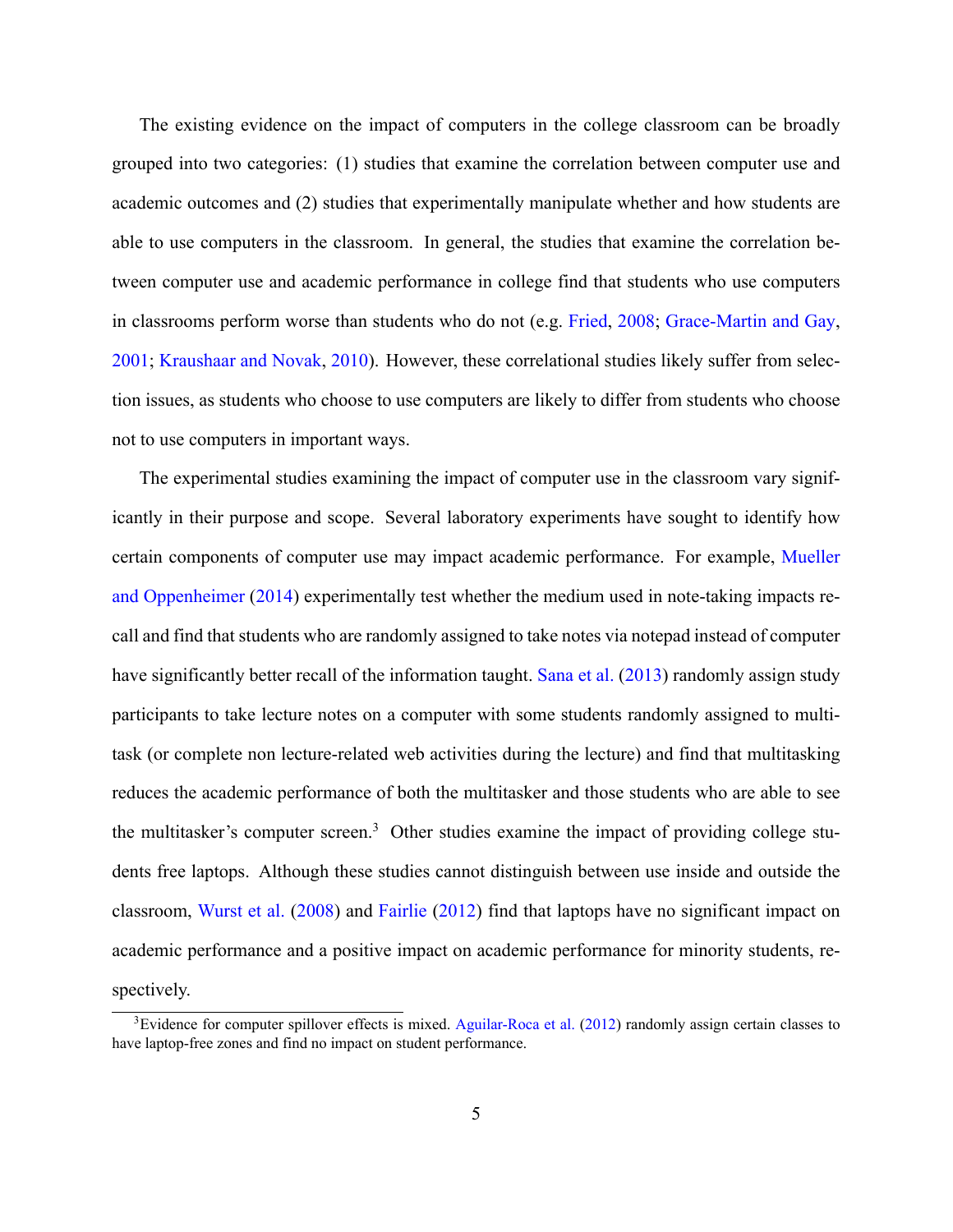Most closely related to our study is a recent paper by Carter et al. (2017) that experimentally tests the effects of computers in actual classrooms.<sup>4</sup> Carter et al.  $(2017)$  randomly assign different sections of a principles of economics course at the United States Military Academy to either allow or prohibit computer use in the classroom. They find that students in sections that allow computers in the classroom perform roughly 0.2 standard deviations worse than students in sections that prohibit computer use.

While Carter et al. (2017) generate convincing causal estimates of the effect of prohibiting classroom computer use, our study compliments their study in two important ways. First, because Carter et al. (2017) randomize at the classroom level, they are unable to distinguish whether their outcomes are driven by the effects of individual computer use or by classroom-level changes induced by the treatment. For example, it is possible that laptops have no negative effects on the individuals that use them, but that the presence of laptops in the classroom creates significant distractions for students who are not using laptops, fosters an unproductive learning environment, or makes it more difficult for the instructor to engage with the class.<sup>5</sup> Because our study takes advantage of variation in computer use at the individual level within a classroom, we are able to isolate the individual effects of laptop use from factors that vary at the classroom level. Second, Carter et al. (2017) conduct their study within a single course in a unique learning environment. For example, a majority of students in their study are taught by active duty Army Officers and students are required to work up to 10 hours for missing a single class. By studying the effects of classroom computer use across a broad range of courses in a different college environment, our paper helps address concerns about the external validity of Carter et al. (2017).

 $4$  Hembrooke and Gay (2003) also experimentally test the impact of laptops in a college classroom and finds negative effects on student performance. However their study is limited by a very small sample (n=44) from a single class on a single day over 10 years ago.

<sup>5</sup>These class-level factors could potentially explain a significant portion of the effects observed in Carter et al. (2017). A number of papers find evidence of peer effects in college environments (e.g. Carrell et al., 2009; Lyle, 2007). Also, Lavy and Schlosser (2011) find that two driving mechanisms of classroom peer effects are disruptions created by other students and the influence certain students have on how teachers interact with a class.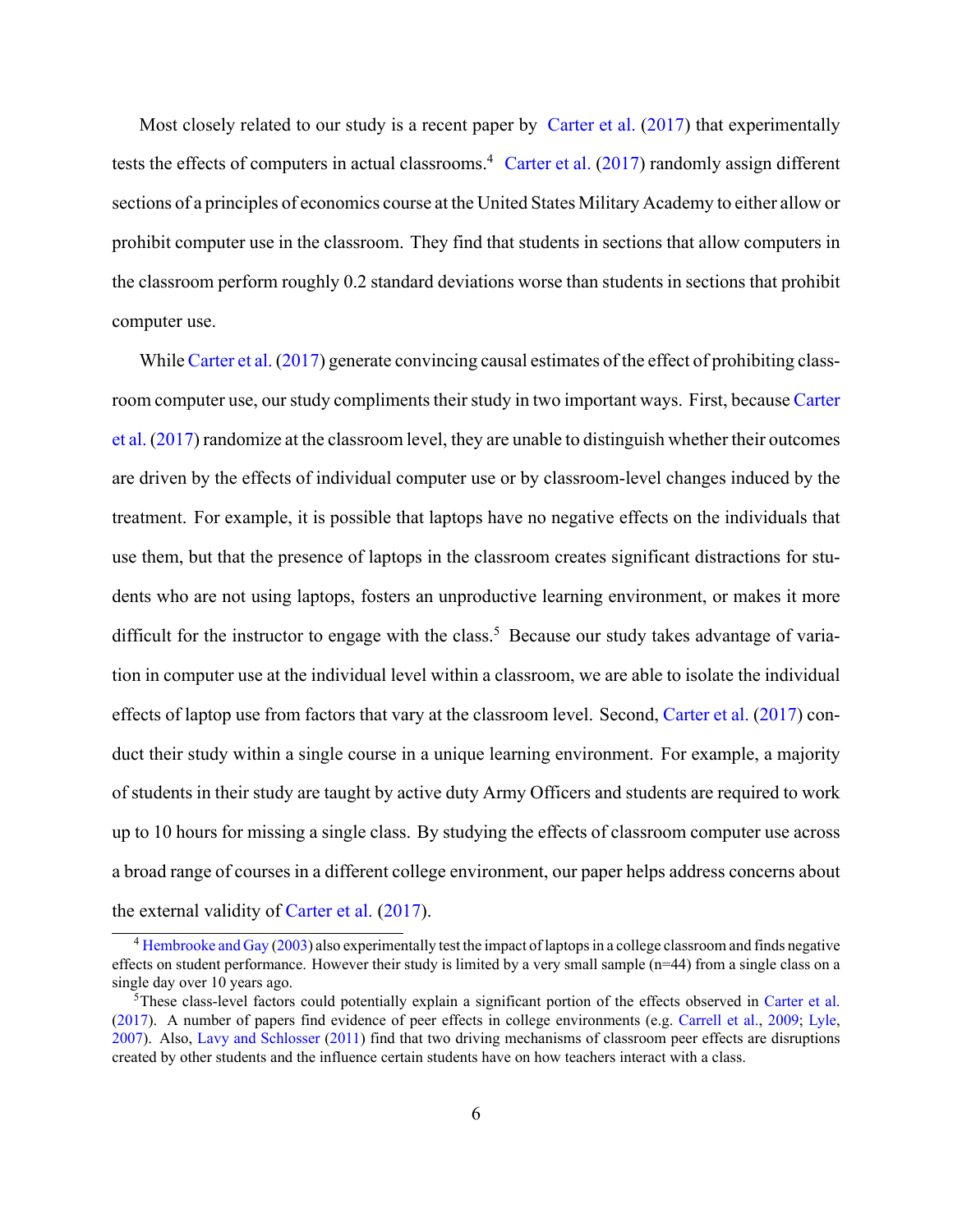Our study contributes to the literature in the following ways: First, our study is among the first to provide causal evidence of the impact of classroom computer use on academic performance in higher education. Second, our study uses variation that applies to all class subjects and types of students, which allows for broader generalizability than previous studies and enables us to examine heterogeneous effects by course characteristics. Third, our study is unique in that the identifying variation in computer use comes from *within* the classroom. In our study, students who are and who are not influenced to use computers share the same classroom, same peers, same teacher, and experience the exact same lecture. This allows us to isolate computer use from other potential factors that may contribute to differences found in between-class designs such as peer effects, distractions generated by other student computer use, changes in teacher behavior, and other differences between classrooms unrelated to computer use.

## **3 Research Design and Sample**

In this study, we take advantage of a natural experiment where the probability that students at a private liberal arts college bring a laptop computer to class depends on the order of their class schedules. At this college, all students are required to have access to a laptop, but teachers may decide to (a) require laptops, (b) allow laptops, or (c) prohibit laptops in their classes.<sup>6</sup> Our research design is based on the hypothesis that a student's laptop use in laptop-optional classes is significantly impacted by the laptop policies in the student's other classes. Specifically, we hypothesize that students who are required to bring laptops to at least one of their classes on a certain day are more likely to bring and use laptops in laptop-optional courses that same day and students who are prohibited from bringing laptops to at least one of their classes are less likely to bring and use

<sup>&</sup>lt;sup>6</sup>The laptop policy states "All incoming students must have access to a laptop computer with at least Windows 7 or Snow Leopard (10.6.8)."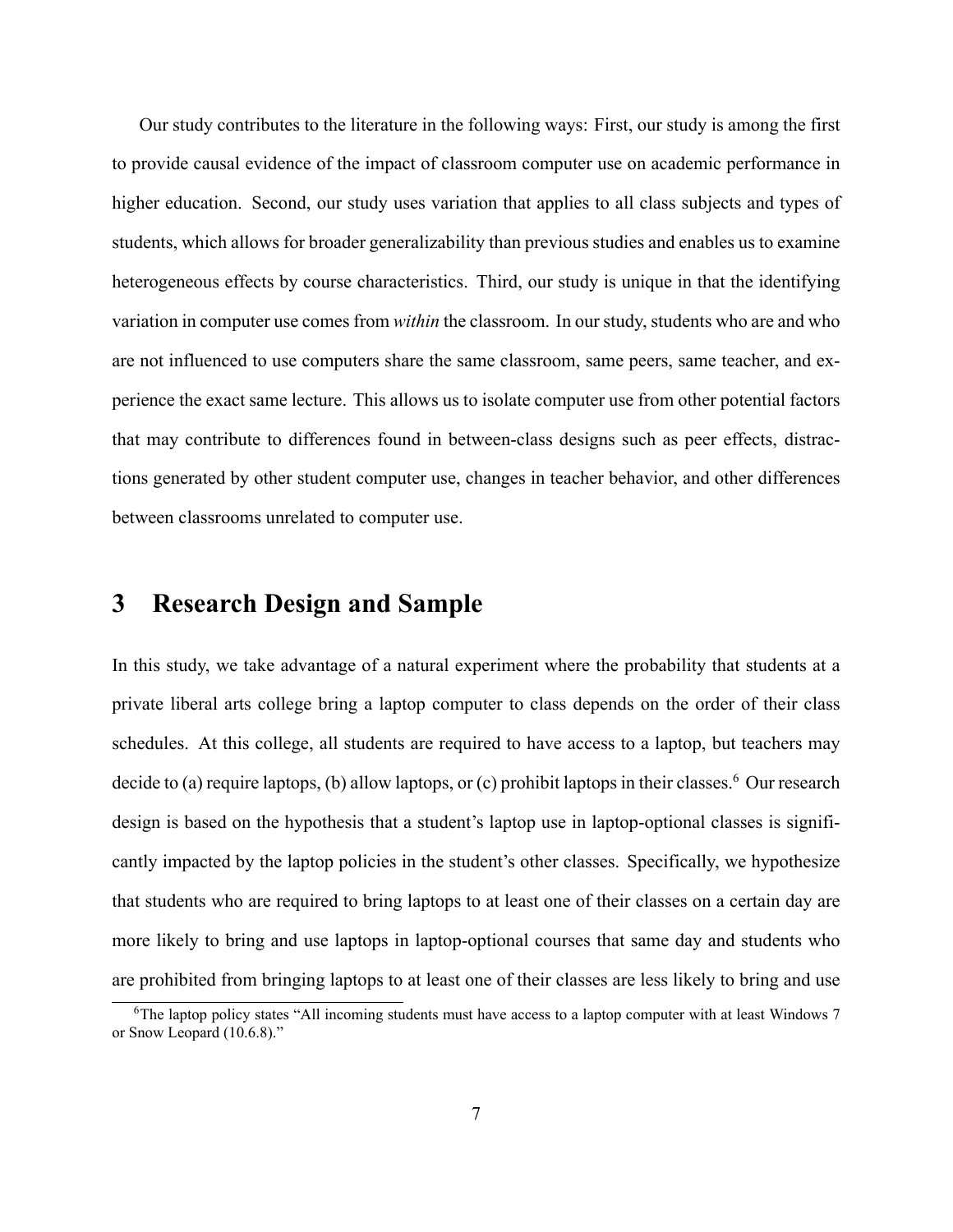laptops in laptop-optional classes. For example, if a student is required to bring a laptop to her history class at 10:00 AM on Monday, she is more likely to have her laptop in her bag and use that laptop in her 11:30 AM biology class that same day. On the other hand, if the history class at 10:00 AM prohibits laptop use, then she is less likely to have the laptop in her bag and therefore less likely to use her laptop in her biology class. We also hypothesize that, after controlling for a few basic covariates, laptop policies in other classes are uncorrelated with course performance in laptop-optional courses *except* through the change in laptop use.<sup>7</sup> If our hypotheses hold, then (1) our natural experiment generates similar variation to a formal experiment where individual students within a classroom are randomly assigned to use computers and (2) our estimates of the impact of external course laptop policies on grades in laptop-optional courses generate unbiased estimates of the directional impact of laptop use on course performance.

## **3.1 Empirical Design**

#### **3.1.1 Primary Analysis**

In our empirical design, we estimate the reduced form impact of laptop use on student academic performance using the laptop policies surrounding a student's laptop-optional classes as an instrument for laptop use.<sup>8</sup> This estimation strategy involves estimating the impact of two different types of policies on overall course-grades:<sup>9</sup> policies that require students to bring laptops to class and

 $7$ The unique policy requirement for all students to have access to a laptop is an important factor in this assumption. If students were not required to have access to a laptop, then students would be likely to select into laptop-required and laptop-prohibited classes based on whether they had access to a laptop. Our policy environment eliminates the possibility that differential access to laptops could be driving or biasing our results.

<sup>&</sup>lt;sup>8</sup>Ideally, we would observe individual student laptop use in each of the laptop optional courses in our data (32,946 student-course observations), which would allow us to estimate the effect of laptop use in a two-stage least-squares design. Because we are unable to collect laptop use at the individual course level, we instead estimate reduced form effects of laptop use using faculty policy.

<sup>9</sup>We also explore the effect of laptop policies on course failures. However, given that course failures only occur 3% of the time, we do not have the precision to accurately estimate the effect on course failures. Estimates of the effects of course policies on failures are presented in Appendix Table 8.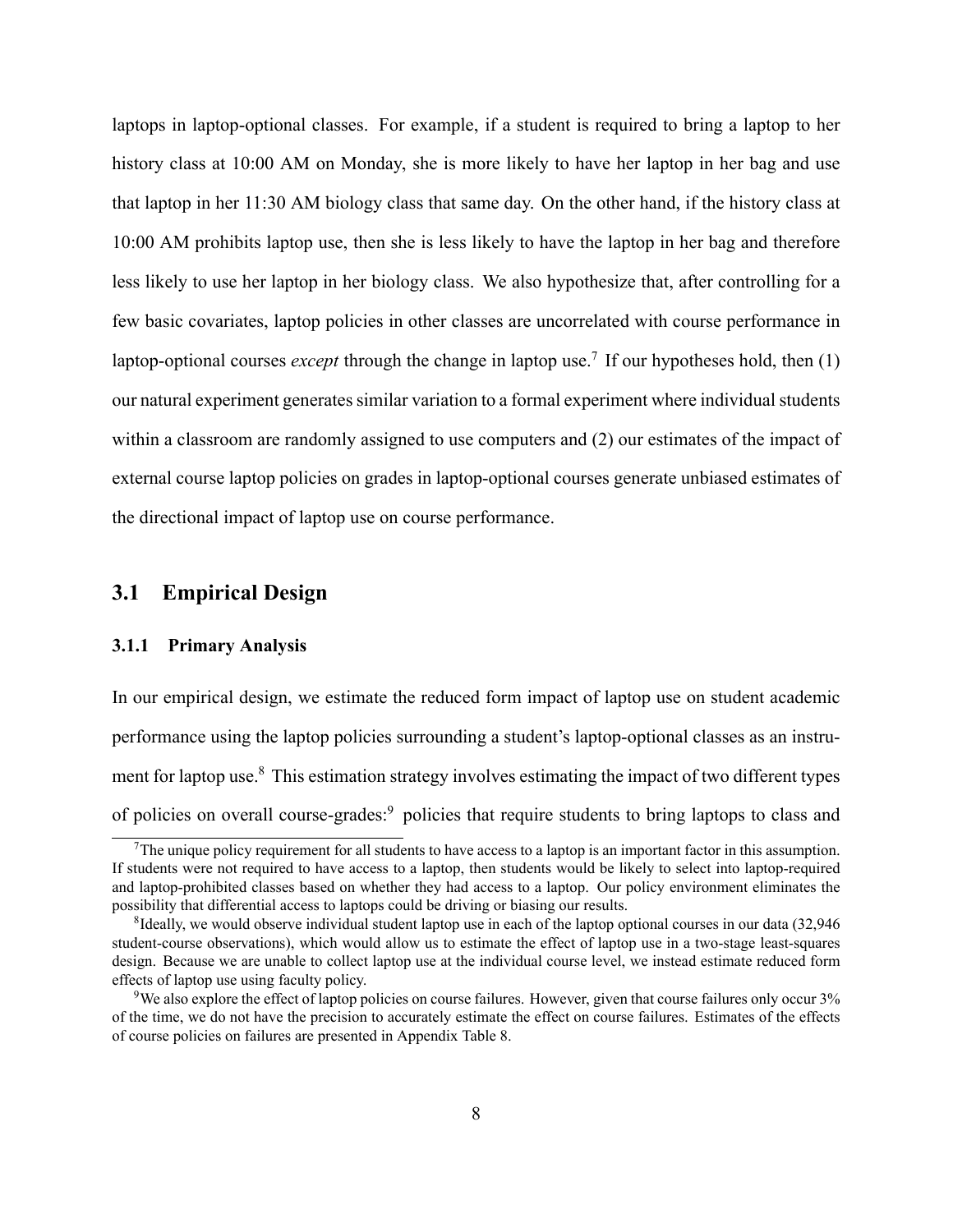policies that prohibit students from bringing laptops to class. If our identifying assumptions are met, then we can infer that a positive correlation between laptop requirements and course grades (in laptop optional classes) indicates that laptops have a positive impact on student performance and that a negative correlation between laptop requirements and course grades indicates that laptops have a negative impact on student performance. For laptop prohibitions we would infer that a positive correlation between prohibitions and course grades indicates a *negative* impact of laptop use and a negative correlation between laptop prohibitions and course grades indicate a *positive* impact of laptops on student performance.<sup>10</sup> With the above approach in mind, we estimate the following two equations in our main specification:

$$
y_{ict} = \beta_0 + \beta_{1a} * \text{LaptopReg}_{ict} + \gamma * X_i + \lambda_{ct} + \epsilon_{ict} | \text{LaptopAllowed} = 1
$$
 (1)

$$
y_{ict} = \beta_0 + \beta_{1b} * \text{LaptopB}an_{ict} + \gamma * X_i + \lambda_{ct} + \epsilon_{ict} | \text{Laptop}allowed = 1
$$
 (2)

where  $y_{ict}$  is the grade received in a laptop-optional course by an individual in a specific semester, Laptop Re $q_{ict}$  and Laptop Ban<sub>ict</sub> are indicators for whether a laptop was required or prohibited on at least one of the class days of the laptop-optional class,  $11 X_i$  is a vector of demographic characteristics including controls for race, gender, age, course load, course schedule difficulty,  $12 \text{ major}, 13$ 

 $10$ While our reduced form approach limits our ability to precisely identify the magnitude of effects, our first stage estimates for a subsample of students can provide a general sense of the magnitude of effect sizes.

 $11$ In 38 student-course observations, a student in a laptop-optional course has both same-day prohibited and required courses. While we include these observations in our analysis, our estimates are robust to omitting these observations, treating these observations as having only laptop-prohibited courses, and treating these observations as only having laptop-required courses.

<sup>&</sup>lt;sup>12</sup>Course schedule difficulty is a measure of the difficulty of the courses a student takes on the same day as the laptop-optional class of interest. Difficulty for each class is determined by taking the average distance between GPA and course grade for all students enrolled in the class other than the student. Course schedule difficulty is the average across these courses.

<sup>&</sup>lt;sup>13</sup>A majority of students do not have a declared major in the college's administrative system, so major is inferred from the modal course major topic area taken by a student.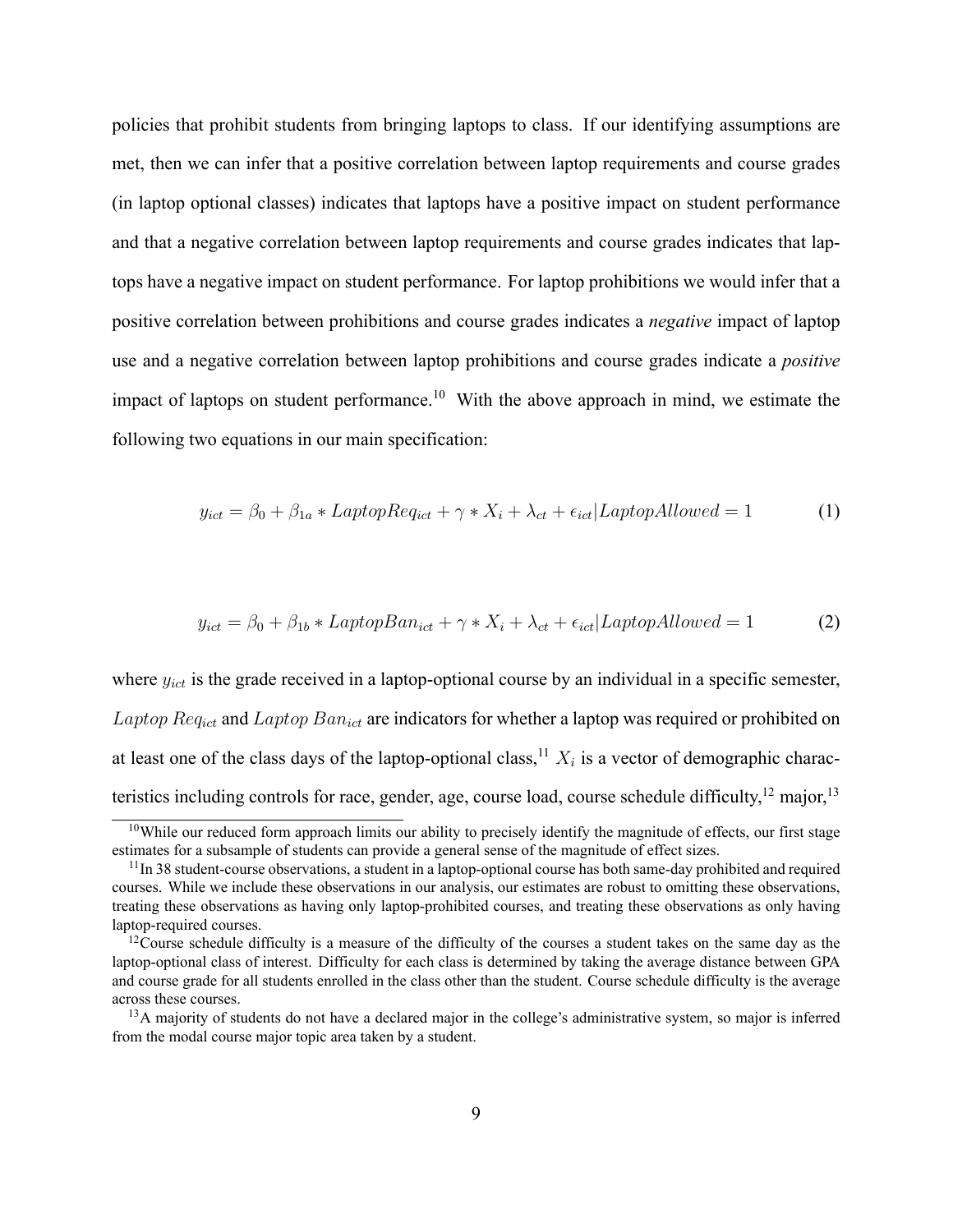and lagged GPA,<sup>14</sup> and  $\lambda_{ct}$  is a vector of class-term fixed effects. With the inclusion of class-term fixed effects, our estimates only compare students who are exposed to identical lectures, peers, and other classroom-specific variation. Our primary estimators of interest are  $\beta_{1a}$  and  $\beta_{1b}$ , which provide reduced-form evidence of the impact of laptop use on course grades. In each specification we cluster our standard errors at the individual level. A positive  $\beta_{1a}$  in equation (1) and a negative  $\beta_{1b}$  in equation (2) indicates that laptops have a positive impact on students, as students who were influenced to bring laptops to class do better and those who are dissuaded from using laptops do worse. Conversely, a negative  $\beta_{1a}$  and positive  $\beta_{1b}$  indicates that laptops have a negative impact on student outcomes.<sup>15</sup>

#### **3.1.2 Heterogeneity Analysis**

In addition to measuring the main effects of laptop policies on academic performance, we also examine whether laptop use has a heterogeneous impact on various subgroups of students and in different types of courses. For student characteristics, we examine whether laptops have larger impact on males or females, white or non-white students, and high-performing or low-performing students as defined by their cumulative GPA.<sup>16</sup> For course characteristics, we explore whether laptops have a differential effect on students in quantitative or non-quantitative courses, lower or upper level courses, and courses inside or outside the student's major. Our estimates follow the structure of equations (1) and (2) above but include interactions between student/course characteristics and laptop policies:

<sup>&</sup>lt;sup>14</sup>We are missing lagged GPA for 34% of observations. We include an indicator for missing lagged GPA in all specifications that include lagged GPA. Given the large fraction of students missing lagged GPA and the significant predictive power of lagged GPA on current grades, we want to ensure our results are not driven by how these missing values are characterized. Appendix Table 7 generates bounds for the influence of missing lagged GPAs by replacing missing lagged GPA with values from the 10th and 90th percentile of the lagged GPA distribution. Our results are robust to both upper and lower bound designations.

<sup>&</sup>lt;sup>15</sup> If  $\beta_{1a}$  and  $\beta_{1b}$  move in the same direction, our estimates from equation (1) and (2) imply contradictory impacts of laptop use, suggesting that our identification assumptions are invalid.

<sup>&</sup>lt;sup>16</sup>We define high-performing students as having a cumulative GPA in the upper half of the GPA distribution.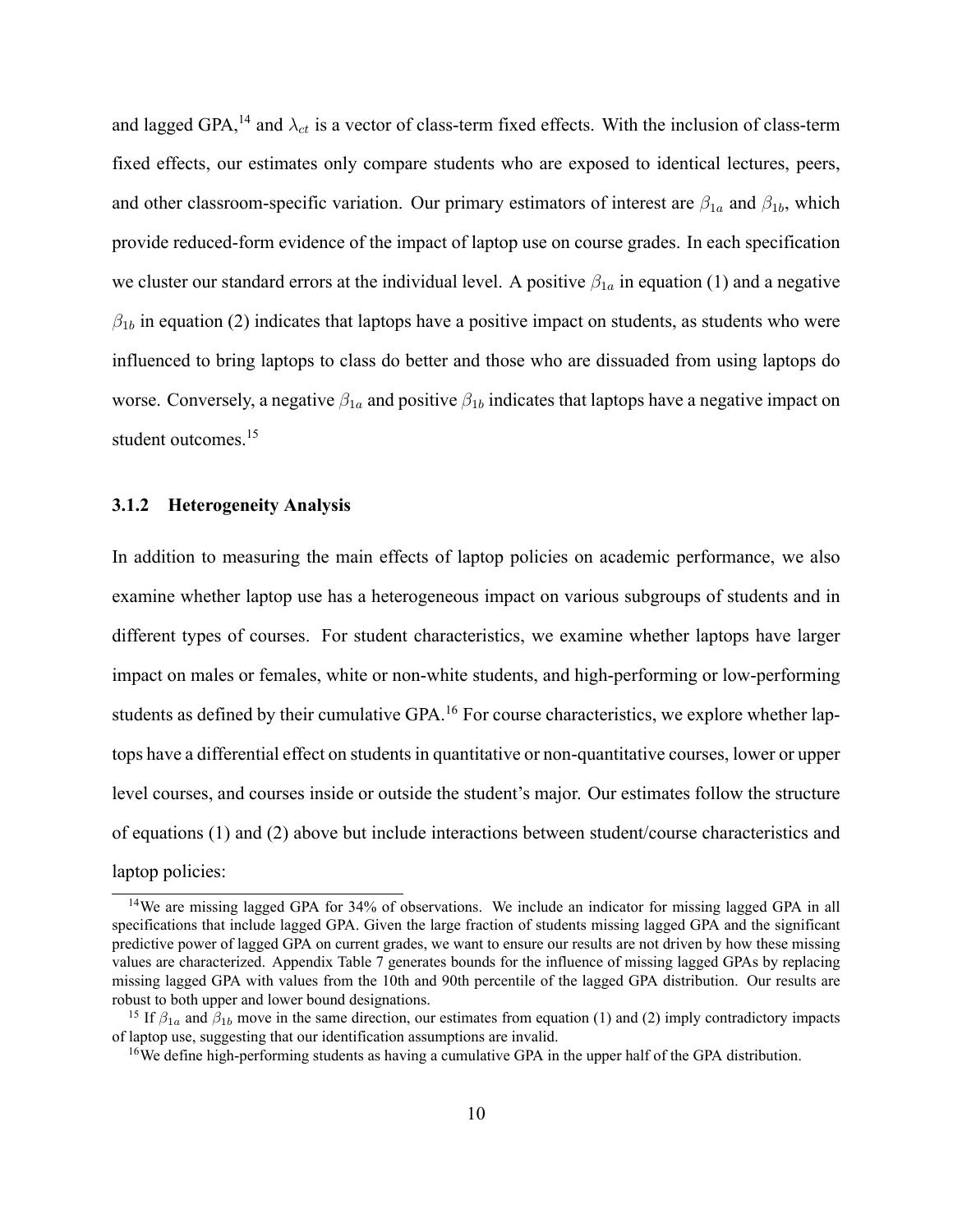$$
y_{ict} = \beta_0 + \beta_{1a} * LaptopReg_{ict} + \beta_{2a} * (LaptopReg_{ict} * x_i) + \gamma * X_i + \lambda_{ct} + \epsilon_{ict} |LaptopAlloved = 1
$$
  
(3)

$$
y_{ict} = \beta_0 + \beta_{1b} * LaptopBan_{ict} + \beta_{2b} * (Laptop Ban_{ict} * x_i) + \gamma * X_i + \lambda_{ct} + \epsilon_{ict} |LaptopAlloved = 1
$$
\n(4)

where Laptop Re $q_{ict} * x_i$  and Laptop Ban<sub>ict</sub>  $* x_i$  represent interaction variables between student/course characteristics and laptop policies, and  $\beta_{2a}$  and  $\beta_{2b}$  are estimates of the differential effects of laptop policies on each subgroup of students or type of course.

#### **3.1.3 Falsification and robustness specifications**

The fidelity of our results depends on the scheduling of laptop-required and laptop-prohibited courses being unrelated to unobservable student characteristics that might influence grades. The two primary threats to our design are non-random selection into laptop-required and prohibited courses and courses with laptop policies impacting course grades in laptop optional classes through channels other than changes in laptop use. In addition to providing survey evidence that students do not select into courses based on laptop policies and showing that our estimates are robust to the inclusion of potentially confounding controls in our main specification, we also include a falsification test to determine whether our results could be driven by selection or factors other than laptop use. This falsification test takes advantage of the fact that most course observations (57%) are from Monday/Wednesday or Tuesday/Thursday courses taken by students who have both Monday/Wednesday and Tuesday/Thursday courses. We hypothesize that it is unlikely that having a laptop-required or prohibited class in a Monday/Wednesday class will affect laptop use in a Tues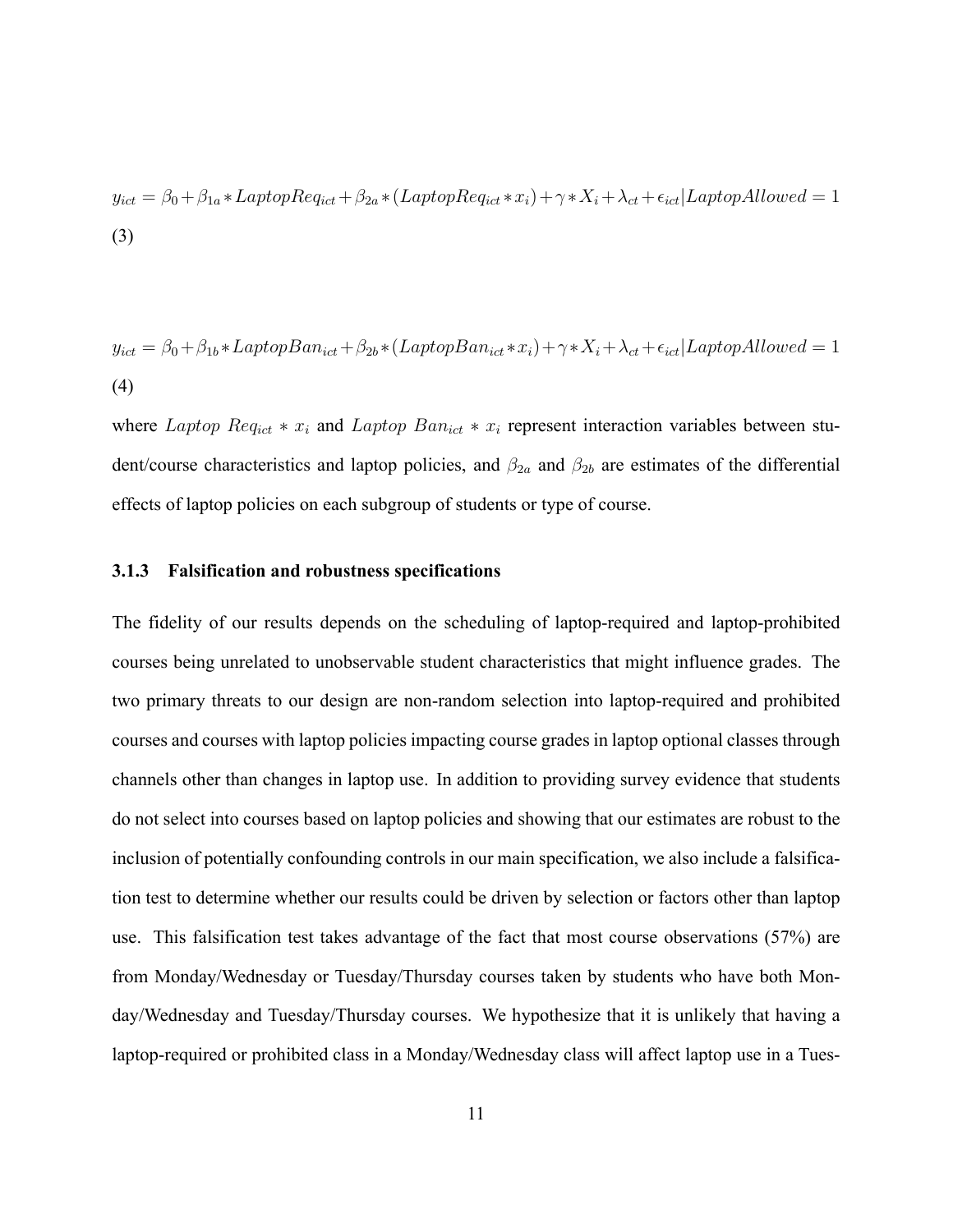day/Thursday class (and vice versa). However if our results are primarily driven by unobserved selection into laptop-required or prohibited classes, we would likely see opposite-day policies impact course grades. Therefore we run the following falsification specifications for both laptop-required and laptop-prohibited classes:

$$
y_{ict} = \beta_0 + \beta_{1a} * OppositeDayLaptopReg_{ict} + \gamma * X_i + \lambda_{ct} + \epsilon_{ict} |LaptopAlloved = 1 \quad (5)
$$

$$
y_{ict} = \beta_0 + \beta_{1b} * OppositeDayLaptopBan_{ict} + \gamma * X_i + \lambda_{ct} + \epsilon_{ict} |LaptopAllowed = 1 \quad (6)
$$

where Opposite Day Laptop Req<sub>ict</sub> and Opposite Day Laptop Ban<sub>ict</sub> are indicators for whether a laptop was required or prohibited on the days opposite the scheduled class and all other variables are as previously specified.<sup>17</sup> These specifications provide additional evidence of the validity of our primary estimation strategy.

In our final robustness exercise, we include individual fixed effects to examine the impact of laptop policies on performance in laptop-optional classes within individuals. In this setting, identification comes from individuals who have multiple non-overlapping laptop-optional courses with varying policies between the days of those classes. For example, a student who is required to bring a laptop to one of her Monday/Wednesday classes, has at least one laptop-optional Monday/Wednesday class, has at least one laptop-optional Tuesday/Thursday class, and is not required to bring laptops to any class on Tuesday or Thursday would provide identifying variation for this estima-

<sup>&</sup>lt;sup>17</sup>We additionally condition on *Laptop Required* = 0 in equation (5) and *Laptop Ban* = 0 in equation (6) to ensure that students are untreated on the day of the laptop-optional course. Our results, however, remain unchanged if we do not include these conditions.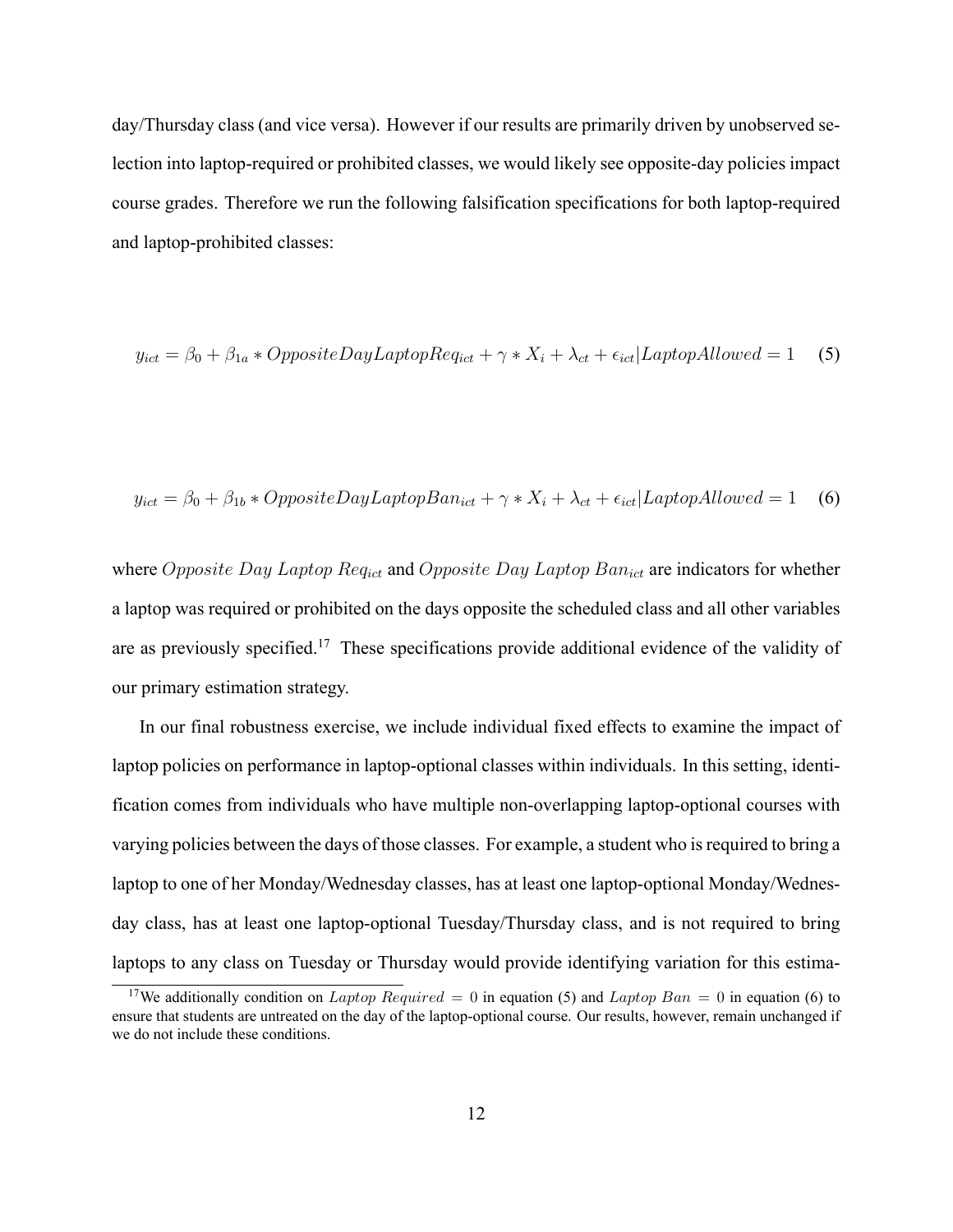tion. To estimate the within-student reduced form impact of laptop use on course performance, we run the following within-student specifications:

$$
y_{ict} = \beta_0 + \beta_1 * \text{LaptopReg}_{ict} + \delta * X_{ict} + \lambda_c + \zeta_i + \epsilon_{ict} | \text{LaptopAllowed} = 1 \tag{7}
$$

$$
y_{ict} = \beta_0 + \beta_2 * \text{LaptopB}an_{ict} + \delta * X_{ict} + \lambda_c + \zeta_i + \epsilon_{ict} | \text{Laptop}allowed = 1
$$
 (8)

where  $X_{ict}$  is a vector of characteristics that vary by individual, course, and term including the number of same-day courses and course schedule difficulty,  $\lambda_c$  is a vector of course fixed effects, and  $\zeta_i$  is a vector of individual effects. While this specification no longer has the attractive feature of examining variation within a classroom and relies on a much more limited source of variation than our primary analysis, it completely eliminates the possibility of our results being driven by selection bias across individuals. Therefore, this exercise generates a powerful test of one our primary identifying assumptions.

### **3.2 Faculty Survey**

Our identification strategy requires the collection of instructor classroom laptop policies. To determine the laptop polices in each class, we sent a short survey via email to each full-time faculty member. This survey asked them about their classroom laptop policy and their opinions about how computers in the classroom impacted teaching and learning.<sup>18</sup> Table 1 indicates that among the 72% of full-time faculty that responded to the survey, 20% require laptops, 67% allow laptops and 4% prohibit laptops.<sup>19</sup> Additionally, faculty indicated that classroom laptop use is prevalent–73%

<sup>&</sup>lt;sup>18</sup>A copy of the survey is included in Appendix B. The survey was created on the Survey Monkey platform and initially distributed via email in March 2014. A follow-up survey request was sent in April 2014, and an abbreviated email simply asking for faculty to report their laptop policies was sent in March 2015.

 $19$ <sup>19</sup>The remaining 9% of faculty indicated that the laptop policy varied by class or by day.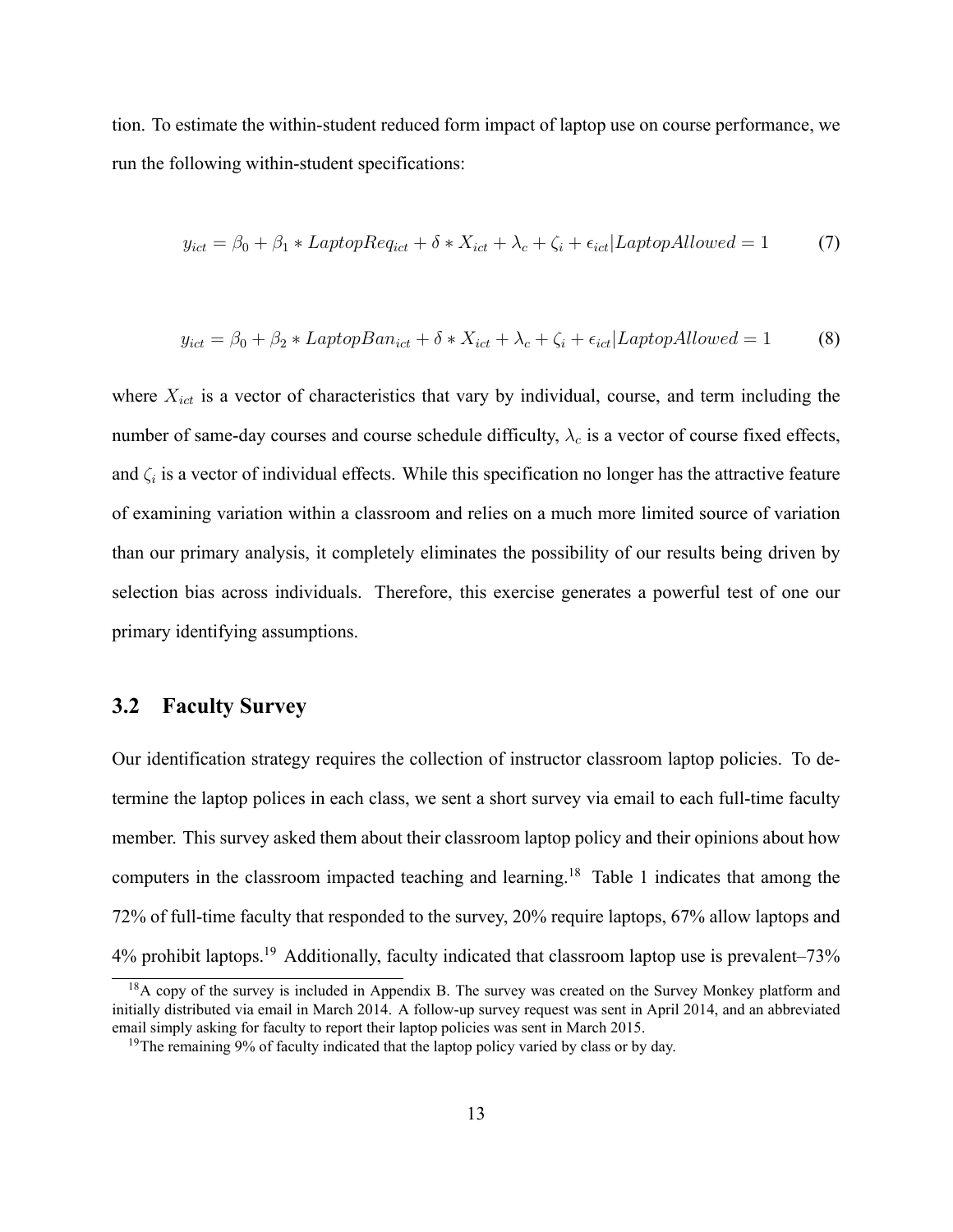| Table 1: Instructor Laptop Policies                                                     |      |
|-----------------------------------------------------------------------------------------|------|
| Laptops optional                                                                        | 0.67 |
| Laptops required                                                                        | 0.20 |
| Laptops prohibited                                                                      | 0.04 |
| Opinion: Laptops increase learning                                                      | 0.57 |
| Opinion: Laptops decrease learning                                                      | 0.26 |
| Opinion: Laptops increase participation                                                 | 0.31 |
| Opinion: Laptops decrease participation                                                 | 0.42 |
| Number of instructors<br>00. Equillar proposante data de cinema et a filamboni pallados | 163  |

90 Faculty responded to the impact of laptop policies.

of faculty reported that half or more of their students used laptops in class. In general, the faculty held positive opinions about the impact of classroom laptop use on learning. In our survey, 57% of faculty believed that laptop use in class increased learning compared to just 26% of faculty that believed that classroom laptop use decreased student learning.<sup>20</sup>

## **3.3 Missing Instructor Policies**

Although our faculty survey identified the laptop policies of 72% of full-time instructors, we are unable to observe the laptop policies for the remaining 28% of full-time instructors and the entire population of part-time and adjunct professors. These missing data complicate our analysis as we are unable to claim with certainty that students who have no identified laptop-required or prohibited courses, but also have courses without reported policies, have all laptop-optional courses. To increase the coverage of faculty laptop policies, we use the 241 responses to our student survey to help us identify the laptop policies of instructors who did not respond to our faculty survey.

<sup>&</sup>lt;sup>20</sup>The remaining 17% indicated that laptop use had no effect on learning.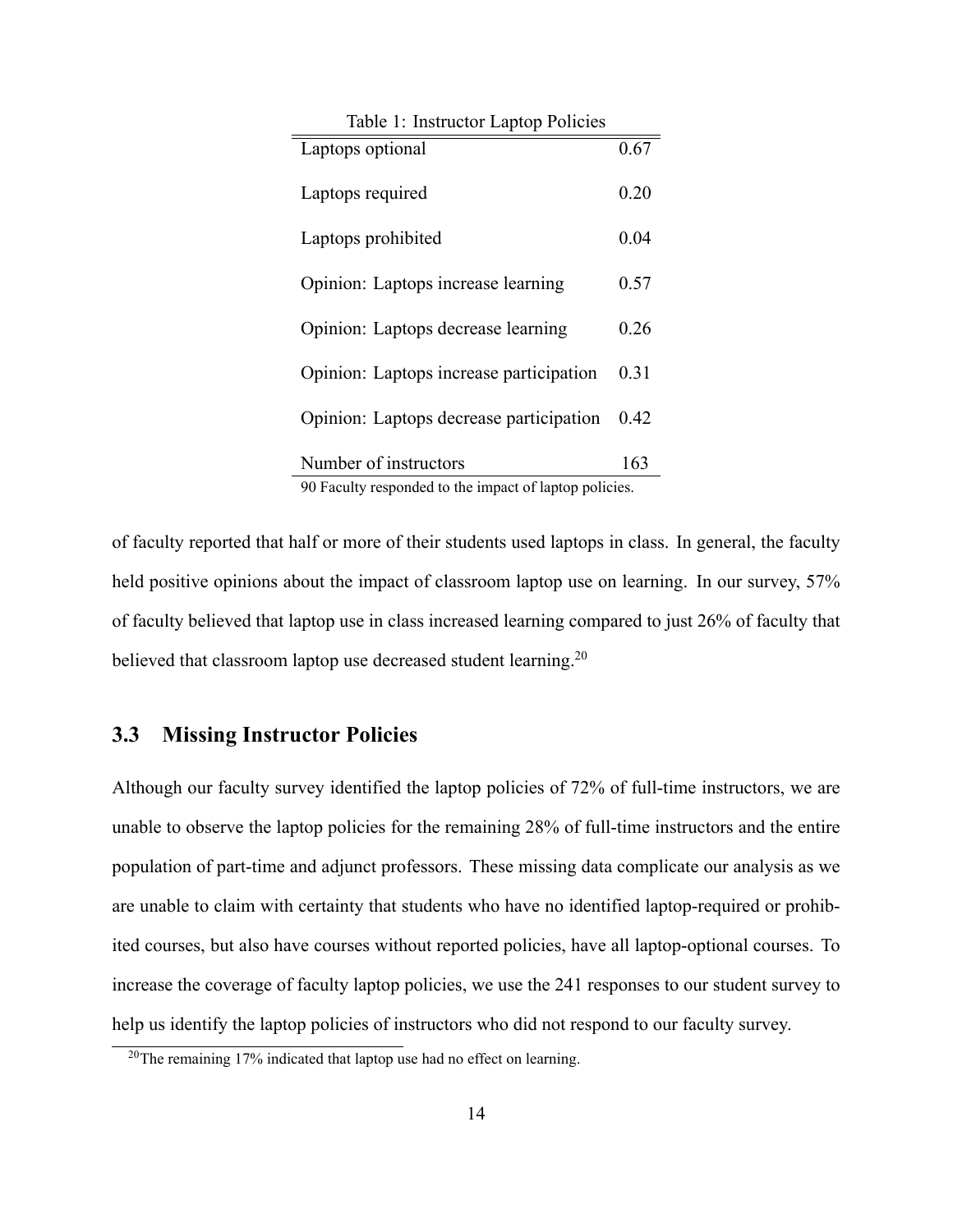The student survey questions that we use to identify missing policies include a question that asks the number of classes a student has that ban and allow laptops on the day of the survey and another question that asks whether they have courses that ban or allow laptops on each day of the week. Given these survey answers, we use a series of logical arguments to predict laptop policies in classes with missing instructor policies.<sup>21</sup> We aggregate responses by instructor to ensure that the policies are consistent within an instructor. In total, this simple algorithm consistently identifies the policies of 81 additional instructors leading to a total coverage of 73% of all student-class observations. In the cases where discrepancies arise, we apply the policy with the greatest share of responses.<sup>22</sup>

In our primary analysis we omit observations with missing instructor policies. This approach omits a total of 15,730 student-class observations or 27% of observations. While we believe this conservative approach is the most appropriate treatment of the missing instructor policies, we want to ensure that our approach does not influence our results. The primary concern with omitting these observations is that students in classes with missing instructor policies may be systematically different from other students, and that excluding these observations may bias our results. To ensure that omitting observations with missing laptop policies is not driving our results, we compare the characteristics of students in courses with and without instructor laptop policies in Appendix Table 1 and conduct our main analyses with missing courses redesignated as "laptop optional."<sup>23</sup> While we find that students in missing policy classes are slightly younger, have slightly lower GPAs, and

 $21$  For example, if a student reports having no laptop-required or laptop-prohibited courses, then all her courses would be categorized as laptop-optional. We aggregate all responses by instructor to determine if the categorization is consistent within instructor. If a student reports having a laptop-prohibited course on a certain day, is only missing a laptop-policy for one class, and all of her other classes on that day are either laptop-optional or laptop-required, then the missing class is categorized as laptop-prohibited. We continue with similar patterns to identify as many instructor policies as possible. The code used to identify these laptop policies will be posted in our online appendix.

<sup>&</sup>lt;sup>22</sup>Ties are broken by categorizing a course as "laptop optional."

<sup>&</sup>lt;sup>23</sup>This approach has the advantage of using all of the data, but has the disadvantage of attenuating our results toward zero if classes are miss-specified. This is because laptop policies in adjacent classes should not affect laptop use in laptop-required or laptop-prohibited courses.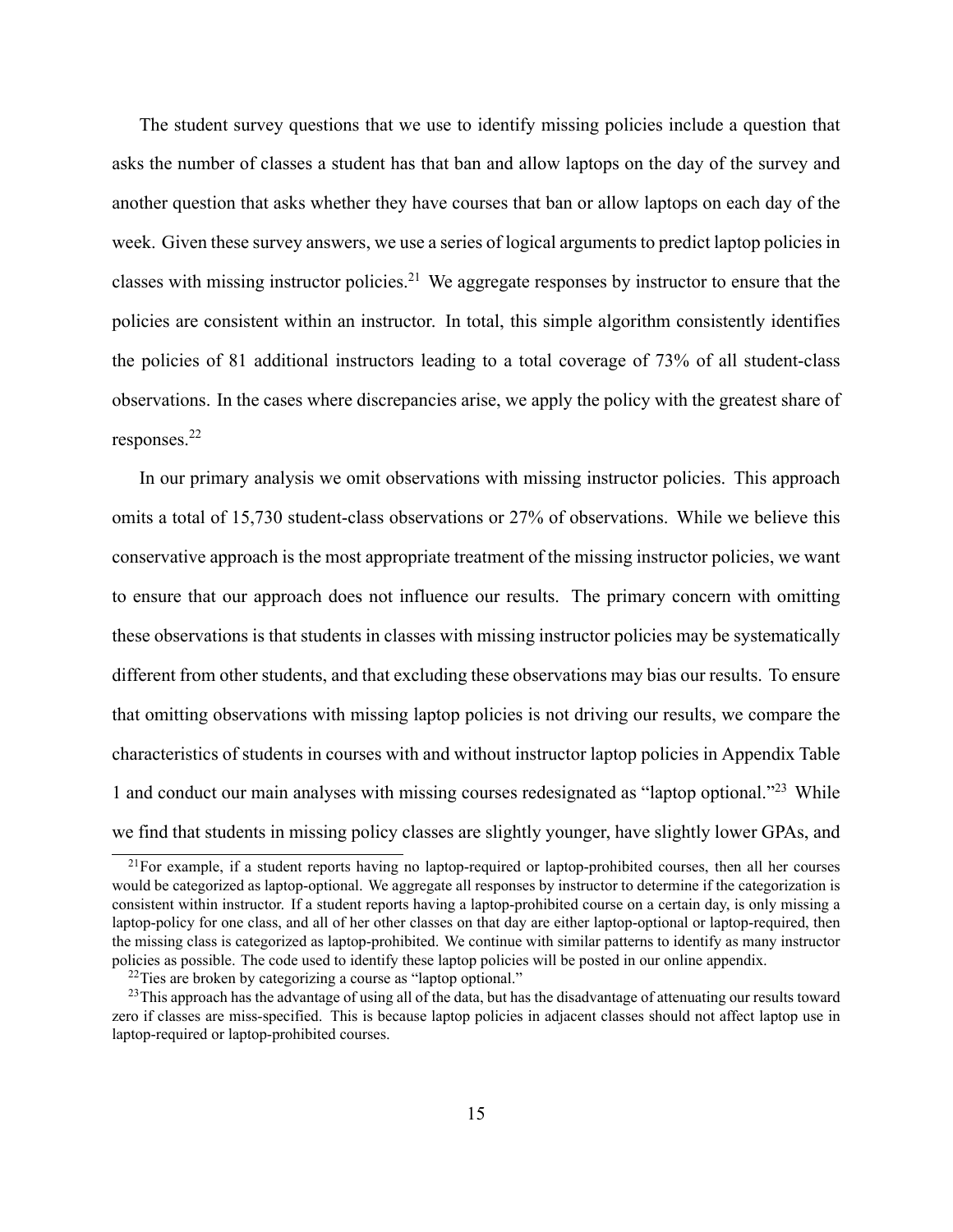take slightly fewer courses than students with laptop policies, our primary results are robust to including the redesignated missing observations and remain consistent when omiting observations from students that have courses with missing laptop policies. $24$ 

## **3.4 Student Population**

The student population, described in Table 2, includes 5571 students enrolled in a private liberal arts college over the course of six semesters between 2013 and  $2015$ <sup>25</sup>. This population consists of both undergraduate (77%) and master's degree students (23%). Students enrolled in this college are demographically similar to other liberal arts students, with 55% female enrollment, 80% white student enrollment, 62% receiving student loans, and 58% of students graduating within six years.<sup>26</sup> Students take courses with a mix of laptop policies. Among classes with recorded laptop policies, 83% of each student's courses allow laptops, 15% require laptops, and only 2% ban laptops. In our sample, 52% of students ever take a laptop-required course and 14% ever take a laptop-prohibited course.<sup>27</sup> One potential confound in our study is that students who have laptop-required and laptop-prohibited courses may systematically differ from students who only have laptop-optional classes. To investigate whether student characteristics vary across laptop policies, in Table 3 we compare students who (1) have all laptop-optional classes, (2) have at least one laptop-required course and (3) have at least one laptop-prohibited course. In this table, we take students from the first semester we observe them in the course and make comparisons separately for students

<sup>&</sup>lt;sup>24</sup>Results including the redesignated observations can be found in Appendix Table 5. A secondary concern is that some students who are "treated" with laptop policies are designated incorrectly as "untreated." Our current approach treats courses that are missing a laptop policy as "untreated." However, potential misdesignations affect how our results should be scaled. To address this possible concern, we re-run our analysis dropping observations from students that have missing courses on the same day as their laptop-allowed courses and find that our results remain consistent when excluding these observations. The results of this analysis are reported in Appendix Table 6.

<sup>&</sup>lt;sup>25</sup>Semesters include: Spring 2013, Fall 2013, Spring 2014, Fall 2014, Spring 2015, and Fall 2015. Students are enrolled in an average of 3.7 semesters over this time period, with the modal number of 5 semesters.

<sup>&</sup>lt;sup>26</sup>Sources: http://nces.ed.gov/programs/coe/indicator\_csb.asp accessed 5/26/2016 & https://collegescorecard.ed.gov accessed 11/23/2016.

 $^{27}$ A list of required and prohibited courses are provided in Appendix B.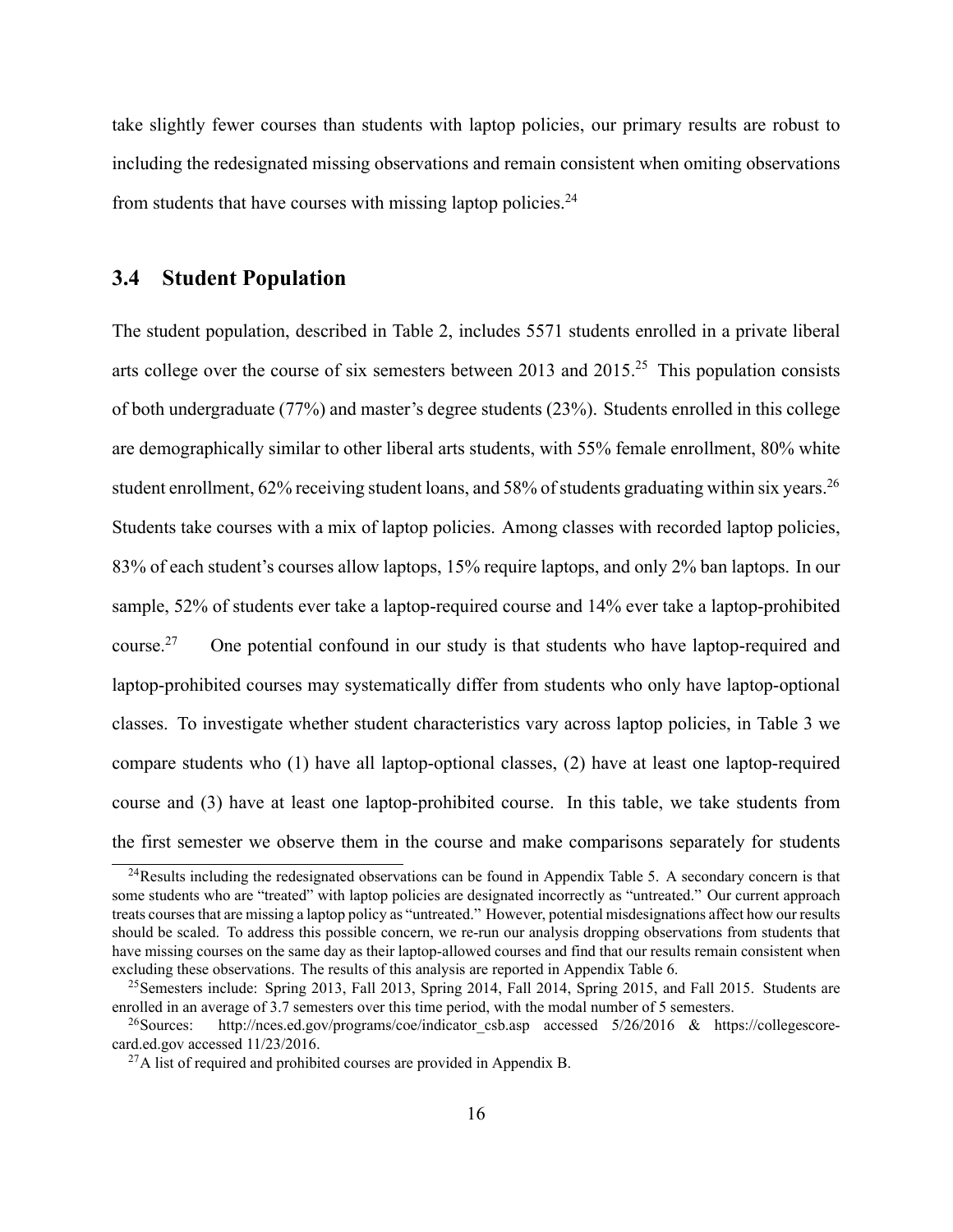$=$ 

 $\equiv$ 

| Master's student          | 0.230   |
|---------------------------|---------|
| Female                    | 0.547   |
| Asian                     | 0.034   |
| African American          | 0.018   |
| Hispanic or Latino        | 0.105   |
| White                     | 0.799   |
| Other race or ethnicity   | 0.044   |
| Age                       | 24.605  |
|                           | (7.379) |
| Number of courses         | 3.844   |
|                           | (1.082) |
| <b>Cumulative GPA</b>     | 3.409   |
|                           | (0.614) |
| Laptops allowed           | 0.834   |
| Laptops required          | 0.147   |
| Laptops prohibited        | 0.019   |
| Missing laptop policy     | 0.265   |
| Ever laptop required      | 0.523   |
| Ever laptop prohibited    | 0.141   |
| Grade: laptops allowed    | 3.386   |
|                           | (0.757) |
| Grade: laptops required   | 3.453   |
|                           | (0.766) |
| Grade: laptops prohibited | 3.410   |
|                           | (0.806) |
| Grade: missing policy     | 3.488   |
|                           | (0.744) |
| Observations              | 5571    |

Standard deviations in parentheses. Observations from students over the course of 6 semesters.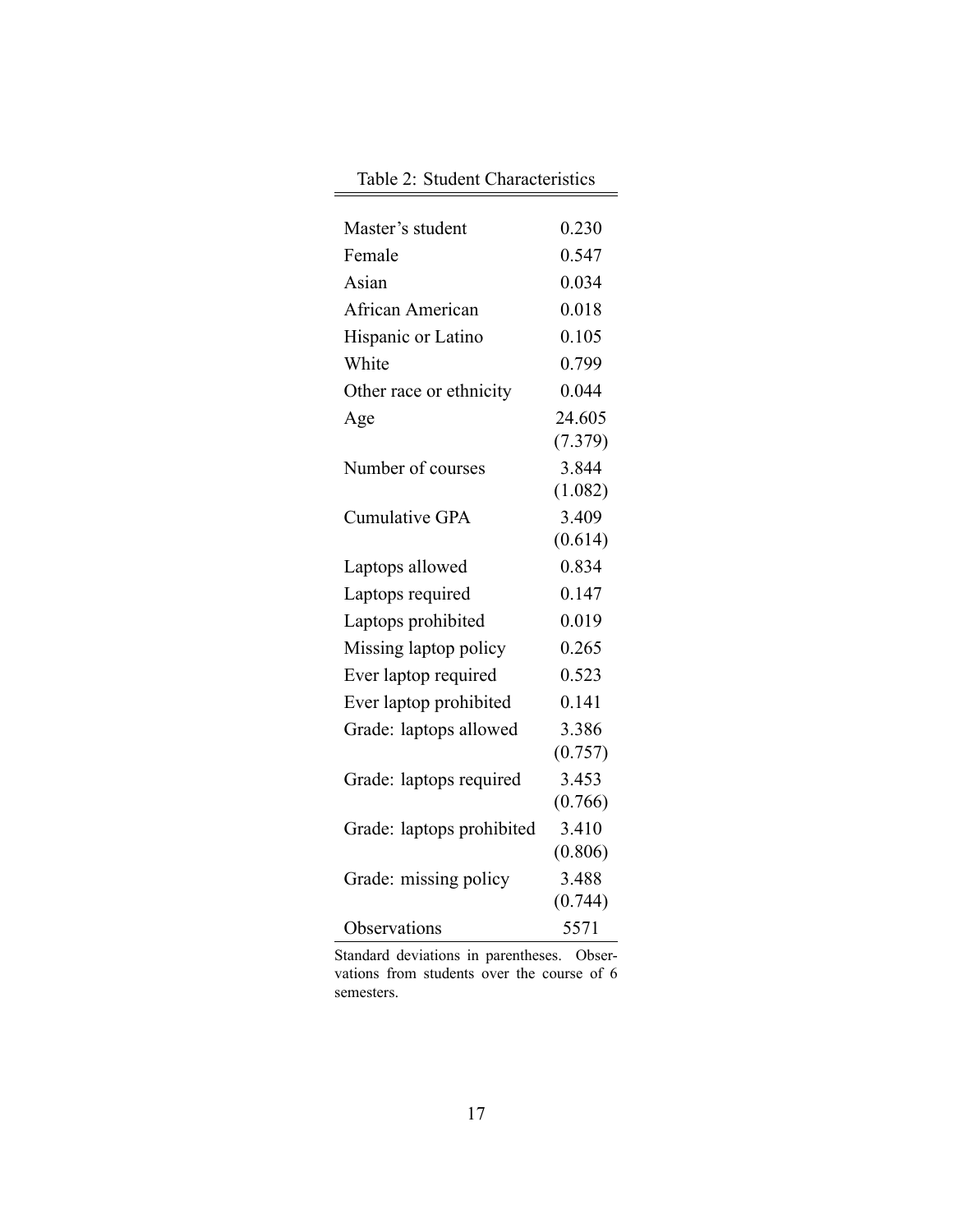with Monday/Wednesday courses and Tuesday/Thursday courses.<sup>28</sup> We use this approach instead of aggregating policies to the individual level because students often switch from having laptopoptional or laptop-required classes to only having laptop-optional classes from day to day and term to term  $29$ 

With 10 out of 54 pairwise comparisons varying at the 5% level, we see more imbalance than we would expect from a randomized controlled trial. However we do not believe that this imbalance could generate systematically biased results in our study. Our unique study context requires opposing selection patterns into laptop-required and laptop-prohibited courses for selection to generate same-direction biases across estimation strategies.<sup>30</sup> However, we find no instances where students with a characteristic are positively and significantly selecting into laptop-required courses and negatively-selecting into laptop-prohibited courses, or vice versa. Furthermore, 2 of the 10 statistically significant differences arise from students with laptop-required or laptop-prohibited courses taking more courses than students with all laptop-optional courses. We would expect this difference to occur mechanically in our data even if laptop polices are randomly assigned, as students who take more classes are more likely to have a laptop-required courses and laptop-prohibited courses in their schedules. Finally, of the remaining eight statistically significant pairwise comparisons only one characteristic (GPA in laptop-prohibited vs. laptop-optional classroom) is significant in both Monday/Wednesday and Tuesday/Thursday samples. Given that we find reasonable

<sup>&</sup>lt;sup>28</sup>Monday/Wednesday and Tuesday/Thursday courses are the most common schedules representing a combined 59.6% of all student-course observations.

<sup>&</sup>lt;sup>29</sup>This approach also minimizes mechanical differences in students who have different laptop policies. Comparing students who ever have laptop requirements and prohibitions to those who are only ever in laptop-optional classes can generate large mechanical differences between students even if assignment to laptop-optional classes is completely random. This is because persistence, which is correlated with a number of student characteristics, mechanically increases the probability that a student will ever take a laptop-required or laptop-prohibited course.

<sup>30</sup>If high-ability students are sorting into *both* laptop-required and laptop-prohibited courses, this would bias us towards finding a positive impact of laptop use when using laptop-required courses as an instrument for laptop use, but bias us towards finding a negative impact when using laptop-prohibited courses. Conversely, if low-ability students are sorting into both laptop-required and laptop-prohibited courses, this would bias us towards finding a negative impact of laptops when using a laptop requirements as an instrument for laptop use but bias us towards finding a positive impact of laptops when using laptop prohibitions as an instrument for laptop use.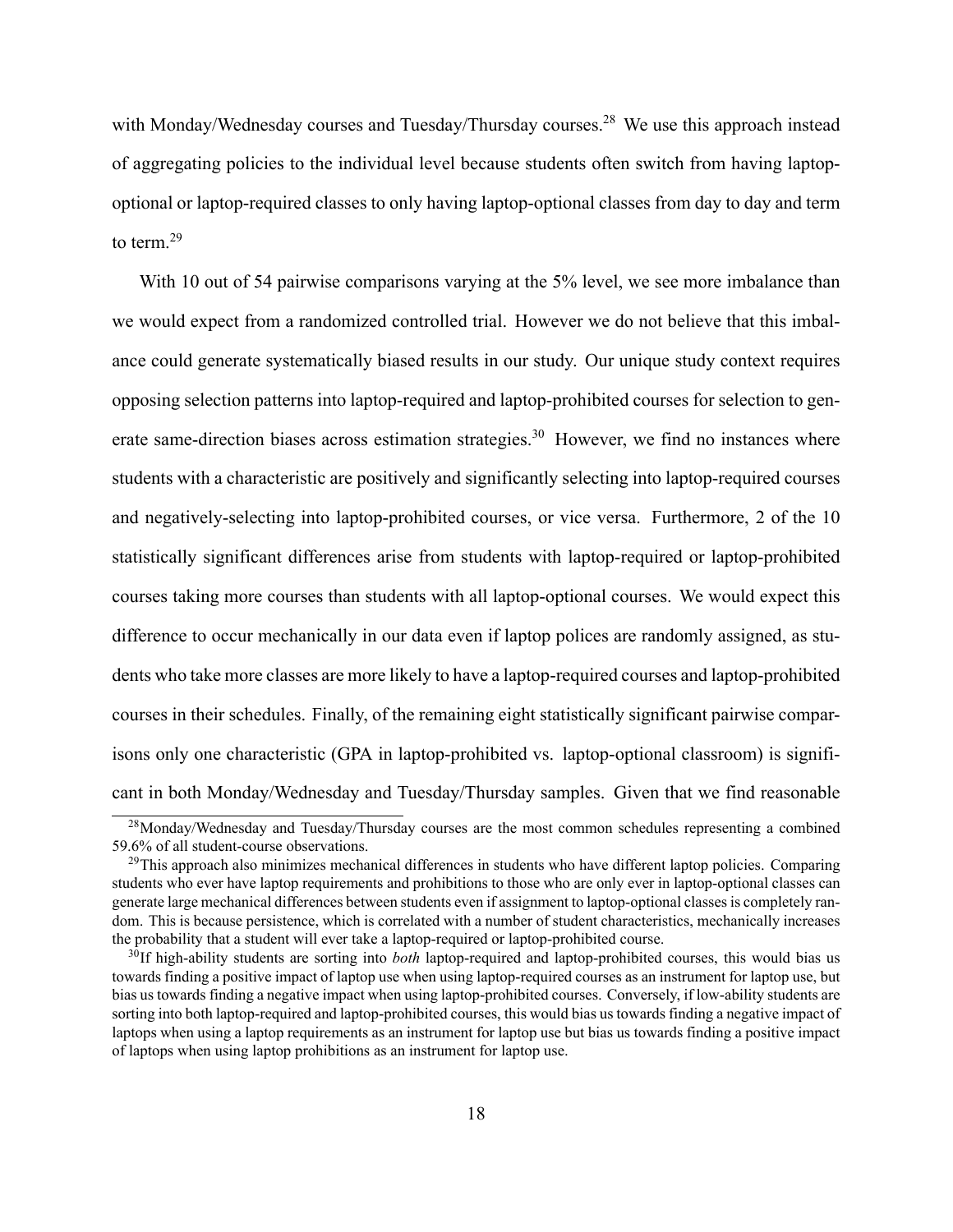balance in student characteristics across laptop policies and do not see evidence of the type of variation in our balance test that would generate systematically biased estimates of the effects of laptop use, we are confident that our estimates accurately represent the directional effect of laptop use on student performance.

## **3.5 Student Survey**

Our identification strategy relies on our hypothesis that laptop requirements and prohibitions impact computer use in laptop-optional courses. To test whether laptop use in laptop-optional classes is influenced by laptop policies in other classes, we surveyed laptop use in 14 laptop-optional classes that had significant variation in the laptop policies students were exposed to in other classes that same day. These surveyed courses are broadly representative of the the courses available to students, representing nine different subject areas and every level of undergraduate course.<sup>31</sup> In total, we surveyed 229 students<sup>32</sup> and found that  $73\%$  use laptops in laptop-optional courses, which is consistent with faculty reports of widespread laptop use. Particularly important to our study design are the effects of same-day laptop policies on computer use in laptop-optional courses. The estimates of these effects are reported in Table 4. We find that having a laptop-required class on the same day increased the probability that a student used a laptop in class by 20.6% or 14.2 percentage points (significant at the 1% level) and having a class that prohibited laptop use on the same day decreased the probability of using a laptop by 48.9% or 36.7 percentage points (significant at the 5% level) as reported in Table 4. In columns 1, 3, and 5 of Table 4 we report raw differences and

<sup>&</sup>lt;sup>31</sup>Courses include: Abstract Algebra, Calculus, Cognitive Psychology, Discrete Math, Environmental Studies, Global Health, History of Math, International Finance, Introduction to Public Health, Speech, Nutrition, Principles of Chemistry, Public Health Capstone, and Science as Knowledge. In total, we surveyed three 100-level courses, six 200-level courses, two 300-level courses, and three 400-level courses. Surveys were conducted in the middle of April 2014, towards the end of the January-May Semester.

<sup>&</sup>lt;sup>32</sup>11 students were in two surveyed classes and responded twice, yielding a total sample size of 241 responses.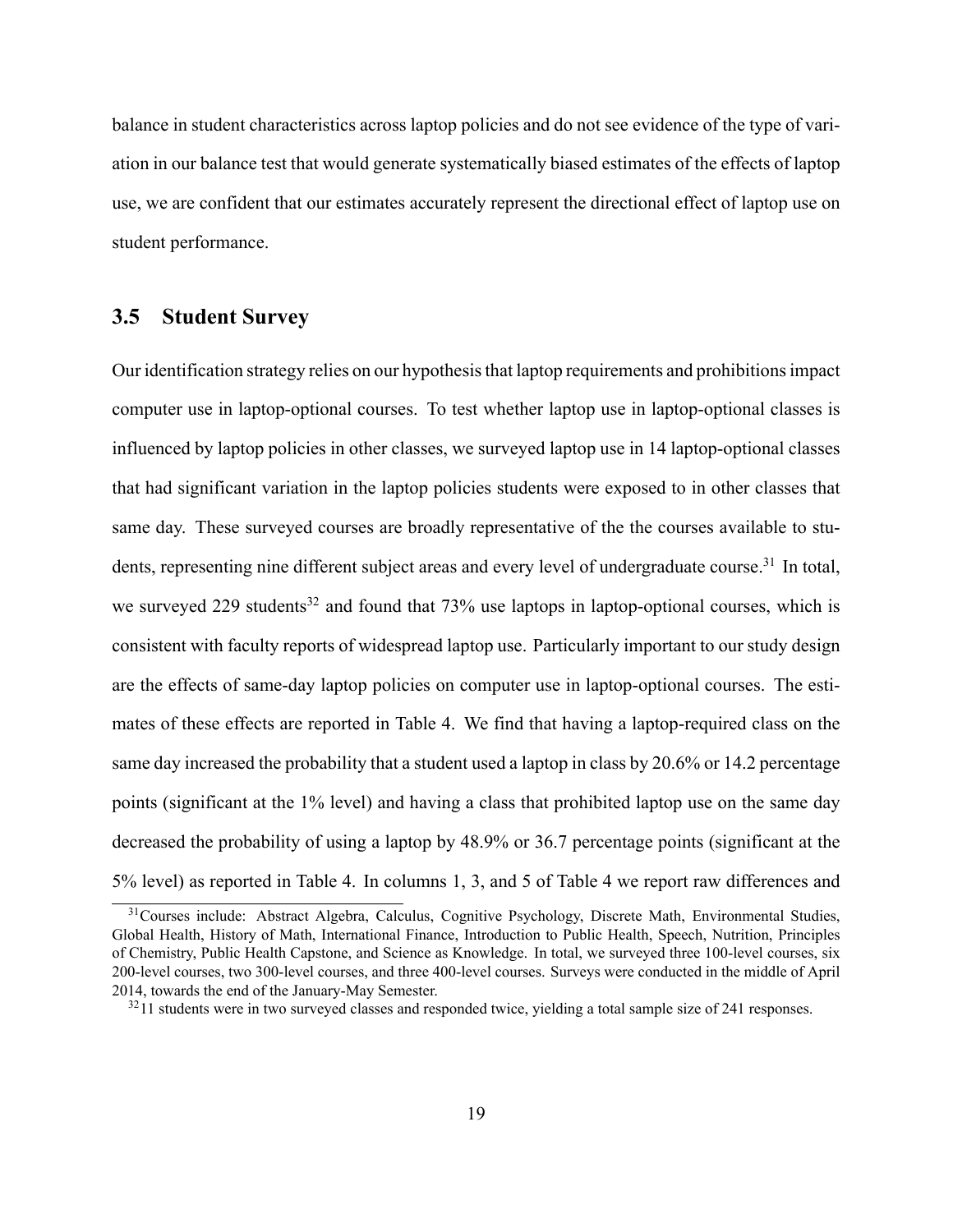|                         | Panel A: Monday/Wednesday Courses |          |                                          |           |           |           |            |  |
|-------------------------|-----------------------------------|----------|------------------------------------------|-----------|-----------|-----------|------------|--|
|                         | Optional                          | Required | Prohibited                               | $1 - 2$   | $1 - 3$   | $2 - 3$   | Joint Test |  |
|                         |                                   |          |                                          |           |           |           |            |  |
| Female                  | 0.540                             | 0.535    | 0.621                                    | 0.85      | 0.11      | 0.13      | 0.29       |  |
| Asian                   | 0.030                             | 0.032    | 0.012                                    | 0.83      | 0.13      | 0.18      | 0.60       |  |
| African American        | 0.019                             | 0.010    | 0.012                                    | 0.12      | 0.52      | 0.88      | 0.43       |  |
| Hispanic or Latino      | 0.112                             | 0.106    | 0.081                                    | 0.75      | 0.32      | 0.48      | 0.66       |  |
| White                   | 0.791                             | 0.801    | 0.849                                    | 0.66      | 0.14      | 0.29      | 0.40       |  |
| Other race or ethnicity | 0.049                             | 0.051    | 0.047                                    | 0.84      | 0.93      | 0.85      | 0.97       |  |
| Age                     | 21.409                            | 22.125   | 21.579                                   | $0.03**$  | 0.68      | 0.28      | $0.04**$   |  |
|                         | (4.827)                           | (5.891)  | (3.883)                                  |           |           |           |            |  |
| Cumulative GPA          | 3.258                             | 3.339    | 3.382                                    | $0.03**$  | $0.02**$  | 0.50      | $0.03**$   |  |
|                         | (0.693)                           | (0.638)  | (0.517)                                  |           |           |           |            |  |
| Number of courses       | 4.078                             | 4.416    | 4.274                                    | $0.00***$ | 0.07      | 0.24      | $0.00***$  |  |
|                         | (1.033)                           | (0.980)  | (1.056)                                  |           |           |           |            |  |
| Observations            | 2946                              | 344      | 95                                       |           |           |           |            |  |
|                         |                                   |          | <b>Panel B: Tuesday/Thursday Courses</b> |           |           |           |            |  |
|                         | Optional                          | Required | Prohibited                               | $1 - 2$   | $1 - 3$   | $2 - 3$   | Joint Test |  |
| Female                  | 0.524                             | 0.583    | 0.512                                    | $0.02**$  | 0.84      | 0.24      | $0.06*$    |  |
| Asian                   | 0.025                             | 0.045    | 0.031                                    | $0.07*$   | 0.79      | 0.58      | $0.10*$    |  |
| African American        | 0.017                             | 0.015    | 0.016                                    | 0.75      | 0.93      | 0.96      | 0.95       |  |
| Hispanic or Latino      | 0.110                             | 0.121    | 0.078                                    | 0.52      | 0.35      | 0.25      | 0.56       |  |
| White                   | 0.797                             | 0.782    | 0.859                                    | 0.50      | 0.16      | 0.11      | 0.35       |  |
| Other race or ethnicity | 0.050                             | 0.037    | 0.016                                    | 0.20      | $0.03**$  | 0.24      | 0.24       |  |
| Age                     | 21.596                            | 20.562   | 21.439                                   | $0.00***$ | 0.68      | $0.03**$  | $0.00***$  |  |
|                         | (5.008)                           | (3.058)  | (3.341)                                  |           |           |           |            |  |
| Cumulative GPA          | 3.276                             | 3.219    | 3.464                                    | 0.12      | $0.00***$ | $0.00***$ | $0.01***$  |  |
|                         | (0.671)                           | (0.735)  | (0.416)                                  |           |           |           |            |  |
| Number of courses       | 4.062                             | 4.333    | 4.220                                    | $0.00***$ | 0.15      | 0.33      | $0.00***$  |  |
|                         | (1.041)                           | (0.828)  | (0.994)                                  |           |           |           |            |  |
| Observations            | 2806                              | 463      | 82                                       |           |           |           |            |  |

Table 3: Student Characteristics by Laptop Policies

Standard deviations in parentheses. Stars indicate whether values are statistically significantly different from laptop allowed category levels as follows: \*\*\* p<0.01, \*\* p<0.05, \* p<0.1. Joint Test p-Values are result of an F-test across treatments. Observations are at the indidual level for Monday/Wednesday and Tuesday/Thursday courses, the two most common class schedules. Categories are mutually exclusive as the very small of students have both laptop-required and laptop-prohibited classes are omitted.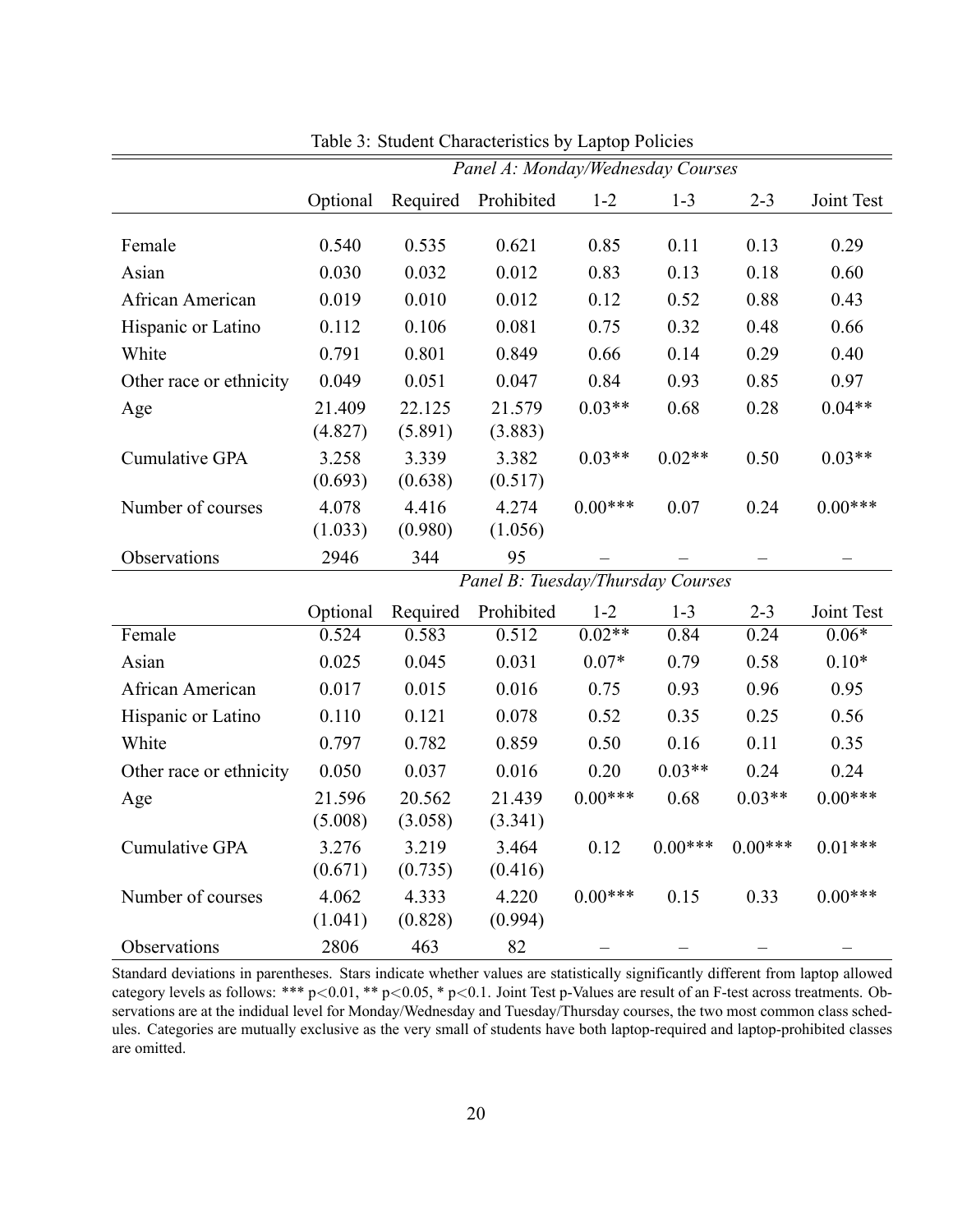|                    | (1)        | (2)       | (3)        | $\left( 4\right)$ | (5)        | (6)        |
|--------------------|------------|-----------|------------|-------------------|------------|------------|
|                    |            |           |            |                   |            |            |
| Laptops required   | $0.133**$  | $0.142**$ |            |                   | $0.112**$  | $0.116**$  |
|                    | (0.054)    | (0.055)   |            |                   | (0.056)    | (0.057)    |
| Laptops prohibited |            |           | $-0.320**$ | $-0.367**$        | $-0.284*$  | $-0.329**$ |
|                    |            |           | (0.147)    | (0.158)           | (0.148)    | (0.160)    |
| Constant           | $0.680***$ |           | $0.749***$ |                   | $0.705***$ |            |
|                    | (0.038)    |           | (0.030)    |                   | (0.042)    |            |
| R-squared          | 0.017      | 0.146     | 0.024      | 0.161             | 0.035      | 0.172      |
| Class FE           | no         | yes       | no         | yes               | no         | yes        |
| Sample size        | 241        | 241       | 241        | 241               | 241        | 241        |

Table 4: Impact of Same-Day Laptop Policies on Laptop Use in Laptop-Optional Classes

Robust standard errors in parentheses. Stars indicate whether coefficients are statistically significantly different from zero at conventional levels as follows: \*\*\*  $p<0.01$ , \*\*  $p<0.05$ , \*  $p<0.1$ . Observations are clustered at the indidual level (229 individuals) and come from 14 classes that were surveyed about their laptop use. Laptop required variable is an indicator for the student having at least one class on the same day that requires laptop use. Laptop prohibited variable is an indicator for the student having at least one class that bans laptop use on the same day. The overall fraction of students using laptops in the classroom from our sample is 0.730.

in columns 2, 4, and 6 we control for class fixed effects.<sup>33</sup> Including class fixed effects has no significant impact on our estimates and actually increases the absolute magnitude of our estimates. These first-stage estimates provide consistent evidence that laptop policies influence laptop-use in optional classrooms.

In addition to identifying the impact of laptop requirements on whether students use laptops in the classroom, our identification strategy also requires that the laptop policies in students' schedules are only correlated with student outcomes in optional classes through the channel of laptop use. A number of factors could lead to the laptop policies in student schedules to be correlated with outcomes through alternate channels. Some of these channels can be directly controlled. For example, while it is possible that the number of classes a student takes is related to the expected grade in a course and to the probability that a student has laptop requirements or prohibitions in their schedule, we can control for the number of courses taken. Similarly, it is possible that certain

<sup>&</sup>lt;sup>33</sup>We do not include additional controls because we were unable to link our survey data to administrative records that included demographic and grade information.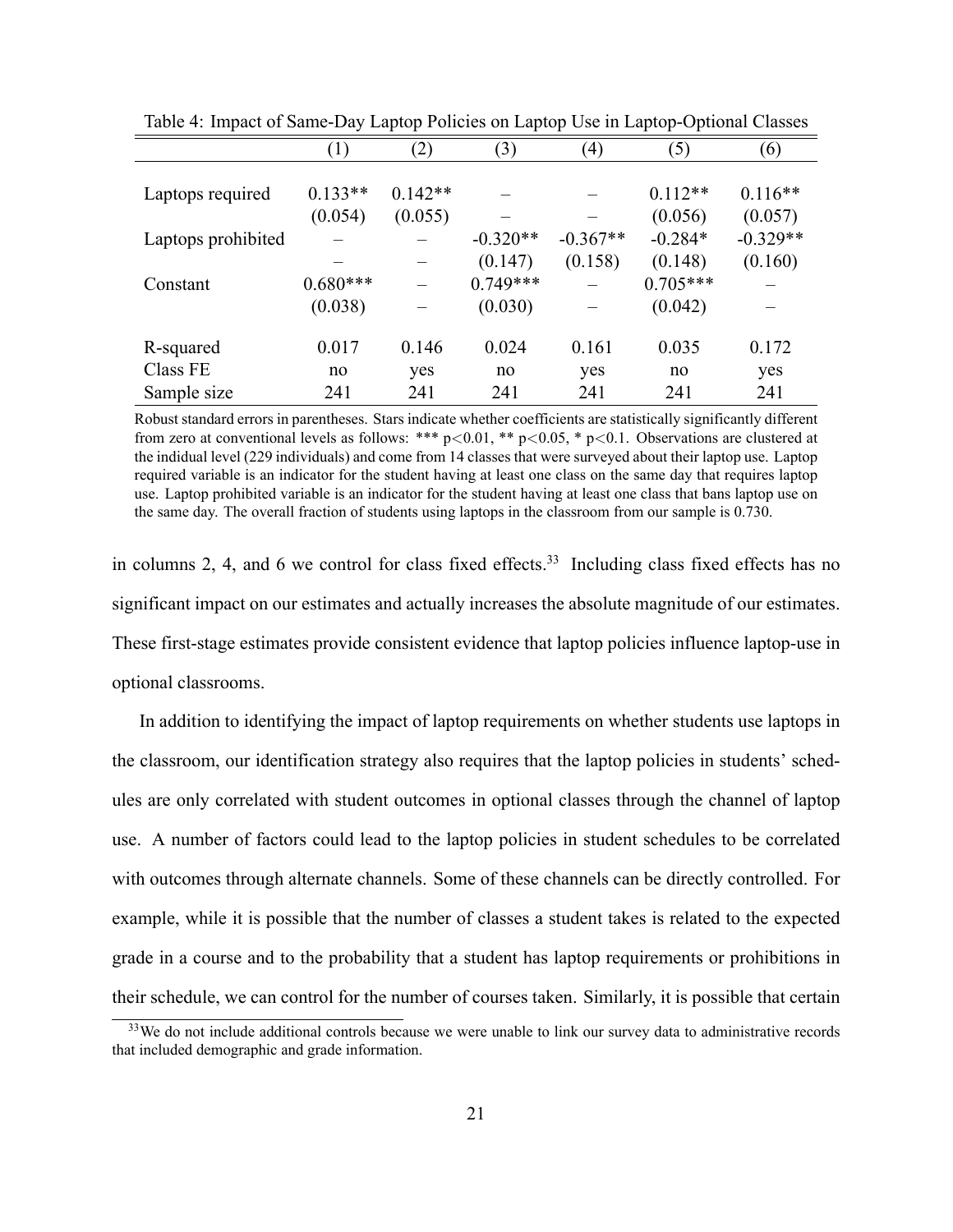majors are more or less difficult and more or less likely to be required to use a laptop. In this case, we are able to look at variation within a class and control for previous performance and majors. However, if students are making decisions about which classes to take based on the class laptop policies, this would make it particularly challenging to ascribe our results to random variation in laptop use. To address this potential concern, we surveyed students about whether they were aware of the laptop policies in their classes prior to enrollment and whether they selected classes based on the classroom computer policies. In our survey, we found that only 22% of students were aware of the laptop policies in any of their classes prior to enrollment and that only 4% of students were both aware of any laptop polices and indicated that laptop policies had any influence on their class decisions.<sup>34</sup> This finding increases our confidence that selection into laptop classes is unrelated to unobserved differences among students.

## **4 Results**

## **4.1 Primary Analysis**

Our primary estimates of the reduced-form effects of laptop policies on course grades are presented in Table 5.<sup>35</sup> The impact of having at least one laptop-required course on grades in laptop-optional courses, reported in Panel A, is consistently negative and significant across specifications. In column 1, where only class fixed effects are controlled, we find that having a laptop-required class is correlated with 0.04 grade point drop in laptop-optional classes (significant at the 10% level). If this negative relationship were due to selection we might expect it to dissipate when additional

<sup>&</sup>lt;sup>34</sup>3% indicated that laptop policies were somewhat important and 1% indicated that laptops were very important to their class decisions.

<sup>&</sup>lt;sup>35</sup>These estimates are expanded to report additional covariates in Appendix Tables 2 and 3.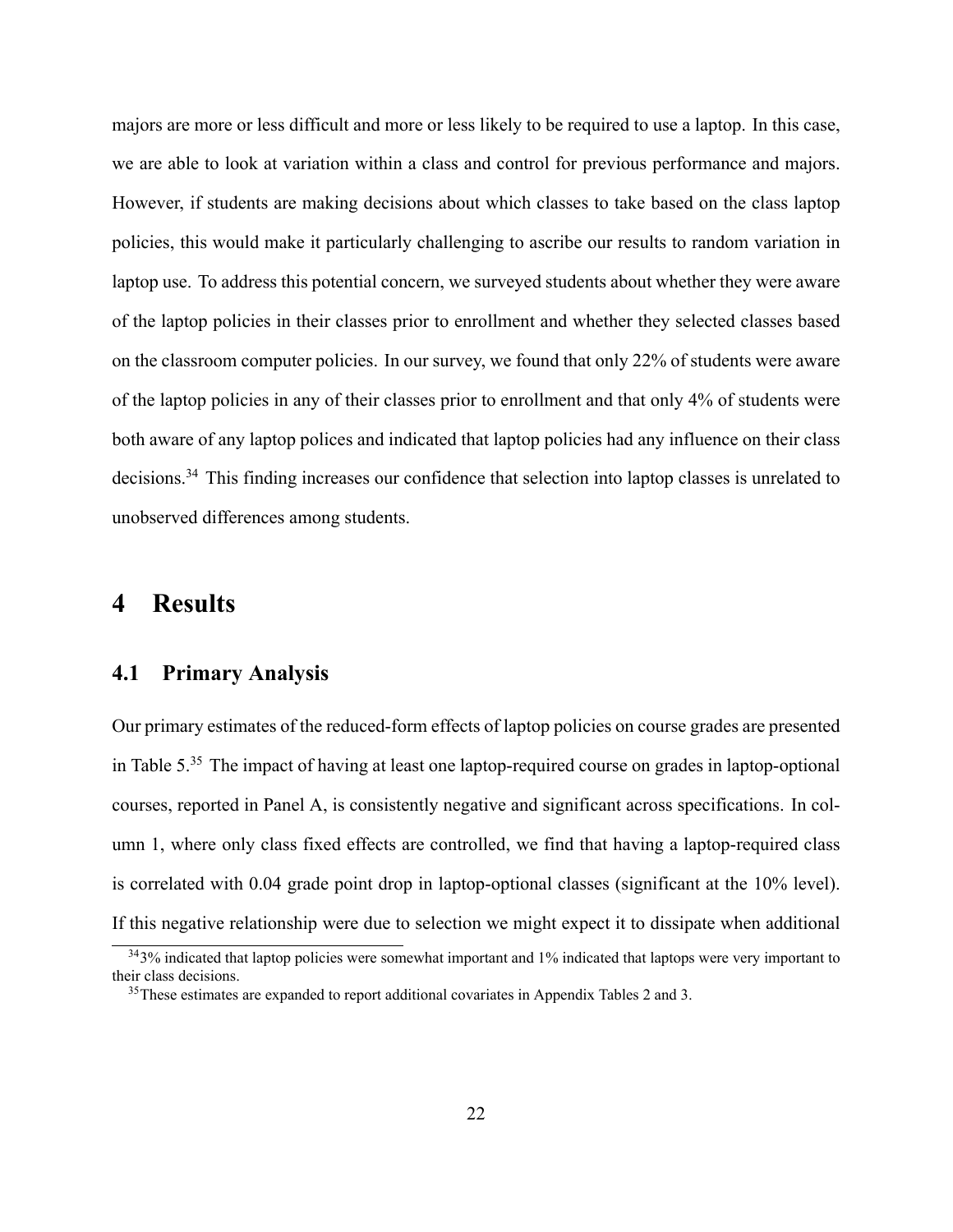controls are added. However, when demographic controls,  $36$  schedule controls,  $37$  and major fixed effects are included, the estimates remain stable (between -0.04 and -0.05) and become more precisely estimated (significant at the 5%, 1% and 1%, respectively). Because laptop-required courses increase the probability of laptop use, these results suggest that laptop use significantly worsens academic performance. Scaling the results by the first-stage survey results reported in Table 4 suggests that laptop use decreases course grades by between 0.27 and 0.38 grade points, or between 0.32 and 0.46 standard deviations.

The impact of having at least one laptop-prohibited course on course grades laptop-optional courses, reported in Panel B of Table 5, suggests a similar impact of laptop use on GPA. When only course fixed effects are controlled in column 1, having a laptop-prohibited course is associated with a 0.09 grade point improvement (significant at the 1% level). When demographic, schedule, and major controls are included, the point estimates drop to between 0.05 and 0.06 grade points, but remain statistically significant around the  $5\%$  level.<sup>38</sup> Because having laptop-prohibited courses decrease the probability of laptop use, these estimates also suggest that laptops have a significant negative impact on grades. When we scale the laptop-prohibited results by the first stage reported in Table 4, our results suggest that laptops decrease course grades by between 0.14 and 0.25 grade points, or 0.17 and 0.30 standard deviations. In context of other studies, these effects are quite large; for example, Scott-Clayton (2011) finds that students who just qualify to receive a full-tuition scholarship at West Virginia University that requires maintaining a 3.0 GPA attain GPAs between 0.04 and 0.13 grade points higher than students who just miss the qualification cutoff.

That both laptop-required and laptop-prohibited courses predict that laptops significantly worsen academic performance and both approaches are robust to a series of controls provides compelling

<sup>36</sup>Demographic controls include sex, race, age, and lagged GPA of student.

<sup>&</sup>lt;sup>37</sup>Schedule controls include the number of same-day courses taken by the student, and the average difficulty of other same-day courses.

<sup>&</sup>lt;sup>38</sup>The p-values on *Laptop prohibited* in columns 2 and 4 are 0.053 and 0.050, respectively.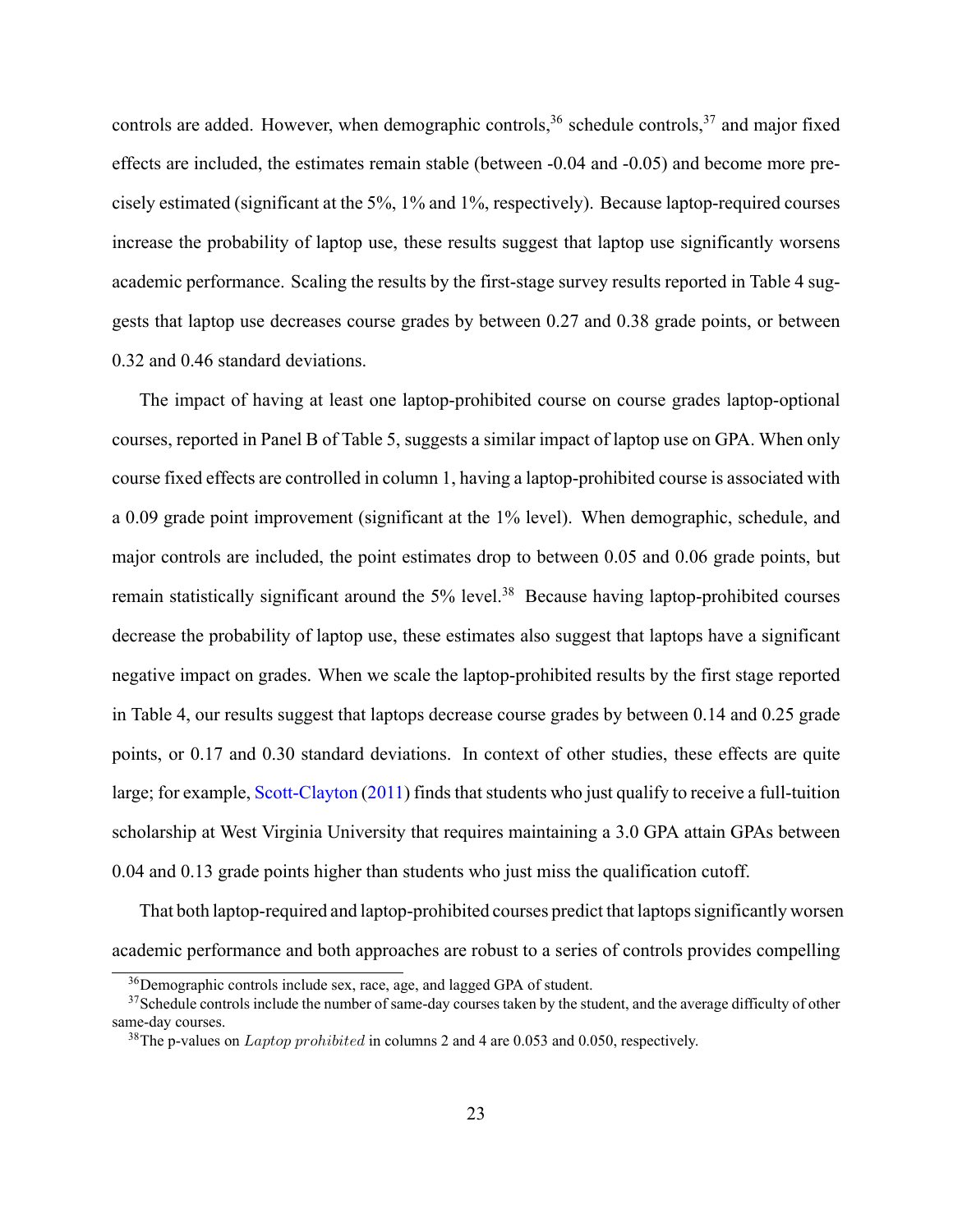|                             | Panel A: Laptops Required   |            |            |                  |  |  |
|-----------------------------|-----------------------------|------------|------------|------------------|--|--|
|                             | (1)                         | (2)        | (3)        | $\left(4\right)$ |  |  |
| Laptops required same day   | $-0.039*$                   | $-0.044**$ | $-0.049**$ | $-0.055***$      |  |  |
|                             | (0.022)                     | (0.018)    | (0.019)    | (0.019)          |  |  |
|                             |                             |            |            |                  |  |  |
| R-squared                   | 0.216                       | 0.418      | 0.421      | 0.426            |  |  |
|                             | Panel B: Laptops Prohibited |            |            |                  |  |  |
|                             |                             |            |            |                  |  |  |
|                             | (1)                         | (2)        | (3)        | (4)              |  |  |
| Laptops prohibited same day | $0.092***$                  | $0.053*$   | $0.061**$  | $0.054*$         |  |  |
|                             | (0.033)                     | (0.028)    | (0.028)    | (0.028)          |  |  |
| R-squared                   | 0.216                       | 0.418      | 0.421      | 0.426            |  |  |
| Sample size                 | 32959                       | 32959      | 32959      | 32959            |  |  |
| Demographic vars            | no                          | yes        | yes        | yes              |  |  |
| Schedule vars               | no                          | no         | yes        | yes              |  |  |
| Major FE                    | no                          | no         | no         | yes              |  |  |
| Class/semester FE           | yes                         | yes        | yes        | yes              |  |  |

Table 5: Impact of Laptop Policies on GPA in Laptop-Optional Courses

Estimates in terms of grade points. "Laptop required same day" variable is an indicator for having one or more courses on the same day that requires laptop use. "Laptop prohibited same day" variable is an indicator for having one or more courses on the same day that prohibits laptop use. Robust standard errors in parentheses, clustered by individual (5571 clusters). Stars indicate whether coefficients are statistically significantly different from zero at conventional levels as follows: \*\*\* p<0.01, \*\* p<0.05, \* p<0.1. Laptop required variable is an indicator for the student having at least one class on the same day that requires laptop use. Laptop prohibited variable is an indicator for the student having at least one class that bans laptop use on the same day. Demographic variables include sex, race, age, and lagged GPA. Schedule variables include number of same-day courses per student, course schedule difficulty, and course grade level.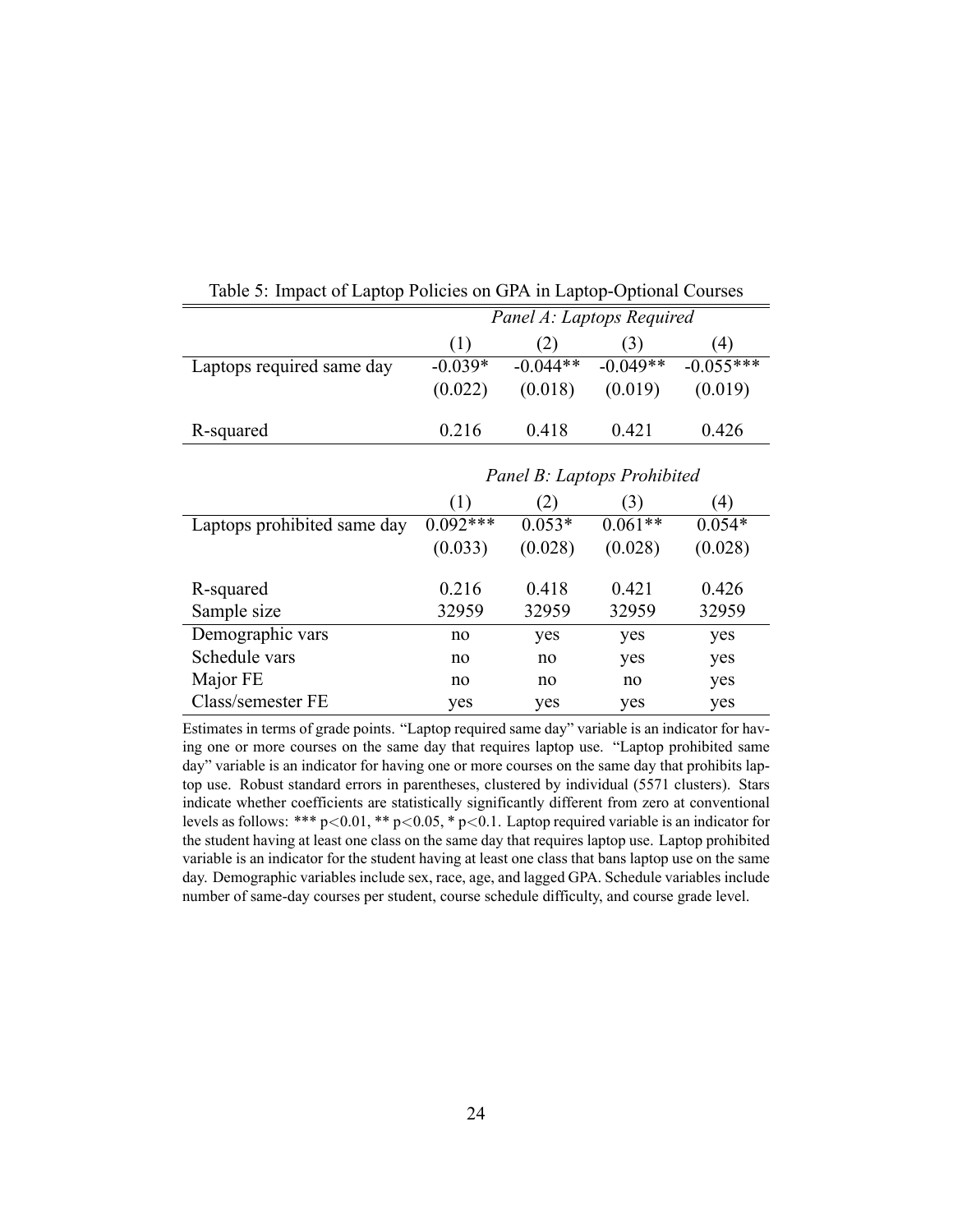evidence that laptops, in fact, worsen academic performance. In addition to generating multiple points of evidence of a negative impact of laptop policies, the consistent estimates generated these opposing policies help rule out any sources of selection that are positively correlated or uncorrelated across having laptop-required and laptop-prohibited courses.

### **4.2 Heterogeneity Analysis**

Because we would like to identify whether laptops are more helpful or harmful to some populations, we test whether the impact of laptop use appears to differ by student and course characteristics. In Table 6 we explore whether treatment effects vary by student characteristics including gender, race/ethnicity, and academic ability. In columns 1 and 2 we investigate whether female students are differentially impacted by laptop use. While the coefficient on  $Female * Policy$  in column 1 is imprecisely estimated, it is consistent with the -0.10 point estimate in column 2 (significant at the 5% level). When this interaction effect is compared to main effect of 0.11 grade points, this suggests that the impact of laptops on course grades is largely driven by male students. This finding is consistent with Carter et al. (2017) and may be consistent with research that finds young males tend to have weaker noncognitive skills (including attentiveness) than females (e.g. Cornwell et al., 2013; Jacob, 2002). Columns 3 and 4 show inconsistent and imprecise estimates of a differential impact of laptops by white and non-white racial/ethnic categorization, suggesting that race is not a strong predictor of response to laptop use.

Our heterogeneity analysis across student characteristics finds evidence that weaker students are most negatively affected by laptop use. In both columns 5 and 6 of Table 6, the coefficients on  $High GPA * Policy (0.09 and -0.09 respectively)$  are statistically significant and completely negate the coefficients on *Laptop Policy* (-0.09 and 0.09 respectively), suggesting that only weak students, as predicted by their GPAs, are negatively impact by laptop use. This result contrasts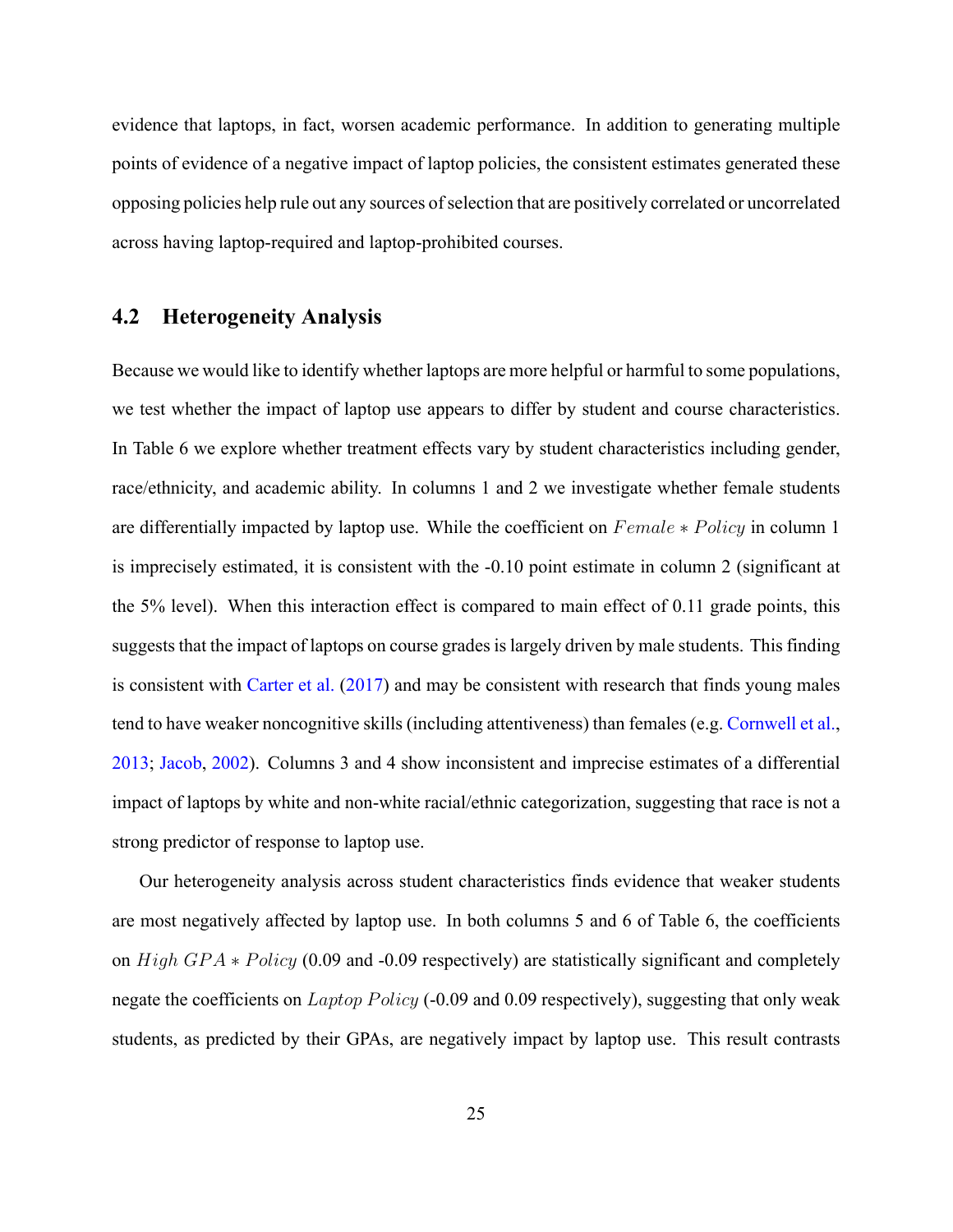|                         |            | Sex        |             | Race/Ethnicity |             | <b>GPA</b> |  |
|-------------------------|------------|------------|-------------|----------------|-------------|------------|--|
|                         | Required   | Prohibited | Required    | Prohibited     | Required    | Prohibited |  |
|                         |            |            |             |                |             |            |  |
| <b>Laptop Policy</b>    | $-0.062**$ | $0.114***$ | $-0.047**$  | $0.066**$      | $-0.092***$ | $0.088*$   |  |
|                         | (0.026)    | (0.045)    | (0.020)     | 0.028          | (0.028)     | (0.046)    |  |
| Female                  | $0.039***$ | $0.043***$ |             |                |             |            |  |
|                         | (0.010)    | (0.010)    |             |                |             |            |  |
| Female*Policy           | 0.013      | $-0.105**$ |             |                |             |            |  |
|                         | (0.032)    | (0.054)    |             |                |             |            |  |
| Non-white               |            |            | $-0.041***$ | $-0.043***$    |             |            |  |
|                         |            |            | (0.013)     | (0.013)        |             |            |  |
| Non-white*Policy        |            |            | $-0.038$    | $-0.057$       |             |            |  |
|                         |            |            | (0.084)     | (0.084)        |             |            |  |
| High GPA                |            |            |             |                | $0.349***$  | $0.360***$ |  |
|                         |            |            |             |                | (0.013)     | (0.013)    |  |
| High GPA*Policy         |            |            |             |                | $0.092***$  | $-0.091*$  |  |
|                         |            |            |             |                | (0.030)     | (0.052)    |  |
| R-squared               | 0.426      | 0.426      | 0.425       | 0.425          | 0.450       | 0.450      |  |
| Class/semester FE       | yes        | yes        | yes         | yes            | yes         | yes        |  |
| <b>Class Difficulty</b> | yes        | yes        | yes         | yes            | yes         | yes        |  |
| Major FE                | yes        | yes        | yes         | yes            | yes         | yes        |  |
| Grade Level FE          | yes        | yes        | yes         | yes            | yes         | yes        |  |
| Sample size             | 32959      | 32959      | 32959       | 32959          | 32959       | 32959      |  |

Table 6: Heterogeneous Impact of Laptop Policies on GPA in Laptop-Optional Courses

Estimates in terms of grade points. "Laptop Policy" variable in "Required" columns is an indicator for having one or more courses on the same day that requires laptop use. "Laptop Policy" variable in "Prohibited" columns is an indicator for having one or more courses on the same day that prohibits laptop use. Robust standard errors in parentheses, clustered by individual (5571 clusters). Stars indicate whether coefficients are statistically significantly different from zero at conventional levels as follows: \*\*\* p<0.01, \*\* p<0.05, \* p<0.1. Laptop required variable is an indicator for the student having at least one class on the same day that requires laptop use. Laptop prohibited variable is an indicator for the student having at least one class that bans laptop use on the same day.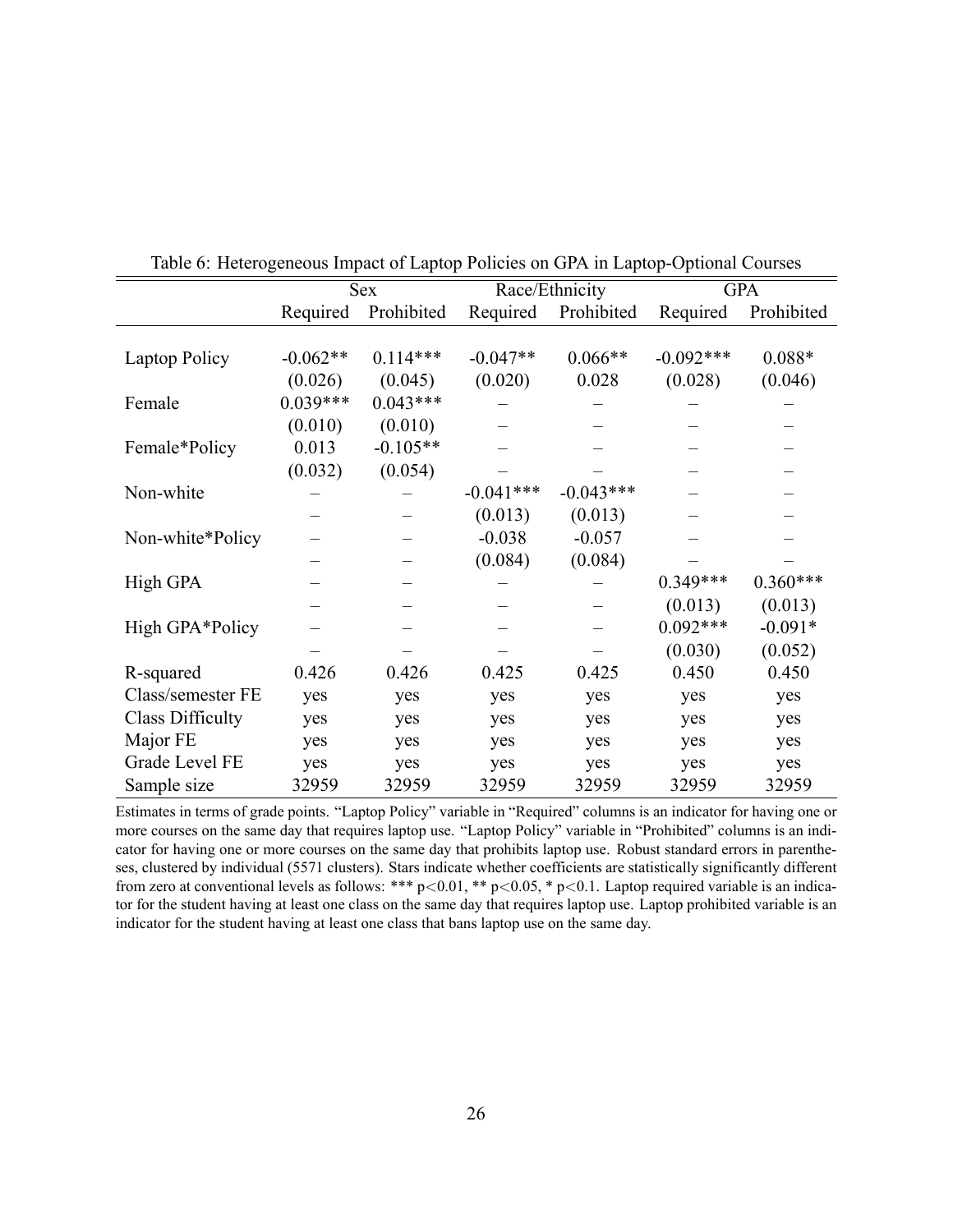with Carter et al. (2017), who find larger impacts on strong as opposed to weak students but is consistent with Beland and Murphy (2016) who find that classroom cell-phone bans in K-12 grades benefit weak students and have no effect on stronger students.

In Table 7 we examine whether laptop policies have a heterogeneous effect across course characteristics. In columns 1 and 2 we explore whether students in quantitative or non-quantitative courses are more aversely affected by computer use in the classroom. In column 1 we find that the coefficient on the interaction between Quantitative Course and Laptop Required of -0.10 (significant at the 5% level) suggests that the negative effect of laptop is significantly larger in quantitative courses. While the coefficient on  $Quantitative \, Course * Laptop \, Problem \, of \, 0.03$ is smaller in magnitude and not statistically significant, it is also consistent with the negative effect of laptop use being larger in quantitative courses. One potential reason for this finding is that quantitative courses may build more directly on previous concepts than non-quantitative courses and distractions might have a longer-run penalty in quantitative courses than in non-quantitative courses. Another potential explanation is that computers have a larger negative effect due to computers providing less note-taking value in quantitative courses due to the difficulty of transcribing mathematical notation.

In columns 3 and 4 of Table 7 we find no evidence of laptops having a differential effect in lower-, upper-, or master's-level courses. In columns 5 and 6, however, we find some suggestive evidence that laptops have a larger negative effect in courses within a student's major. In column 5 the coefficient on *Course in Major ∗ Policy* of -0.06 grade points is marginally significant (at the 10% level) and while the coefficient on *Course in Major*  $*$  *Policy* of 0.04 in column 6 is not statistically significant it is also consistent with laptops having a more negative effect in courses within a student's major. While it may seem counterintuitive for students to be more easily distracted in major courses, one explanation for this finding is that students have a higher baseline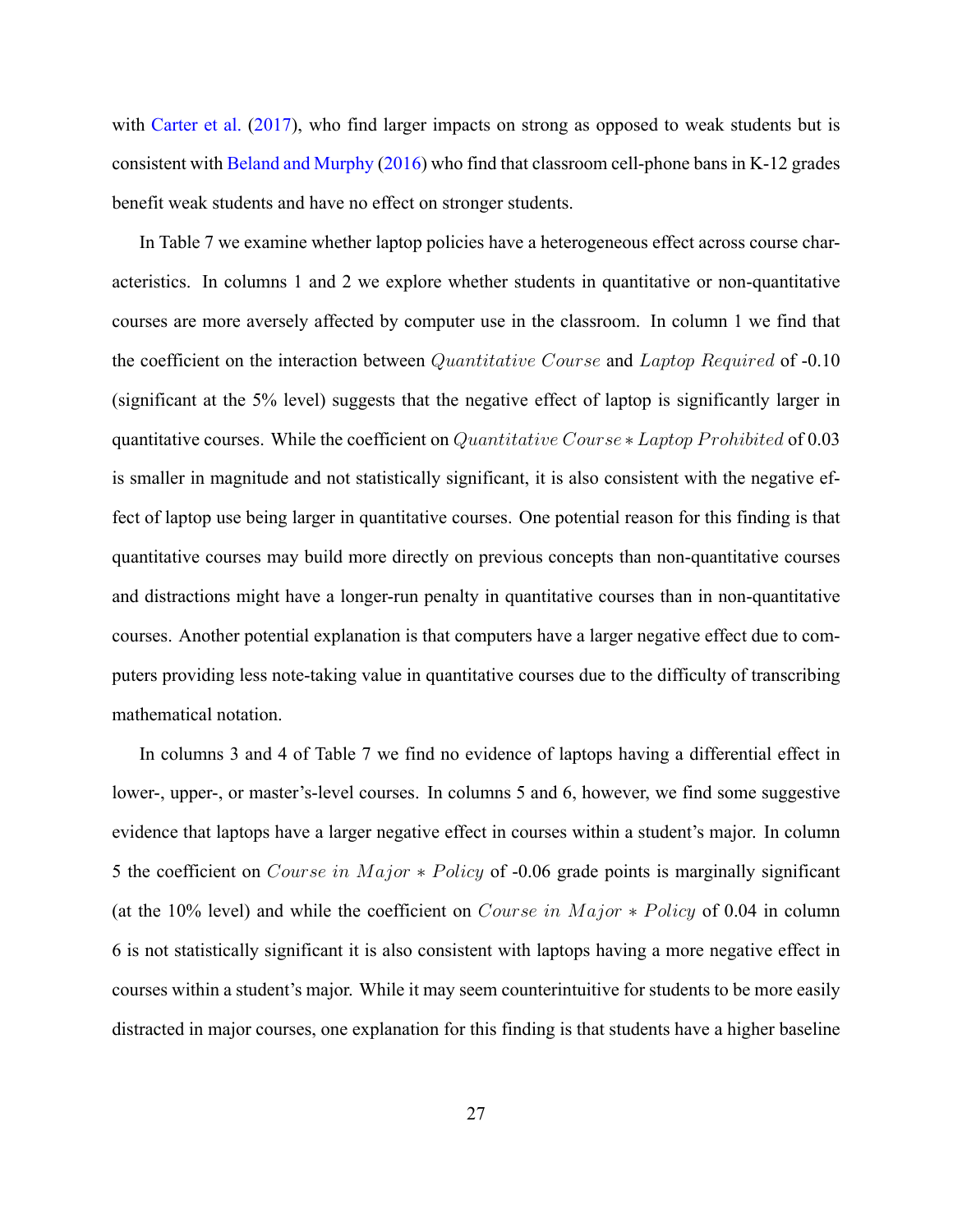|                              | Course Type |            |          | Course Level | Major Course |            |
|------------------------------|-------------|------------|----------|--------------|--------------|------------|
|                              | Required    | Prohibited | Required | Prohibited   | Required     | Prohibited |
|                              |             |            |          |              |              |            |
| <b>Laptop Policy</b>         | $-0.022$    | $0.069**$  | $-0.035$ | 0.039        | $-0.034$     | $0.119***$ |
|                              | (0.021)     | (0.035)    | (0.023)  | 0.041        | (0.024)      | (0.048)    |
| Quantitative Course*Policy   | $-0.098**$  | 0.028      |          |              |              |            |
|                              | (0.041)     | (0.070)    |          |              |              |            |
| Upper Level Course*Policy    |             |            | $-0.062$ | $-0.094$     |              |            |
|                              |             |            | (0.040)  | (0.061)      |              |            |
| Master's Level Course*Policy |             |            | $-0.018$ | 0.060        |              |            |
|                              |             |            | (0.042)  | (0.121)      |              |            |
| Course in Major              |             |            |          |              | $0.034***$   | $0.028**$  |
|                              |             |            |          |              | (0.013)      | (0.013)    |
| Course in Major*Policy       |             |            |          |              | $-0.056*$    | 0.039      |
|                              |             |            |          |              | (0.034)      | (0.049)    |
| R-squared                    | 0.426       | 0.242      | 0.425    | 0.232        | 0.425        | 0.425      |
| Class/semester FE            | yes         | yes        | yes      | yes          | yes          | yes        |
| <b>Class Difficulty</b>      | yes         | yes        | yes      | yes          | yes          | yes        |
| Major FE                     | yes         | yes        | yes      | yes          | yes          | yes        |
| Grade Level FE               | yes         | yes        | yes      | yes          | yes          | yes        |
| Sample size                  | 32959       | 32959      | 32959    | 32959        | 32959        | 32959      |

Table 7: Heterogeneous Impact of Laptop Policies on GPA in Laptop-Optional Courses

Estimates in terms of grade points. "Policy" variables in "Required" columns are indicators for having one or more courses on the same day that requires laptop use. "Policy" variables in "Prohibited" columns are indicators for having one or more courses on the same day that prohibits laptop use. Robust standard errors in parentheses, clustered by individual (5571 clusters). Stars indicate whether coefficients are statistically significantly different from zero at conventional levels as follows: \*\*\* p<0.01, \*\* p<0.05, \* p<0.1. Laptop required variable is an indicator for the student having at least one class on the same day that requires laptop use. Laptop prohibited variable is an indicator for the student having at least one class that bans laptop use on the same day.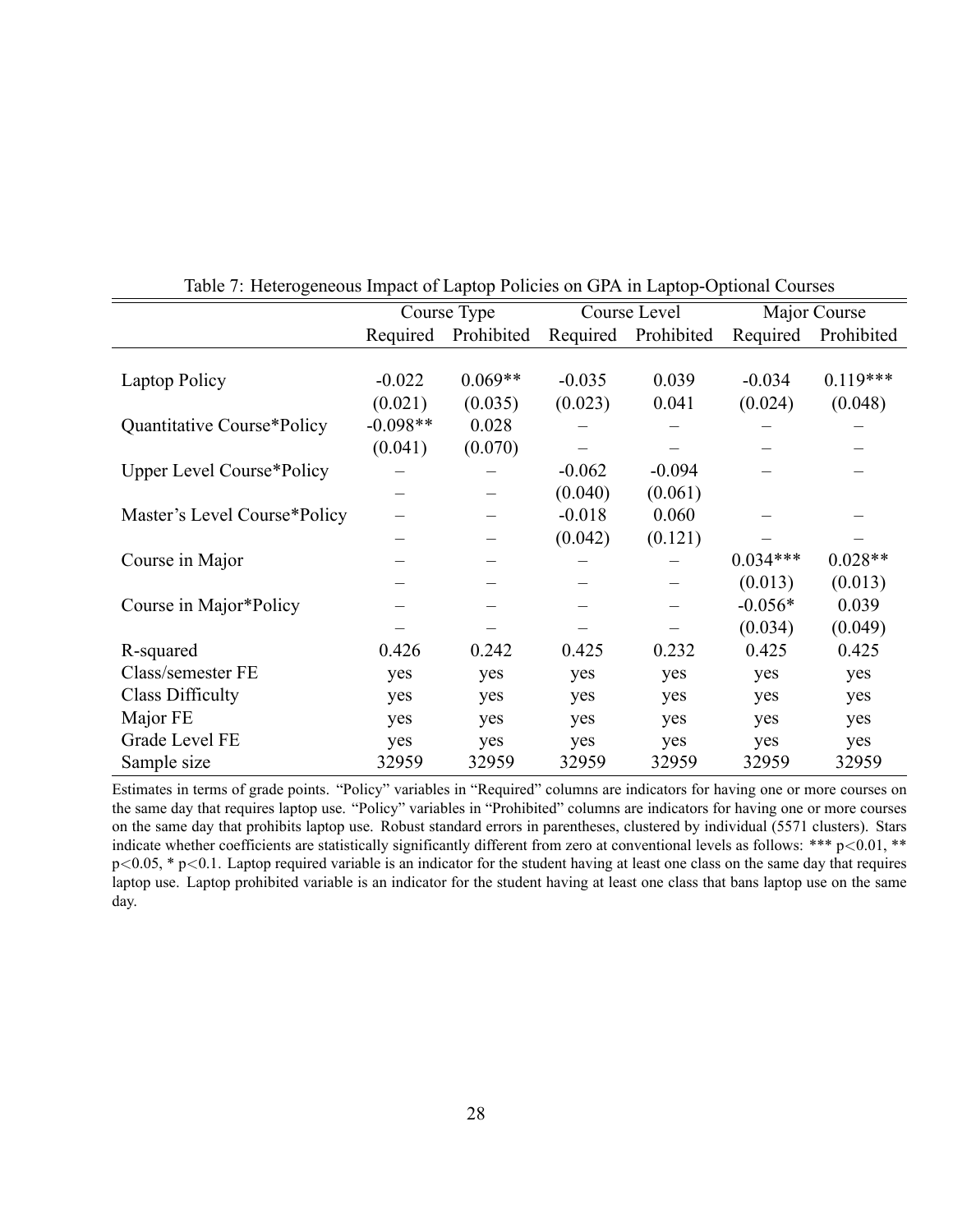level of attention in major courses and may therefore face a larger penalty for being distracted.

### **4.3 Falsification and Robustness Tests**

Although our balance tests, survey results, and the consistency of our primary estimates all increase our confidence that our results are estimating a causal relationship between laptop use and course grades, we also corroborate these results with the falsification test described in our empirical strategy. Table 8 shows the impact of opposite day policies on course grades in laptop optional courses. If our identification assumptions hold, we expect there to be no impact of opposite day policies on course grades. This is, in fact, what we find. In columns 1 and 2, the point estimates for the impact of opposite day required courses on course grades are very close to zero (-0.006 and 0.000 grade points, respectively) and statistically insignificant. Columns 3 and 4 report the estimated impact of opposite day prohibited courses on grades and show similar patterns. The estimated impact of opposite day prohibited courses on course grades in column 3 of 0.01 is small and insignificant and the estimate with controls of -0.03 is both insignificant and in the opposite direction of our primary results. This balance provides further evidence that laptops do, in fact, have a negative impact on academic performance.

Additionally, we estimate the impact of laptop policies using within-student fixed effects in Table 9, as outlined in our empirical strategy.<sup>39</sup> While these estimates rely on significantly less variation than our primary estimates and are less imprecisely estimated, they generally corroborate our primary results. In panel A columns 1-3, we estimate the within-student impact of having a laptop-required class on performance in a laptop-optional classes with no controls, controls for

 $39$ Our identifying variation in the laptop-required specifications come from the 1,024 students (18% of all students) who have one or more semesters with at least one M/W or T/W laptop-optional course on the same day as a laptoprequired course and at least one laptop-optional course and no laptop-required courses on the alternate day schedule. Likewise, our identification in our laptop-prohibited specifications comes from 349 students (6% of all students) who have one or more semesters with at least one M/W or T/W laptop-optional course on the same day as a laptop-prohibited course and at least one laptop-optional course and no laptop-prohibited courses on the alternate day schedule.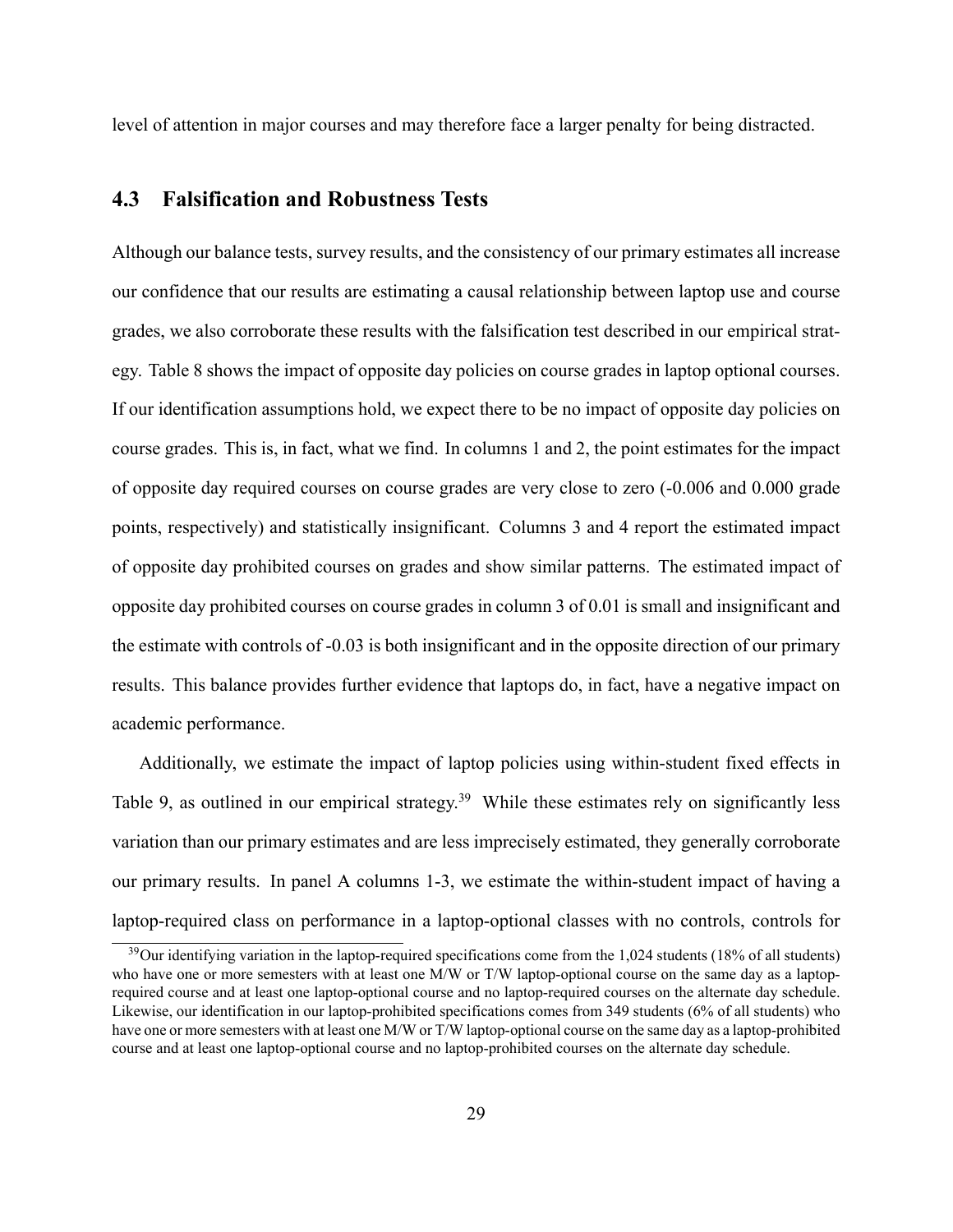|                         | (1)      | $\mathbf{2})$ | (3)     | (4)      |
|-------------------------|----------|---------------|---------|----------|
|                         |          |               |         |          |
| Opposite day required   | $-0.007$ | $-0.000$      |         |          |
|                         | (0.017)  | (0.017)       |         |          |
| Opposite day prohibited |          |               | 0.014   | $-0.033$ |
|                         |          |               | (0.035) | (0.024)  |
| R-squared               | 0.155    | 0.556         | 0.154   | 0.556    |
| Demographic controls    | no       | yes           | no      | yes      |
| Class/semester FE       | yes      | yes           | yes     | yes      |
| Major FE                | no       | yes           | no      | yes      |
| Grade Level FE          | no       | yes           | no      | yes      |
| Sample size             | .7756    | 17756         | 19011   | 19011    |

Table 8: Falsification Test Impact of Opposite Day Laptop Policies on Grades in Laptop-Optional Courses

Estimates in terms of grade points. Robust standard errors in parentheses, clustered by individual (3689 in columns 1 and 2 and 3836 clusters in columns 3 and 4). Stars indicate whether coefficients are statistically significantly different from zero at conventional levels as follows: \*\*\*  $p < 0.01$ , \*\*  $p<0.05$ , \*  $p<0.1$ . The Sample in columns 1 and 2 consists of all student-class observations from students in laptop-allowed classes that do not have any laptop-required classes on class days. The reduction in sample size from 32,952 in our primary results to to 17,759 in this sample is primarily due to restricting our sample to observations from students with both Monday/Wednesday and Tuesday/Thursday courses (a reduction of 13,938 observations). The remaning reduction in observations (1,255) are due to omiting obersvations from student with laptop-required courses on the same day. The sample in columns 3 and 4 consists of all student-class observations from students in laptop-allowed classes that do not have any laptop-banned classes on class days. Opposite day required variable is an indicator for the student having at least one class on an alternate day that requires laptop use. Laptop prohibited variable is an indicator for the student having at least one class that bans laptop use on the same day.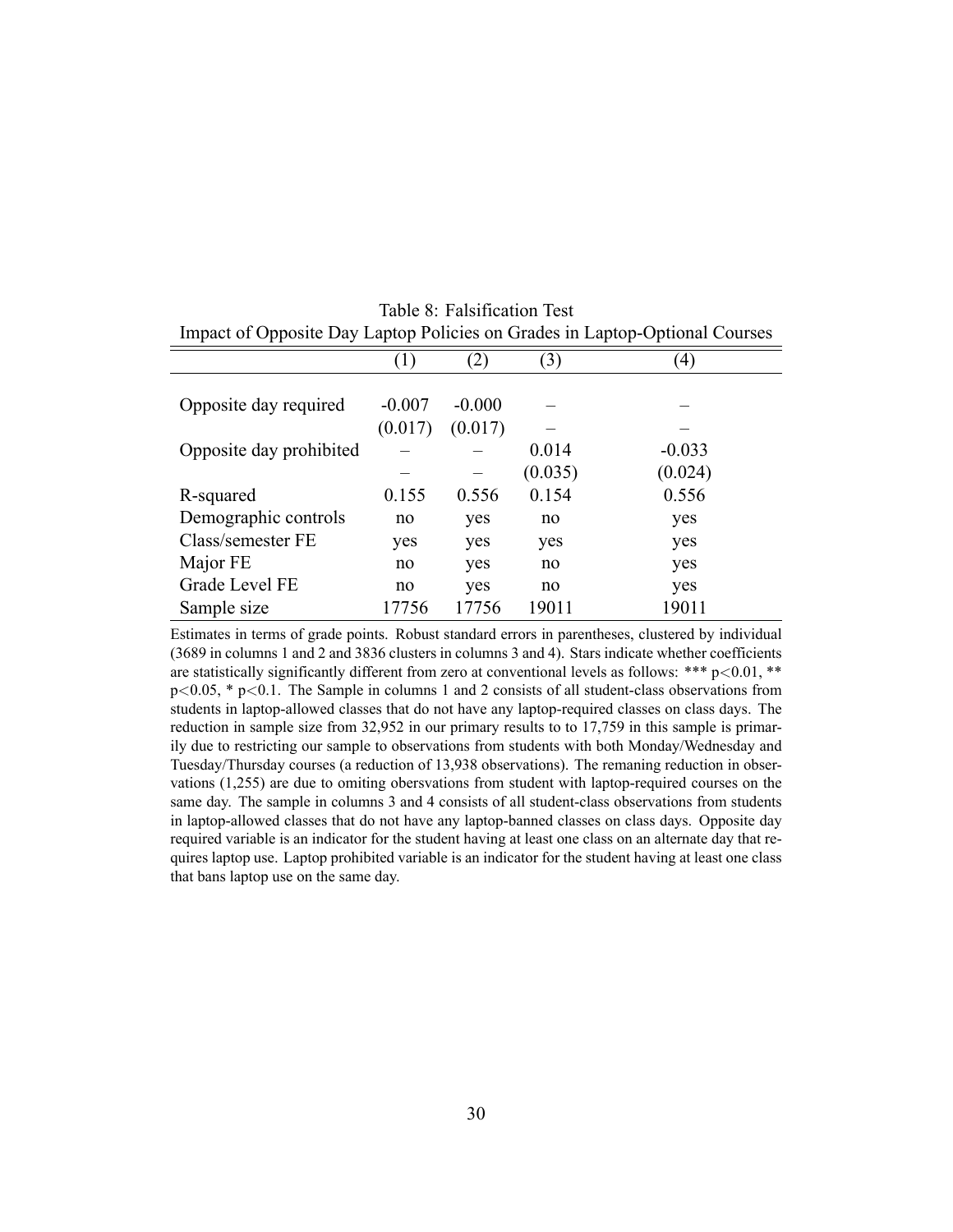|                             | Panel A: Laptops Required   |          |          |  |  |  |
|-----------------------------|-----------------------------|----------|----------|--|--|--|
|                             | (1)                         | (2)      | (3)      |  |  |  |
| Laptops required same day   | $-0.027*$                   | $-0.010$ | $-0.020$ |  |  |  |
|                             | (0.016)                     | (0.017)  | (0.017)  |  |  |  |
| R-squared                   | 0.437                       | 0.442    | 0.569    |  |  |  |
|                             | Panel B: Laptops Prohibited |          |          |  |  |  |
|                             | (1)                         | (2)      | (3)      |  |  |  |
| Laptops prohibited same day | 0.016                       | 0.036    | $0.053*$ |  |  |  |
|                             | (0.032)                     | (0.032)  | (0.029)  |  |  |  |
| R-squared                   | 0.437                       | 0.442    | 0.569    |  |  |  |
| Sample size                 | 32959                       | 32959    | 32959    |  |  |  |
| Schedule vars               | no                          | yes      | yes      |  |  |  |
| Class FE                    | no                          | no       | yes      |  |  |  |
| <b>Student FE</b>           | yes                         | yes      | yes      |  |  |  |

Table 9: Impact of Laptop Policies on Grades in Laptop-Optional Courses Within Student Estimates

Estimates in terms of grade points. Robust standard errors in parentheses. Standard errors are clustered at the individual level. Stars indicate whether coefficients are statistically significantly different from zero at conventional levels as follows: \*\*\*  $p < 0.01$ , \*\*  $p < 0.05$ , \* p<0.1. Laptop required variable is an indicator for the student having at least one class on the same day that requires laptop use. Laptop prohibited variable is an indicator for the student having at least one class that bans laptop use on the same day. Schedule variables include term fixed effects, same-day course schedule difficulty, and same-day number of courses.

schedule variables (term fixed effects, number of same-day courses, and difficulty of same-day courses), and course fixed effects, respectively. In Panel A we find consistently negative but either a marginally significant or statistically insignificant impact of laptop requirements in laptop-optional courses (between -0.01 and -0.03 grade points). These results are both consistent with laptops having a negative impact on student performance and with our primary estimates.

In Panel B of Table 9 we estimate the impact of having laptop-prohibited classes on grades in laptop-optional classes within student. While these results in Table 9 are not statistically significant, the results are consistent with our primary results. Columns 1-3 each generate positive point estimates of 0.02-0.05 grade points with the estimate of 0.05 grade points in column 3 sharing the same magnitude our primary estimate in column 4 of Table 5 and is marginally significant at the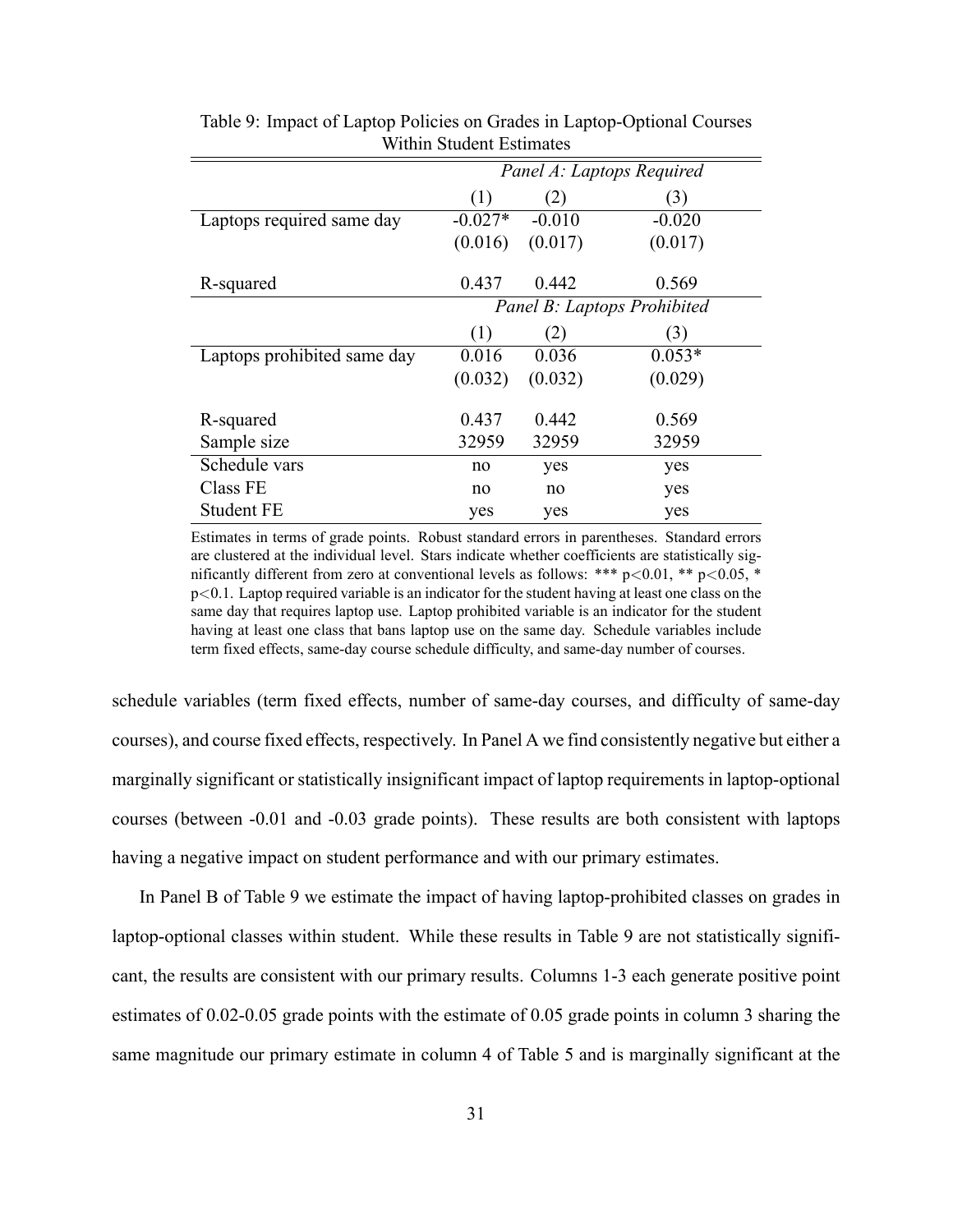10% level.<sup>40</sup> If we scale our individual fixed-effects models by our first estimates in Table 4, our laptop-required estimates suggest that laptops reduce grades by between 0.08 and 0.20 grade points and our laptop-prohibited estimates suggest laptops reduce grades by between 0.04 and 0.14 grade points. These estimates fall within the bounds of our primary estimates.

Finally, in Table 10 we examine whether the within-student effects of laptops on student performance differ by race, gender, or GPA. Our estimates of the effects across different student characteristics, while imprecisely estimated, are also consistent with our previous results. In Panel A, we find that the point estimates of laptop-required courses are more negative for male than female students  $(-0.03 \text{ vs. } -0.01)$ , white than non-white students  $(-0.02 \text{ vs. } 0.01)$ , and low-GPA than high-GPA students (-0.04 vs 0.00). These estimates, while statistically insignificant, are consistent with our heterogeneous results that suggested that the effects of laptops are most negative for male and low GPA students. Similarly, in Panel B we find that point estimates of laptop-prohibited courses are more positive for male than female students (0.08 vs. 0.04), white than non-white students (0.7 vs. -0.07), and low GPA students than high GPA students (0.11 vs. -0.01, significant at 05% level). Taken altogether, the consistency of the student fixed-effect results with our primary results furthers our confidence that laptops have a deleterious impact on student grades and that these effects are largest among male students and students with low GPAs.

 $^{40}$ As additional robustness checks, we re-run our primary analysis excluding all students who do not have any laptoprequired or laptop-prohibited courses in their schedules and also re-categorizing courses with missing laptop policies as "laptop-optional' courses. Our results are robust to these alternate samples. The alternate sample results are reported in Appendix Tables 4 and 5.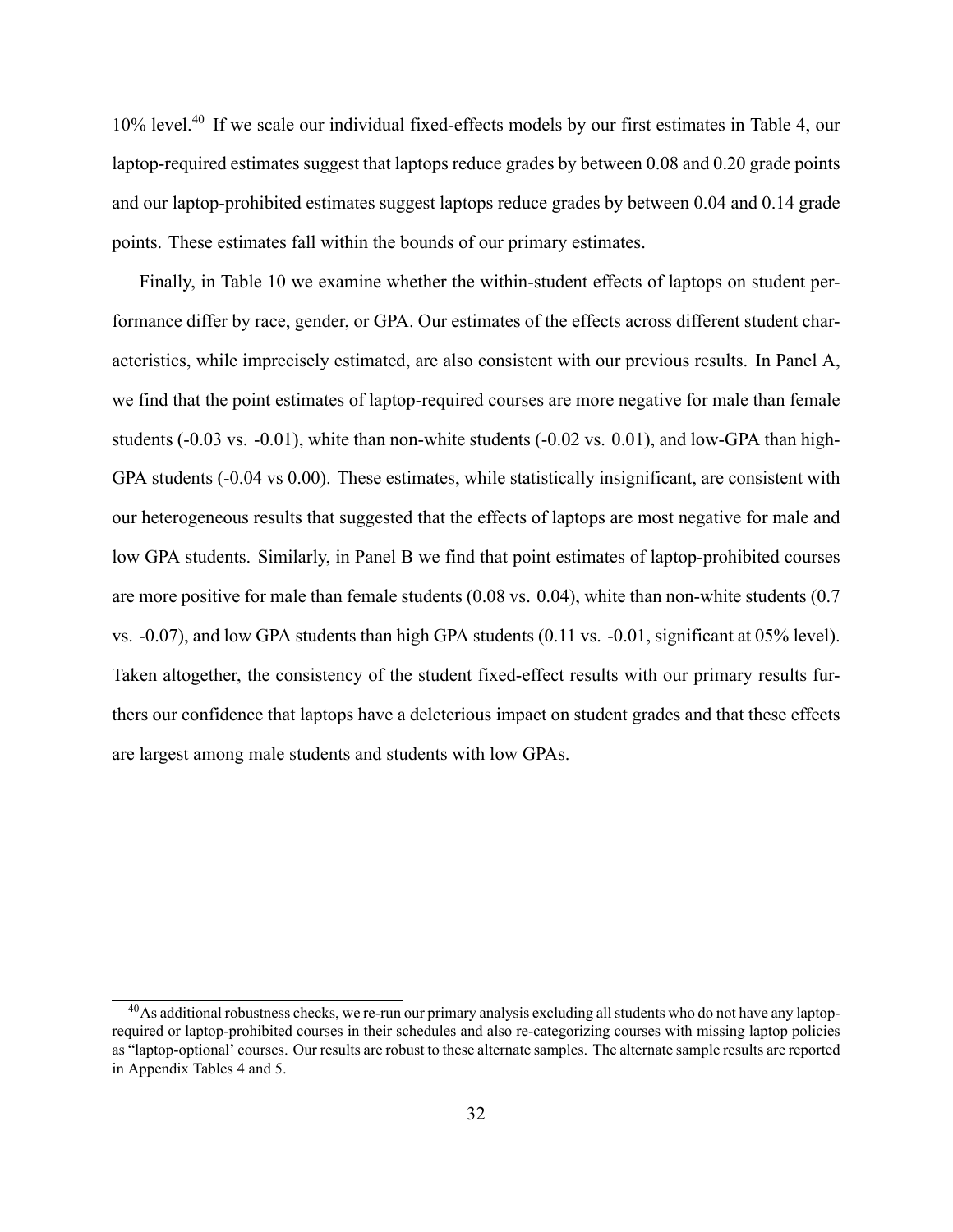|                             | Panel A: Laptops Required   |          |           |           |           |          |
|-----------------------------|-----------------------------|----------|-----------|-----------|-----------|----------|
|                             | Female                      | Male     | Non-white | White     | Low GPA   | High GPA |
| Laptops required same day   | $-0.013$                    | $-0.025$ | $-0.013$  | $-0.022$  | $-0.041$  | $-0.001$ |
|                             | (0.024)                     | (0.025)  | (0.040)   | (0.019)   | (0.030)   | (0.015)  |
|                             |                             |          |           |           |           |          |
| R-squared                   | 0.571                       | 0.563    | 0.611     | 0.553     | 0.500     | 0.305    |
|                             | Panel B: Laptops Prohibited |          |           |           |           |          |
|                             | Female                      | Male     | Non-white | White     | Low GPA   | High GPA |
| Laptops prohibited same day | 0.042                       | 0.078    | $-0.068$  | $0.070**$ | $0.113**$ | $-0.013$ |
|                             | (0.035)                     | (0.051)  | (0.093)   | (0.030)   | (0.054)   | (0.026)  |
|                             |                             |          |           |           |           |          |
| R-squared                   | 0.571                       | 0.563    | 0.611     | 0.554     | 0.500     | 0.305    |
| Sample size                 | 17945                       | 15014    | 5716      | 27243     | 15628     | 17331    |
| Schedule vars               | yes                         | yes      | yes       | yes       | yes       | yes      |
| <b>Class FE</b>             | yes                         | yes      | yes       | yes       | yes       | yes      |
| <b>Student FE</b>           | yes                         | yes      | yes       | yes       | yes       | yes      |

### Table 10: Heterogeneous Impact of Laptop Policies on Grades in Laptop-Optional Courses Within Student Estimates

Estimates in terms of grade points. Robust standard errors in parentheses. Standard errors are clustered at the individual level. Stars indicate whether coefficients are statistically significantly different from zero at conventional levels as follows: \*\*\*  $p < 0.01$ , \*\*  $p < 0.05$ , \*  $p < 0.1$ . Laptop required variable is an indicator for the student having at least one class on the same day that requires laptop use. Laptop prohibited variable is an indicator for the student having at least one class that bans laptop use on the same day. Schedule variables include term fixed effects, same-day course schedule difficulty, and same-day number of courses.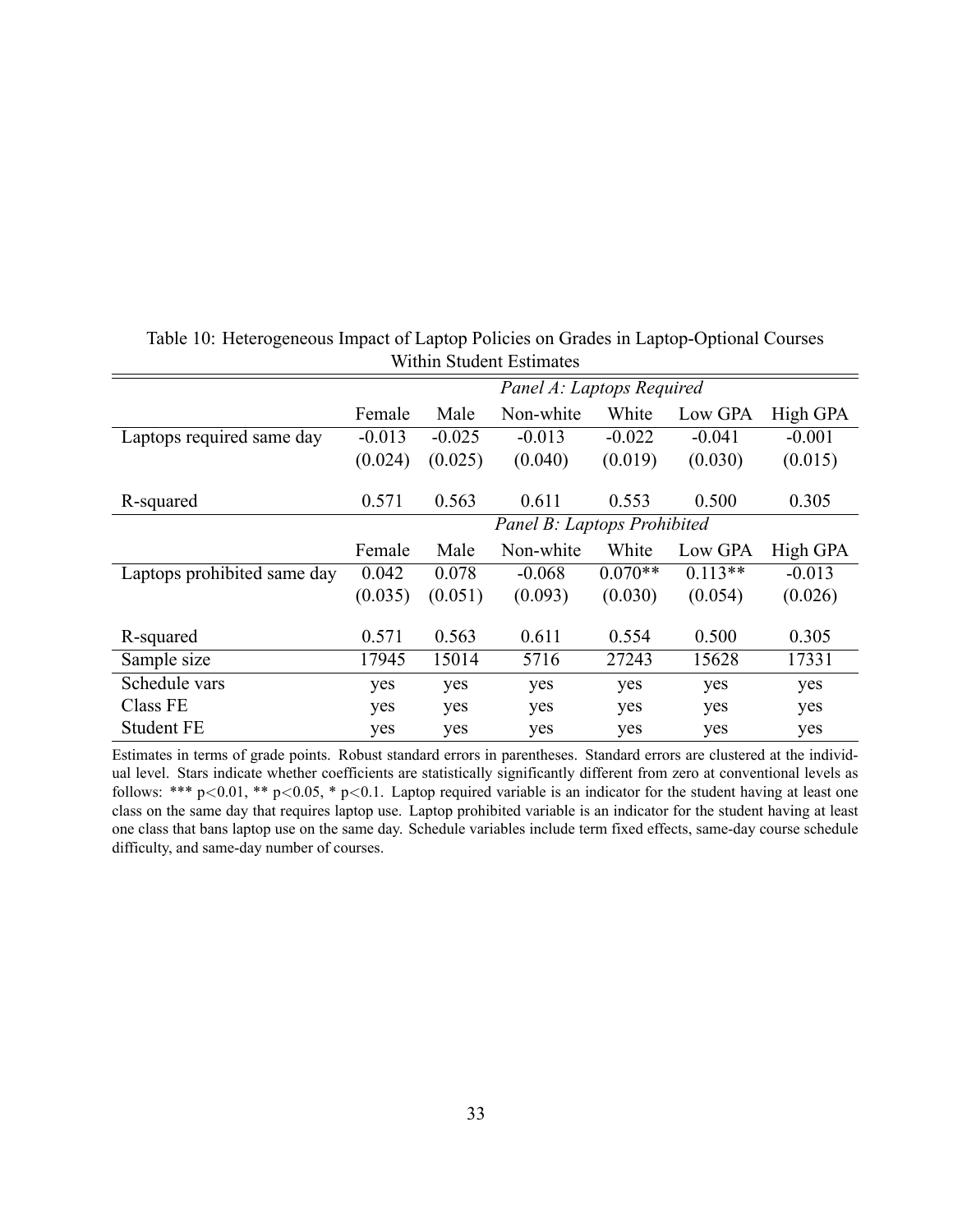## **5 Discussion**

In this paper we present quasi-experimental evidence of the impact of classroom computer use on productivity. We leverage differences in student schedules and laptop policies to generate plausibly exogenous variation in computer use in laptop-optional courses. Our results suggest that computer use has a significant negative impact on course performance, on the scale of 0.14-0.37 grade points or 0.17-0.46 standard deviations. To put these results in context, we estimate that the impact of eliminating classroom computers on academic performance is similar to providing full-tuition incentives to maintain a 3.0 GPA (Scott-Clayton, 2011). Additionally, we find evidence that computers have the most negative impact on male and low-performing students and in quantitative and major courses. Throughout our study we find evidence consistent with a causal interpretation of our results. First, we obtain survey evidence that suggests students are unlikely to select into courses based on their laptop policies. Second, our balance test in Table 3 does not show any evidence of the type of selection that could drive systematically biased results. Third, we find consistent evidence in Table 5 that laptops reduce student performance from two different instruments–having laptop-required and laptop-prohibited courses in one's schedule. Fourth, our falsification test in Table 8, which examines the impact of opposite-day policies on course outcomes, shows no evidence of selection bias. Fifth and finally, we find that the within-student estimates reported in Tables 9 and 10 are uniformly consistent with our primary results. Thus we are confident that our results indicate that computer use worsens student academic outcomes.

Nevertheless, our results should be interpreted with some care. Our study design precludes us from directly measuring the impact of laptop use on academic performance, so we must rely on our survey results from 229 students to estimate the scale of our results. Also, as with any instrumental variable approach, our study isolates the impact of laptop use on the students who are on the margin of using a laptop in class. It is possible that students who always use laptops in class could still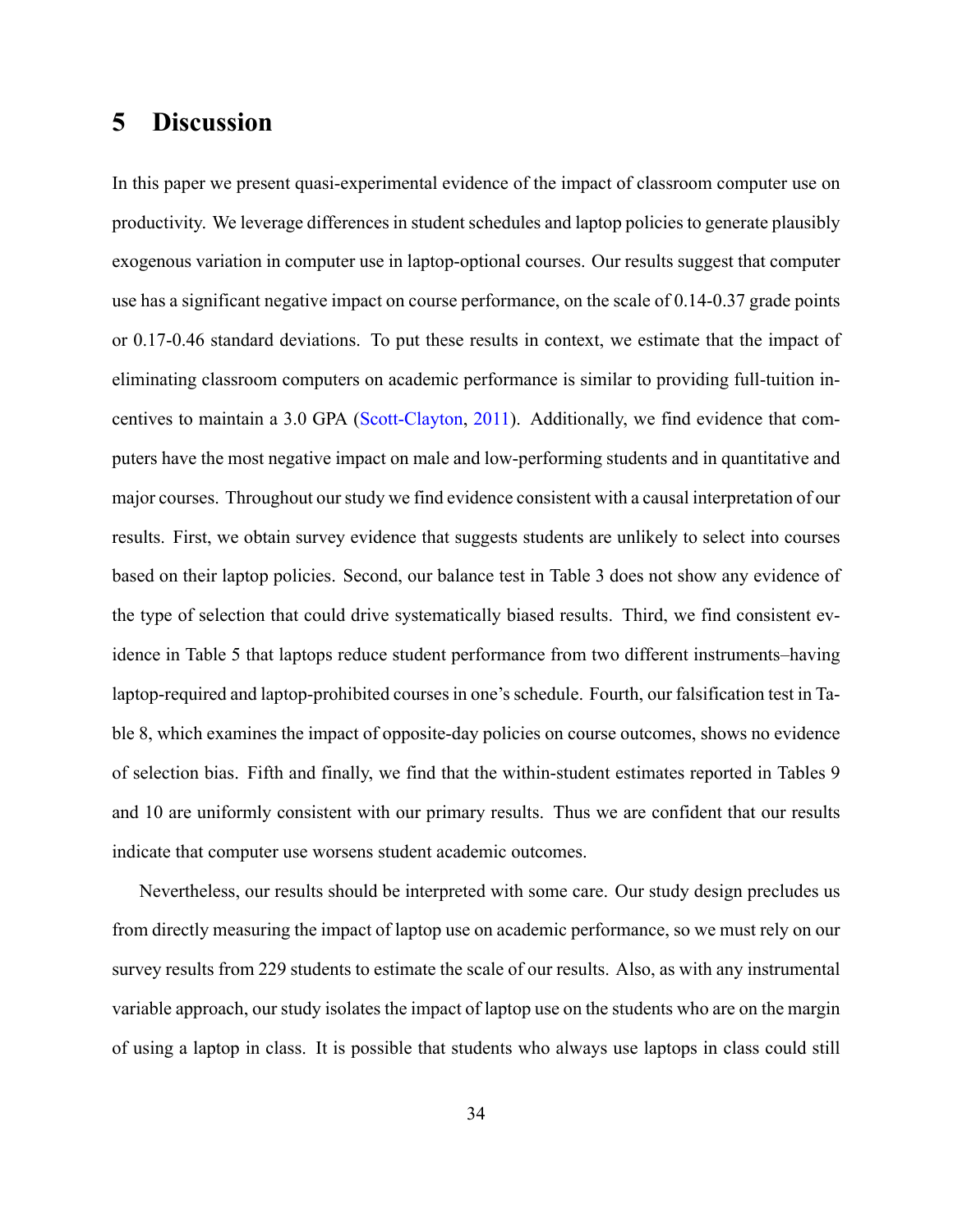benefit from use while those on the margin suffer. In addition, our study focuses on the effects of laptops in laptop-optional courses where instructors are unlikely to incorporate computer-based learning in the classroom. Therefore, our results may not generalize to classroom settings where instructors actively integrate computer exercises and activities. Finally, because our results are driven by variation within the classroom, we are cautious in interpreting our results from a classlevel policy perspective. While our results suggest that prohibiting laptops in the classroom would benefit students who are on the margin of using laptops, we are unable to observe how classroom dynamics might change when moved to a laptop-free environment.

While our within-classroom variation is a weakness in one sense, it is a strength in another. Because treated and untreated students in our study are in the same classroom, being exposed to the exact same course with the exact same peers, we are able to directly attribute our results to personal laptop use. Our results suggest that laptop use directly worsens academic outcomes for students who choose to use them.

Our finding that students choose to use laptops in spite of significant negative academic consequences prompts a number of questions. Why are students making choices in the classroom that seem inconsistent with their long-run interests? Also, what factors are driving the negative effects of laptop use? Are the negative effects of laptop use driven by the distracting nature of computers (Sana et al., 2013), students having worse recollection when taking notes on a computer versus on paper (Mueller and Oppenheimer, 2014), or other factors such as instructors favoring students who do not use computers? The policy implications of our findings are likely to depend on the channels through which laptops effect performance. The optimal policy response to the negative impact of laptops may include prohibiting laptops in the classroom, eliminating student access to distracting programs and websites during class, or simply making both students and instructors aware of the negative effects of laptops in the classroom. With the near ubiquity of computers in the college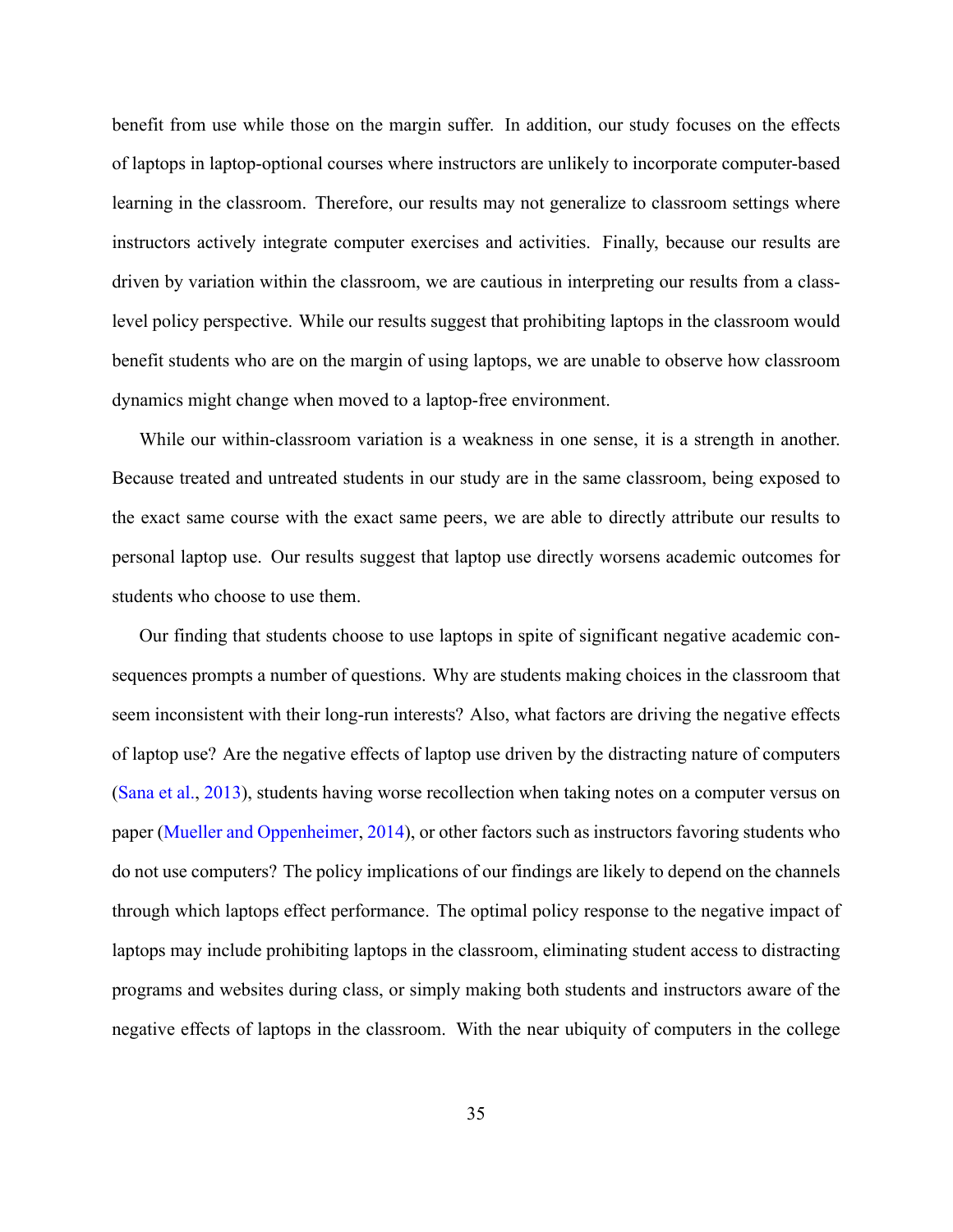classroom and professional workplace, research investigating how to help students and workers avoid productivity losses associated with computer use may be particularly impactful.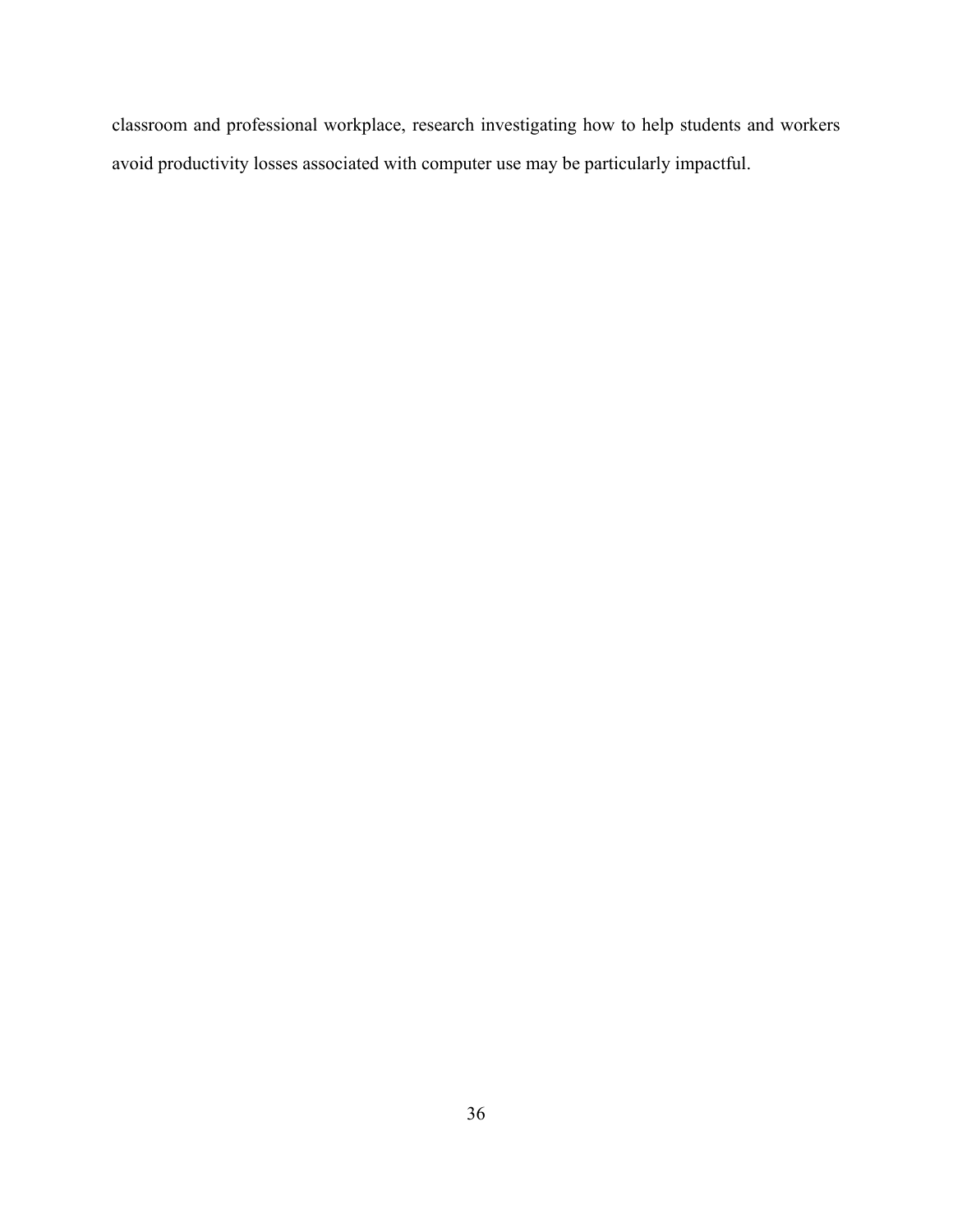## **References**

- Aguilar-Roca, N. M., Williams, A. E., and O'Dowd, D. K. (2012). The impact of laptopfree zones on student performance and attitudes in large lectures. *Computers & Education*, 59(4):1300–1308.
- Angrist, J., Lang, D., and Oreopoulos, P. (2009). Incentives and services for college achievement: Evidence from a randomized trial. *American Economic Journal: Applied Economics*, 1(1):136–163.
- Angrist, J. and Lavy, V. (2002). New evidence on classroom computers and pupil learning\*. *The Economic Journal*, 112(482):735–765.
- Babcock, P. and Marks, M. (2011). The falling time cost of college: Evidence from half a century of time use data. *Review of Economics and Statistics*, 93(2):468–478.
- Banerjee, A. V., Cole, S., Duflo, E., and Linden, L. (2007). Remedying education: Evidence from two randomized experiments in india. *The Quarterly Journal of Economics*, 122(3):1235–1264.
- Barak, M., Lipson, A., and Lerman, S. (2006). Wireless laptops as means for promoting active learning in large lecture halls. *Journal of Research on Technology in Education*, 38(3):245–263.
- Barrow, L., Markman, L., and Rouse, C. E. (2009). Technology's edge: The educational benefits of computer-aided instruction. *American Economic Journal: Economic Policy*, 1(1):52–74.
- Beland, L.-P. and Murphy, R. (2016). Ill communication: Technology, distraction, and student performance. *Labour Economics*, 41:61 – 76. SOLE/EALE conference issue 2015.
- Carrell, S. E., Fullerton, R. L., and West, J. E. (2009). Does your cohort matter? measuring peer effects in college achievement. *Journal of Labor Economics*, 27(3):439–464.
- Carter, S. P., Greenberg, K., and Walker, M. S. (2017). The impact of computer usage on academic performance: Evidence from a randomized trial at the united states military academy. *Economics of Education Review*, 56:118 – 132.
- Cornwell, C., Mustard, D. B., and Van Parys, J. (2013). Noncognitive skills and the gender disparities in test scores and teacher assessments: Evidence from primary school. *Journal of Human Resources*, 48(1):236–264.
- Cornwell, C. M., Lee, K. H., and Mustard, D. B. (2005). Student responses to merit scholarship retention rules. *Journal of Human Resources*, 40(4):895–917.
- Cristia, J., Ibarrarán, P., Cueto, S., Santiago, A., and Severín, E. (2012). Technology and child development: Evidence from the one laptop per child program.
- Denning, J. T. (2016). Born under a lucky star: Financial aid, college completion, labor supply, and credit constraints.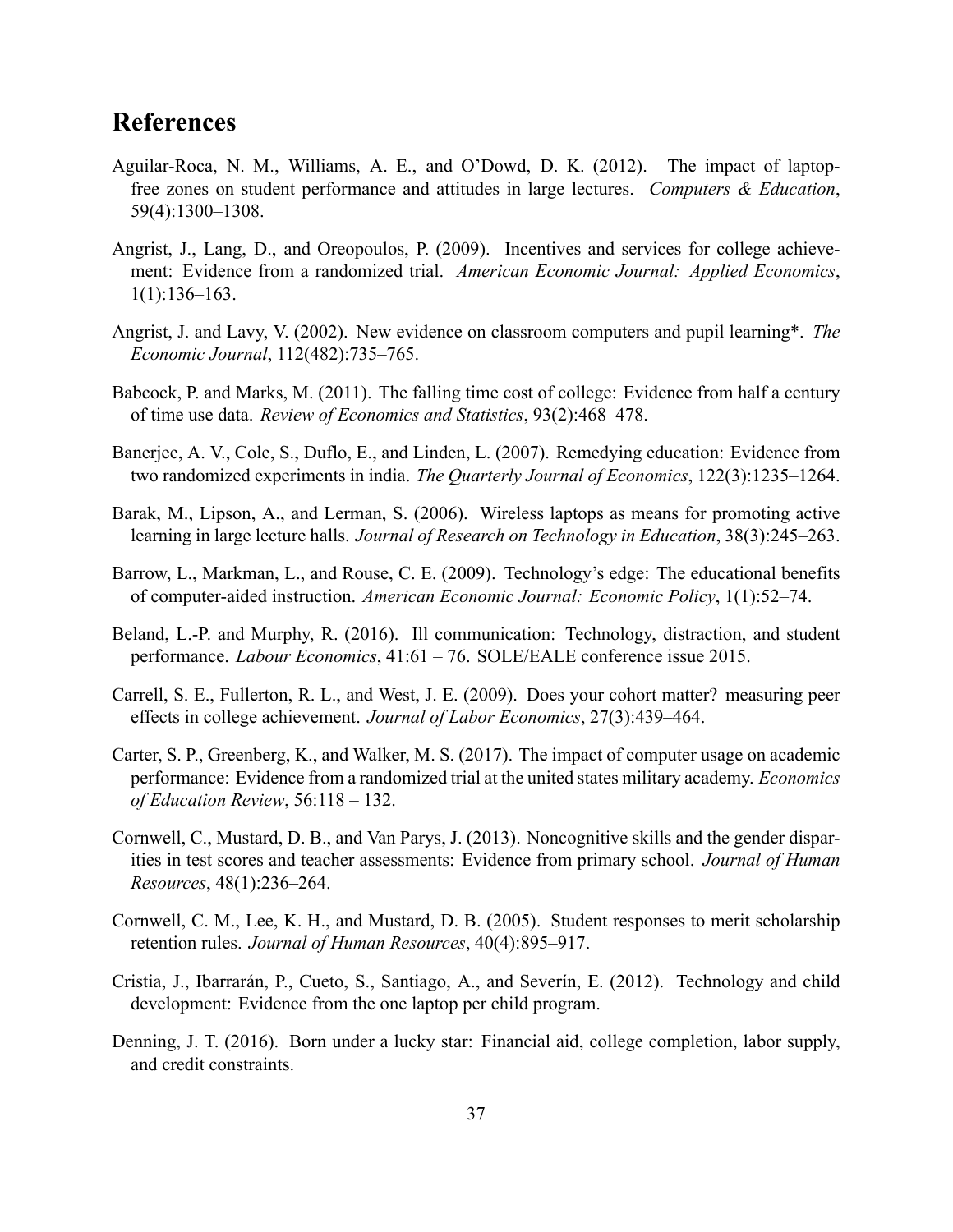- Dohmen, T., Falk, A., Huffman, D., and Sunde, U. (2010). Are risk aversion and impatience related to cognitive ability? *The American Economic Review*, 100(3):1238–1260.
- Fairlie, R. W. (2012). Academic achievement, technology and race: Experimental evidence. *Economics of Education Review*, 31(5):663–679.
- Fairlie, R. W. and London, R. A. (2012). The effects of home computers on educational outcomes: Evidence from a field experiment with community college students. *The Economic Journal*, 122(561):727–753.
- Fairlie, R. W. and Robinson, J. (2013). Experimental evidence on the effects of home computers on academic achievement among schoolchildren. *American Economic Journal: Applied Economics*, 5(3):211–240.
- Fried, C. B. (2008). In-class laptop use and its effects on student learning. *Computers & Education*, 50(3):906–914.
- Goldrick-Rab, S., Kelchen, R., Harris, D. N., and Benson, J. (2016). Reducing income inequality in educational attainment: Experimental evidence on the impact of financial aid on college completion. *American Journal of Sociology*, 121(6):1762–1817.
- Goolsbee, A. and Guryan, J. (2006). The impact of internet subsidies in public schools. *The Review of Economics and Statistics*, 88(2):336–347.
- Grace-Martin, M. and Gay, G. (2001). Web browsing, mobile computing and academic performance. *Educational Technology & Society*, 4(3):95–107.
- Gulek, J. C. and Demirtas, H. (2005). Learning with technology: The impact of laptop use on student achievement. *The Journal of Technology, Learning and Assessment*, 3(2).
- Hembrooke, H. and Gay, G. (2003). The laptop and the lecture: The effects of multitasking in learning environments. *Journal of Computing in Higher Education*, 15(1):46–64.
- Jacob, B. A. (2002). Where the boys aren't: Non-cognitive skills, returns to school and the gender gap in higher education. *Economics of Education review*, 21(6):589–598.
- Kraushaar, J. M. and Novak, D. C. (2010). Examining the affects of student multitasking with laptops during the lecture. *Journal of Information Systems Education*, 21(2):241.
- Lavy, V. and Schlosser, A. (2011). Mechanisms and impacts of gender peer effects at school. *American Economic Journal: Applied Economics*, pages 1–33.
- Lenhart, A., Purcell, K., Smith, A., and Zickuhr, K. (2010). Social media & mobile internet use among teens and young adults. millennials. *Pew Internet & American Life Project*.
- Leuven, E., Lindahl, M., Oosterbeek, H., and Webbink, D. (2007). The effect of extra funding for disadvantaged pupils on achievement. *The Review of Economics and Statistics*, 89(4):721–736.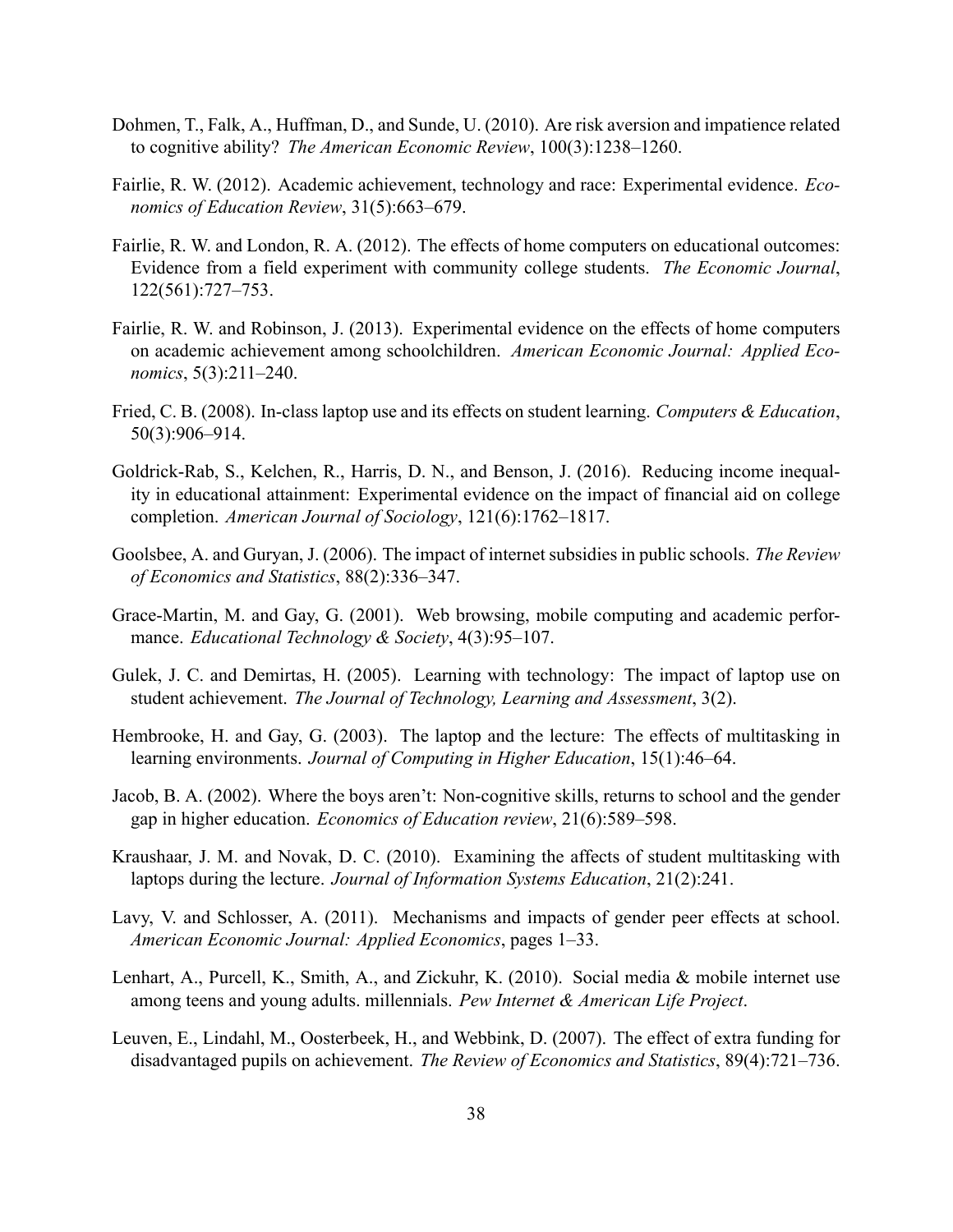- Lyle, D. S. (2007). Estimating and interpreting peer and role model effects from randomly assigned social groups at west point. *The Review of Economics and Statistics*, 89(2):289–299.
- Malamud, O. and Pop-Eleches, C. (2011). Home computer use and the development of human capital. *The Quarterly Journal of Economics*, 126(2):987–1027.
- Mueller, P. A. and Oppenheimer, D. M. (2014). The pen is mightier than the keyboard: Advantages of longhand over laptop note taking. *Psychological Science*.
- Parker, K., Lenhart, A., and Moore, K. (2011). The digital revolution and higher education: College presidents, public differ on value of online learning. *Pew Internet & American Life Project*.
- Rouse, C. E. and Krueger, A. B. (2004). Putting computerized instruction to the test: a randomized evaluation of a "scientifically based" reading program. *Economics of Education Review*, 23(4):323–338.
- Sana, F., Weston, T., and Cepeda, N. J. (2013). Laptop multitasking hinders classroom learning for both users and nearby peers. *Computers & Education*, 62:24–31.
- Scott-Clayton, J. (2011). On money and motivation a quasi-experimental analysis of financial incentives for college achievement. *Journal of Human Resources*, 46(3):614–646.
- Shapley, K., Sheehan, D., Maloney, C., and Caranikas-Walker, F. (2009). Evaluation of the texas technology immersion pilot: Final outcomes for a four-year study (2004-05 to 2007-08). *Texas Center for Educational Research*.
- Suhr, K. A., Hernandez, D. A., Grimes, D., and Warschauer, M. (2010). Laptops and fourth grade literacy: Assisting the jump over the fourth-grade slump. *The Journal of Technology, Learning and Assessment*, 9(5).
- Wurst, C., Smarkola, C., and Gaffney, M. A. (2008). Ubiquitous laptop usage in higher education: Effects on student achievement, student satisfaction, and constructivist measures in honors and traditional classrooms. *Computers & Education*, 51(4):1766–1783.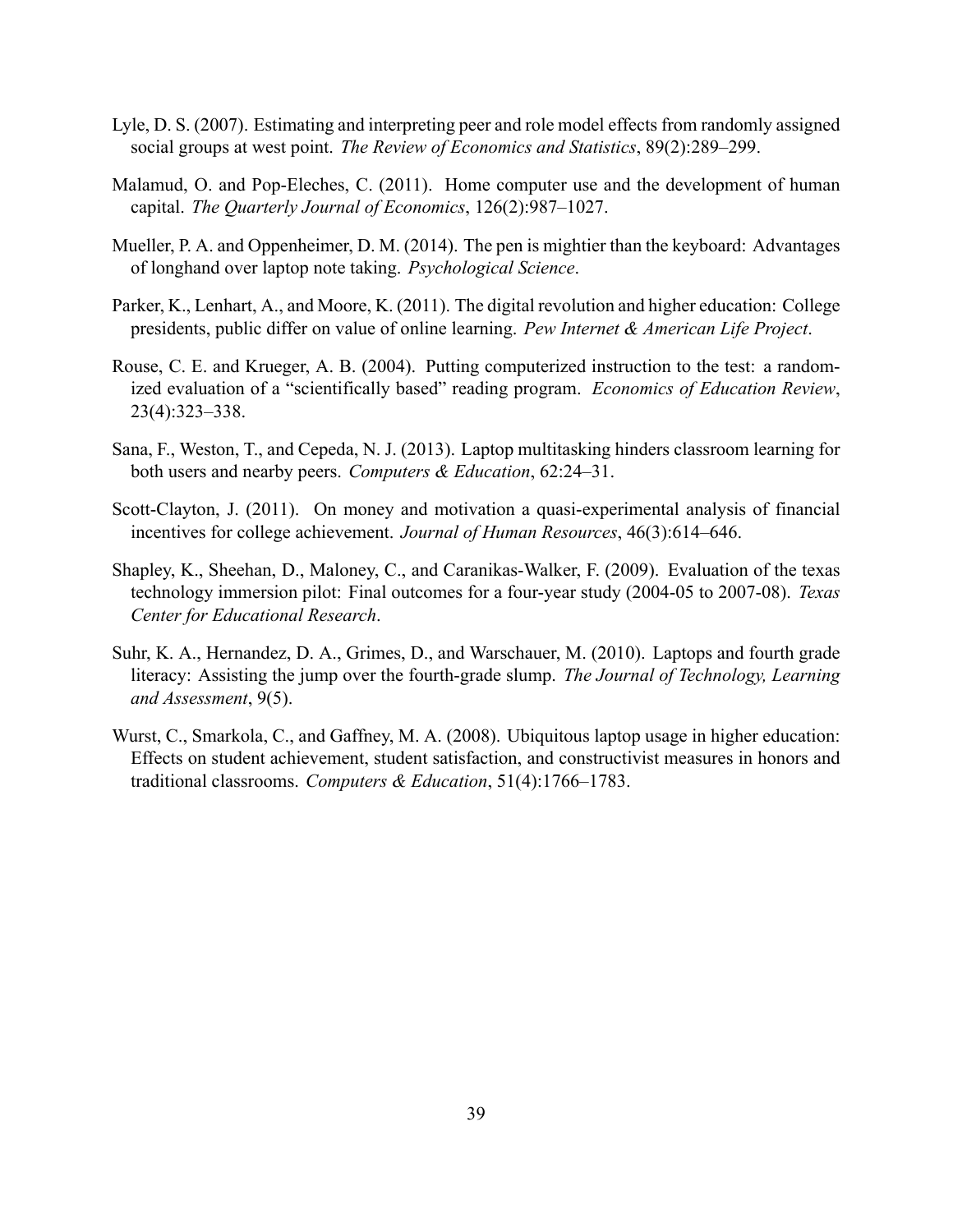# **A Appendix A: Tables**

|                         | <b>Has Policies</b> | <b>Missing Policies</b> | P-value |
|-------------------------|---------------------|-------------------------|---------|
| Master's student        | 0.184               | 0.180                   | 0.00    |
| Female                  | 0.543               | 0.551                   | 0.35    |
| Asian                   | 0.032               | 0.031                   | 0.51    |
| African American        | 0.015               | 0.014                   | 0.18    |
| Hispanic or Latino      | 0.110               | 0.106                   | 0.43    |
| White                   | 0.801               | 0.807                   | 0.20    |
| Other race or ethnicity | 0.043               | 0.043                   | 0.97    |
| Age                     | 23.670<br>(6.635)   | 23.539<br>(6.763)       | 0.00    |
| Number of courses       | 4.117<br>(1.206)    | 4.212<br>(1.237)        | 0.00    |
| Cumulative GPA          | 3.452<br>(0.510)    | 3.423<br>(0.539)        | 0.00    |
| Observations            | 43284               | 15730                   |         |

Table A1: Student Characteristics in classes with and without Laptop Policies

Standard deviations in parentheses. Observations from students over the course of 6 semesters.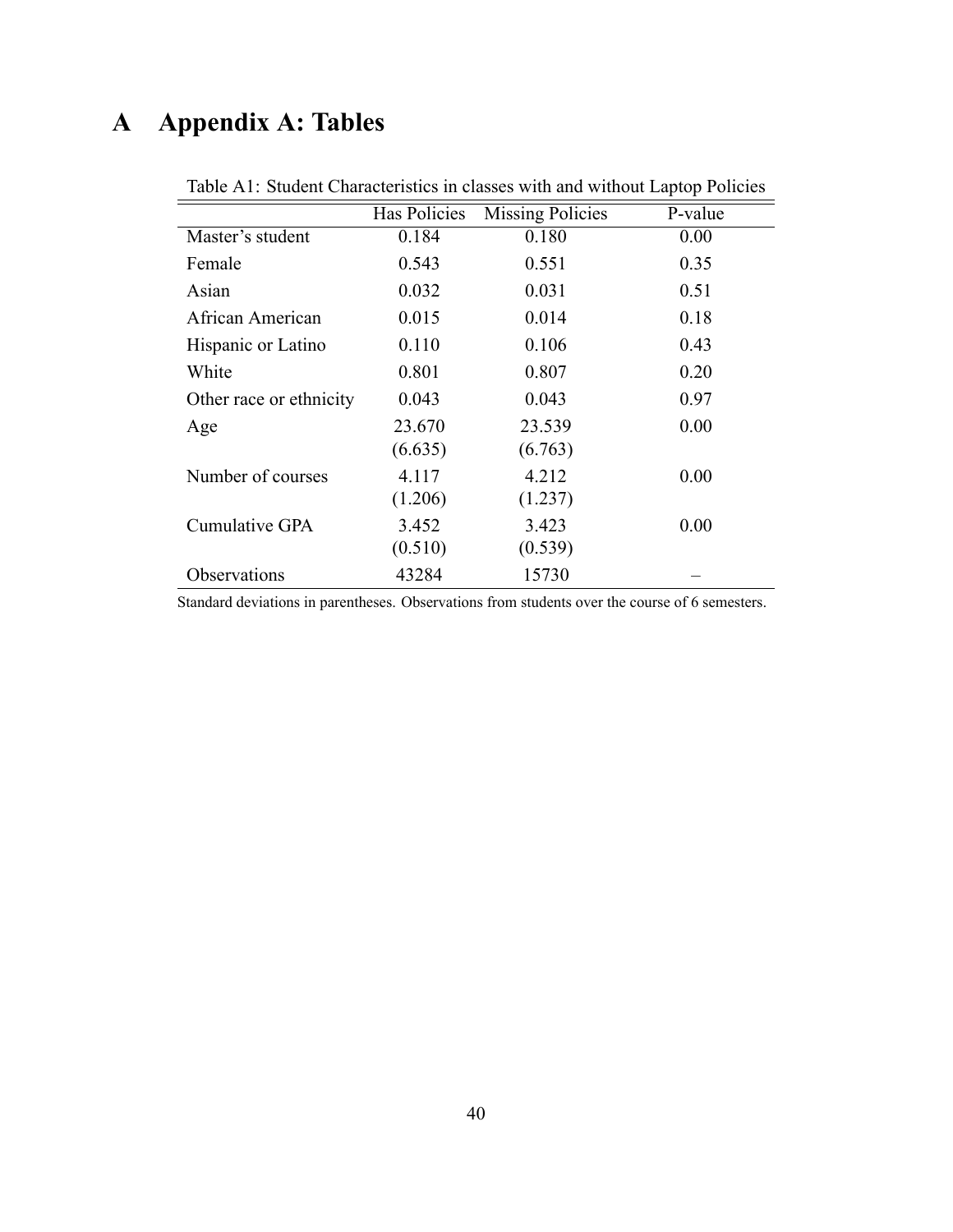|                            | (1)       | (2)        | (3)         | (4)         |
|----------------------------|-----------|------------|-------------|-------------|
|                            |           |            |             |             |
| Laptops required same day  | $-0.039*$ | $-0.044**$ | $-0.049**$  | $-0.055***$ |
|                            | (0.022)   | (0.018)    | (0.019)     | (0.019)     |
| Asian                      |           | $-0.021$   | $-0.022$    | $-0.034$    |
|                            |           | (0.028)    | (0.028)     | (0.028)     |
| African American           |           | $-0.112**$ | $-0.107**$  | $-0.108*$   |
|                            |           | (0.052)    | (0.053)     | (0.056)     |
| Hispanic or Latino         |           | $-0.041**$ | $-0.041**$  | $-0.042**$  |
|                            |           | (0.017)    | (0.017)     | (0.017)     |
|                            |           | $-0.044*$  | $-0.045*$   | $-0.035$    |
|                            |           | (0.026)    | (0.026)     | (0.027)     |
| Age                        |           | $-0.002**$ | $-0.003***$ | $-0.003***$ |
|                            |           | (0.001)    | (0.001)     | (0.001)     |
| Lagged GPA                 |           | $1.086***$ | 1.080***    | $1.071***$  |
|                            |           | (0.016)    | (0.016)     | (0.016)     |
| Number of same-day courses |           |            | $-0.008$    | $-0.003$    |
|                            |           |            | (0.009)     | (0.009)     |
| Course difficulty          |           |            | $0.136***$  | $0.097***$  |
|                            |           |            | (0.020)     | (0.021)     |
|                            |           |            |             |             |
| R-squared                  | 0.216     | 0.418      | 0.421       | 0.426       |
| Class/semester FE          | yes       | yes        | yes         | yes         |
| Grade Level Fe             | no        | no         | yes         | yes         |
| Major FE                   | no        | no         | no          | yes         |
| Sample size                | 32959     | 32959      | 32959       | 32959       |

Table A2: The Impact of Laptop Requirements on GPA in Laptop-Optional Courses

Estimates in terms of grade points. Robust standard errors in parentheses, clustered by individual (5571 clusters). Stars indicate whether coefficients are statistically significantly different from zero at conventional levels as follows: \*\*\*  $p<0.01$ , \*\*  $p<0.05$ , \*  $p<0.1$ . Laptop required variable is an indicator for the student having at least one class on the same day that requires laptop use. Laptop prohibited variable is an indicator for the student having at least one class that bans laptop use on the same day.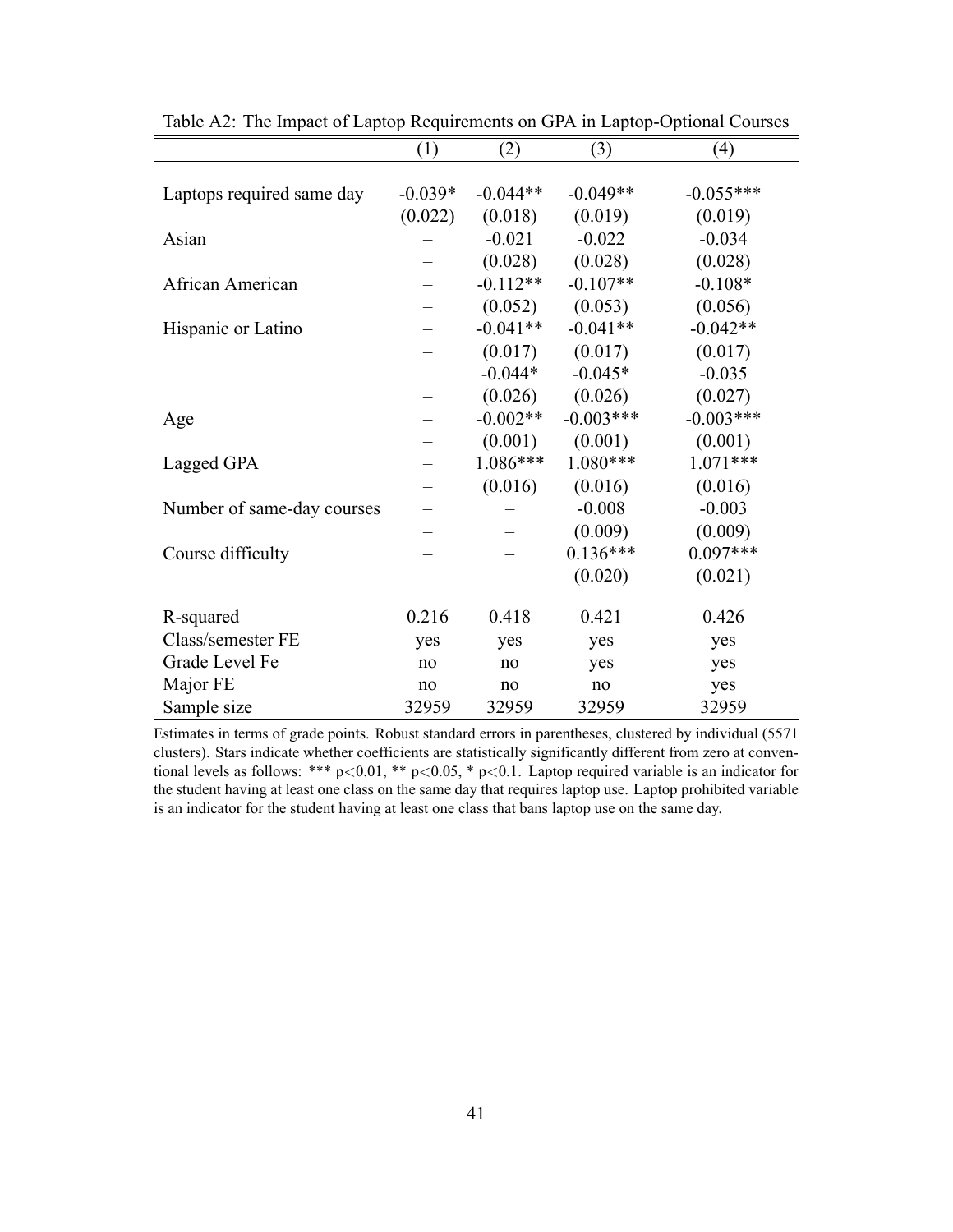| Table A.). The impact of Eaplep Frombutions on OTA in Eaplop-Optional Courses |            |            |             |             |  |  |
|-------------------------------------------------------------------------------|------------|------------|-------------|-------------|--|--|
|                                                                               | (1)        | (2)        | (3)         | (4)         |  |  |
|                                                                               |            |            |             |             |  |  |
| Laptops prohibited same day                                                   | $0.092***$ | $0.053*$   | $0.061**$   | $0.054*$    |  |  |
|                                                                               | (0.033)    | (0.028)    | (0.028)     | (0.028)     |  |  |
| Asian                                                                         |            | $-0.020$   | $-0.022$    | $-0.034$    |  |  |
|                                                                               |            | (0.028)    | (0.028)     | (0.028)     |  |  |
| African American                                                              |            | $-0.111**$ | $-0.106**$  | $-0.106*$   |  |  |
|                                                                               |            | (0.052)    | (0.053)     | (0.056)     |  |  |
| Hispanic or Latino                                                            |            | $-0.041**$ | $-0.042**$  | $-0.043**$  |  |  |
|                                                                               |            | (0.017)    | (0.017)     | (0.017)     |  |  |
|                                                                               |            | $-0.045*$  | $-0.046*$   | $-0.036$    |  |  |
|                                                                               |            | (0.026)    | (0.026)     | (0.027)     |  |  |
| Age                                                                           |            | $-0.002**$ | $-0.003***$ | $-0.003***$ |  |  |
|                                                                               |            | (0.001)    | (0.001)     | (0.001)     |  |  |
| Lagged GPA                                                                    |            | $1.085***$ | $1.080***$  | $1.071***$  |  |  |
|                                                                               |            | (0.016)    | (0.016)     | (0.016)     |  |  |
| Number of same-day courses                                                    |            |            | $-0.012$    | $-0.007$    |  |  |
|                                                                               |            |            | (0.009)     | (0.009)     |  |  |
| Course difficulty                                                             |            |            | $0.138***$  | $0.099***$  |  |  |
|                                                                               |            |            | (0.020)     | (0.021)     |  |  |
|                                                                               |            |            |             |             |  |  |
| R-squared                                                                     | 0.216      | 0.418      | 0.421       | 0.426       |  |  |
| Class/semester FE                                                             | yes        | yes        | yes         | yes         |  |  |
| Grade Level Fe                                                                | no         | no         | yes         | yes         |  |  |
| Major FE                                                                      | no         | no         | no          | yes         |  |  |
| Sample size                                                                   | 32959      | 32959      | 32959       | 32959       |  |  |

Table A3: The Impact of Laptop Prohibitions on GPA in Laptop-Optional Courses

Estimates in terms of grade points. Robust standard errors in parentheses, clustered by individual (5571 clusters). Stars indicate whether coefficients are statistically significantly different from zero at conventional levels as follows: \*\*\* p<0.01, \*\* p<0.05, \* p<0.1. Laptop required variable is an indicator for the student having at least one class on the same day that requires laptop use. Laptop prohibited variable is an indicator for the student having at least one class that bans laptop use on the same day.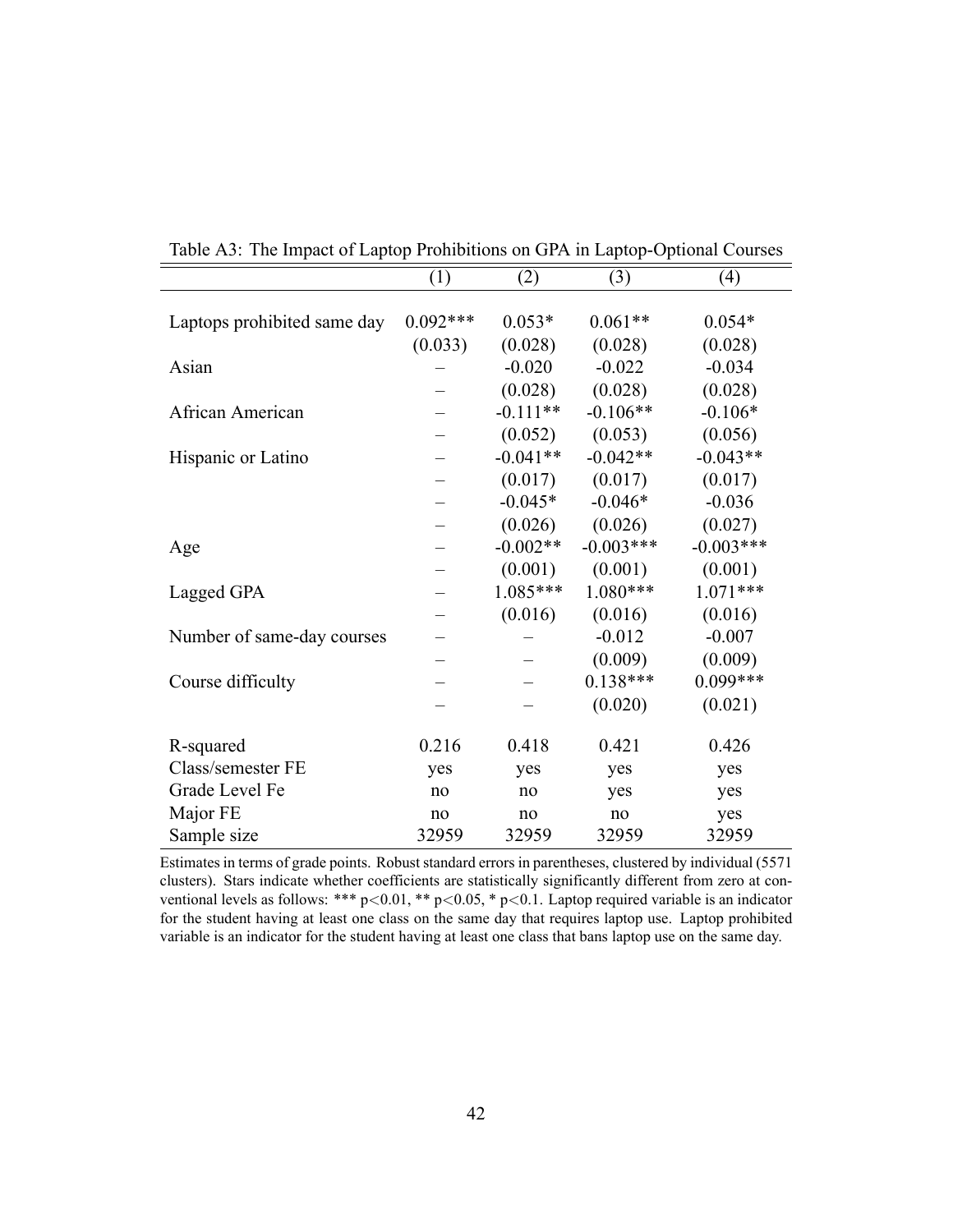|                             | Panel A: Laptops Required   |             |             |                   |
|-----------------------------|-----------------------------|-------------|-------------|-------------------|
|                             | (1)                         | (2)         | (3)         | $\left( 4\right)$ |
| Laptops required same day   | $-0.068***$                 | $-0.061***$ | $-0.060***$ | $-0.058***$       |
|                             | (0.022)                     | (0.019)     | (0.019)     | (0.019)           |
| R-squared                   | 0.220                       | 0.434       | 0.436       | 0.443             |
|                             | Panel B: Laptops Prohibited |             |             |                   |
|                             | (1)                         | (2)         | (3)         | (4)               |
| Laptops Prohibited same day | $0.073**$                   | 0.041       | $0.054*$    | $0.051*$          |
|                             | (0.034)                     | (0.029)     | (0.029)     | (0.028)           |
| R-squared                   | 0.216                       | 0.418       | 0.421       | 0.426             |
| Sample size                 | 21943                       | 21943       | 21943       | 21943             |
| Demographic vars            | no                          | yes         | yes         | yes               |
| Schedule vars               | no                          | no          | yes         | yes               |
| Major FE                    | no                          | no          | no          | yes               |
| Class/semester FE           | yes                         | yes         | yes         | yes               |

Table A4: Estimates of Laptop Policies on GPA in Laptop-Optional Courses Omitting Never-Treated Students

Estimates in terms of grade points. Robust standard errors in parentheses, clustered by individual (3232 clusters). Stars indicate whether coefficients are statistically significantly different from zero at conventional levels as follows: \*\*\*  $p<0.01$ , \*\*  $p<0.05$ , \*  $p<0.1$ . Laptop required variable is an indicator for the student having at least one class on the same day that requires laptop use. Laptop prohibited variable is an indicator for the student having at least one class that bans laptop use on the same day. Demographic variables include sex, race, and lagged GPA. Schedule variables include number of same-day courses per student, course schedule difficulty, and course grade level.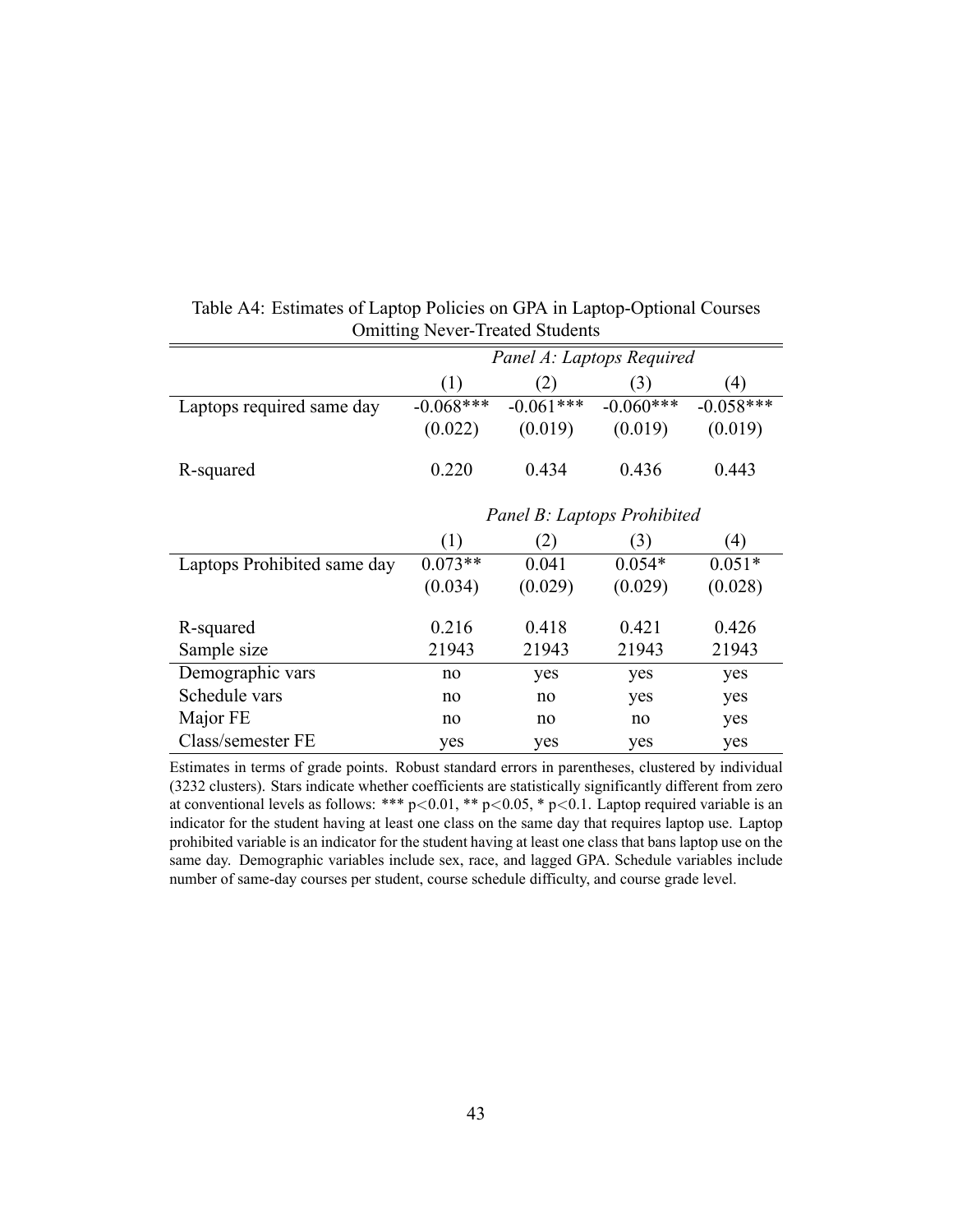|                             | Panel A: Laptops Required |                             |             |             |  |
|-----------------------------|---------------------------|-----------------------------|-------------|-------------|--|
|                             | (1)                       | (2)                         | (3)         | (4)         |  |
| Laptops required same day   | $-0.027$                  | $-0.043***$                 | $-0.049***$ | $-0.058***$ |  |
|                             | (0.019)                   | (0.016)                     | (0.016)     | (0.016)     |  |
| R-squared                   | 0.197                     | 0.386                       | 0.389       | 0.395       |  |
|                             |                           | Panel B: Laptops Prohibited |             |             |  |
|                             | (1)                       | (2)                         | (3)         | (4)         |  |
| Laptops prohibited same day | $0.092***$                | $0.067***$                  | $0.072***$  | $0.068***$  |  |
|                             | (0.029)                   | (0.025)                     | (0.025)     | (0.025)     |  |
| R-squared                   | 0.197                     | 0.386                       | 0.389       | 0.395       |  |
|                             |                           |                             |             |             |  |
| Sample size                 | 48679                     | 48679                       | 48679       | 48679       |  |
| Demographic vars            | no                        | yes                         | yes         | yes         |  |
| Schedule vars               | no                        | no                          | yes         | yes         |  |
| Major FE                    | no                        | no                          | no          | yes         |  |
| Class/semester FE           | yes                       | yes                         | yes         | yes         |  |

Table A5: Estimates of Laptop Policies on GPA in Laptop-Optional Courses Redesignating Courses without Laptop Policies as Laptop-Optional

Robust Standard errors in parentheses, clustered by individual (5571 clusters). Stars indicate whether coefficients are statistically significantly different from zero at conventional levels as follows: \*\*\*  $p<0.01$ , \*\*  $p<0.05$ , \*  $p<0.1$ . Laptop required variable is an indicator for the student having at least one class on the same day that requires laptop use. Laptop prohibited variable is an indicator for the student having at least one class that bans laptop use on the same day. Demographic variables include sex, race, and lagged GPA. Schedule variables include number of same-day courses per student, course schedule difficulty, and course grade level.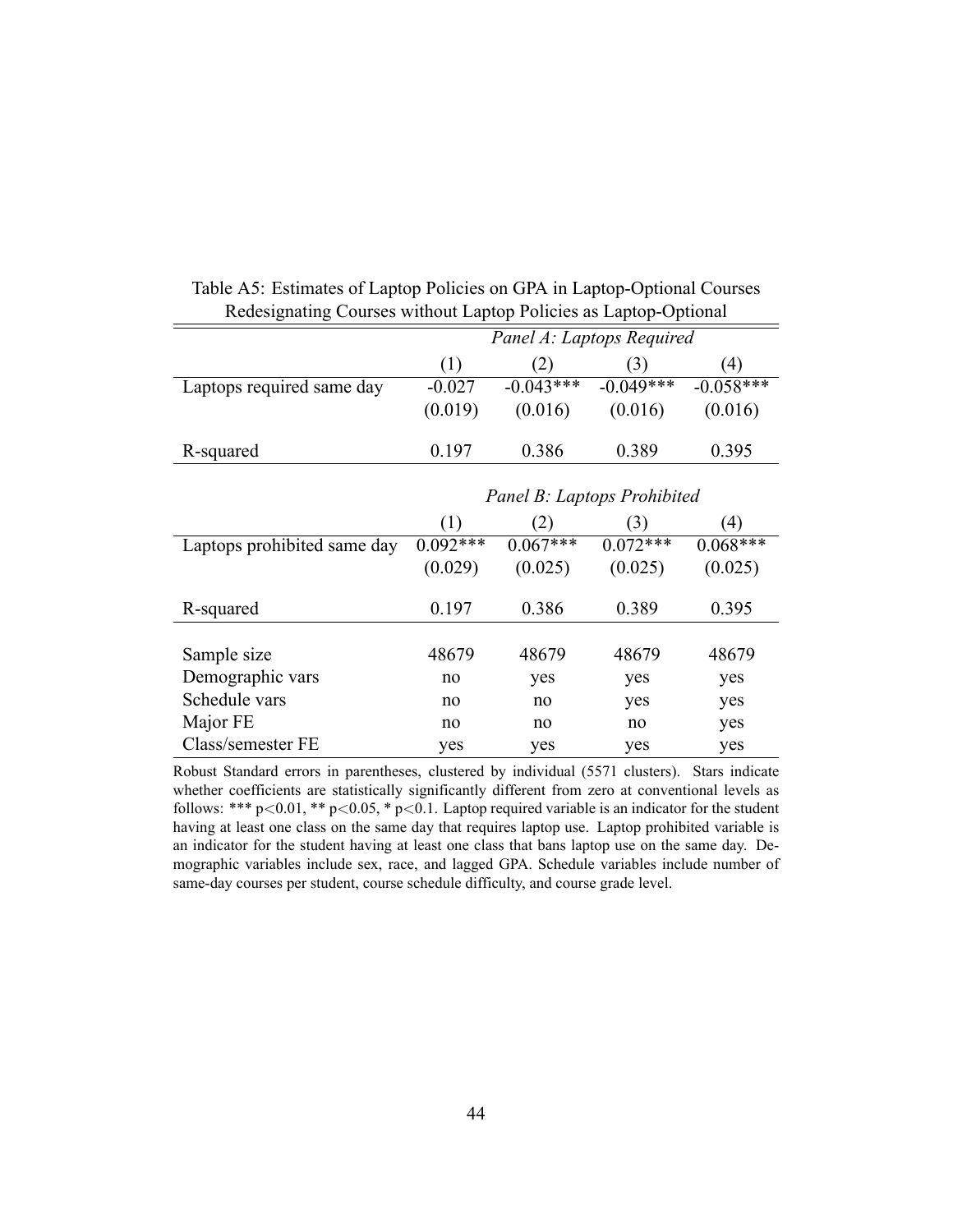|                             | Panel A: Laptops Required   |           |           |           |
|-----------------------------|-----------------------------|-----------|-----------|-----------|
|                             | (1)                         | (2)       | (3)       | (4)       |
| Laptops required same day   | $-0.030$                    | $-0.029$  | $-0.034*$ | $-0.032$  |
|                             | (0.024)                     | (0.020)   | (0.020)   | (0.021)   |
| R-squared                   | 0.221                       | 0.423     | 0.426     | 0.432     |
|                             | Panel B: Laptops Prohibited |           |           |           |
|                             | (1)                         | (2)       | (3)       | (4)       |
| Laptops prohibited same day | $0.110***$                  | $0.063**$ | $0.071**$ | $0.066**$ |
|                             | (0.036)                     | (0.030)   | (0.030)   | (0.029)   |
|                             | 0.221                       | 0.423     | 0.426     | 0.432     |
| R-squared                   |                             |           |           |           |
| Sample size                 | 24527                       | 24527     | 24527     | 24527     |
| Demographic vars            | no                          | yes       | yes       | yes       |
| Schedule vars               | no                          | no        | yes       | yes       |
| Major FE                    | no                          | no        | no        | yes       |
| Class/semester FE           | yes                         | yes       | yes       | yes       |

Table A6: Estimates of Laptop Policies on GPA in Laptop-Optional Courses Omitting Observations with Missing Same-Day Laptop Policies

Estimates in terms of grade points. Robust Standard errors in parentheses, clustered by individual (5034 clusters). Stars indicate whether coefficients are statistically significantly different from zero at conventional levels as follows: \*\*\*  $p<0.01$ , \*\*  $p<0.05$ , \*  $p<0.1$ . Laptop required variable is an indicator for the student having at least one class on the same day that requires laptop use. Laptop prohibited variable is an indicator for the student having at least one class that bans laptop use on the same day. Demographic variables include sex, race, age, and lagged GPA. Schedule variables include number of same-day courses per student, course schedule difficulty, and course grade level.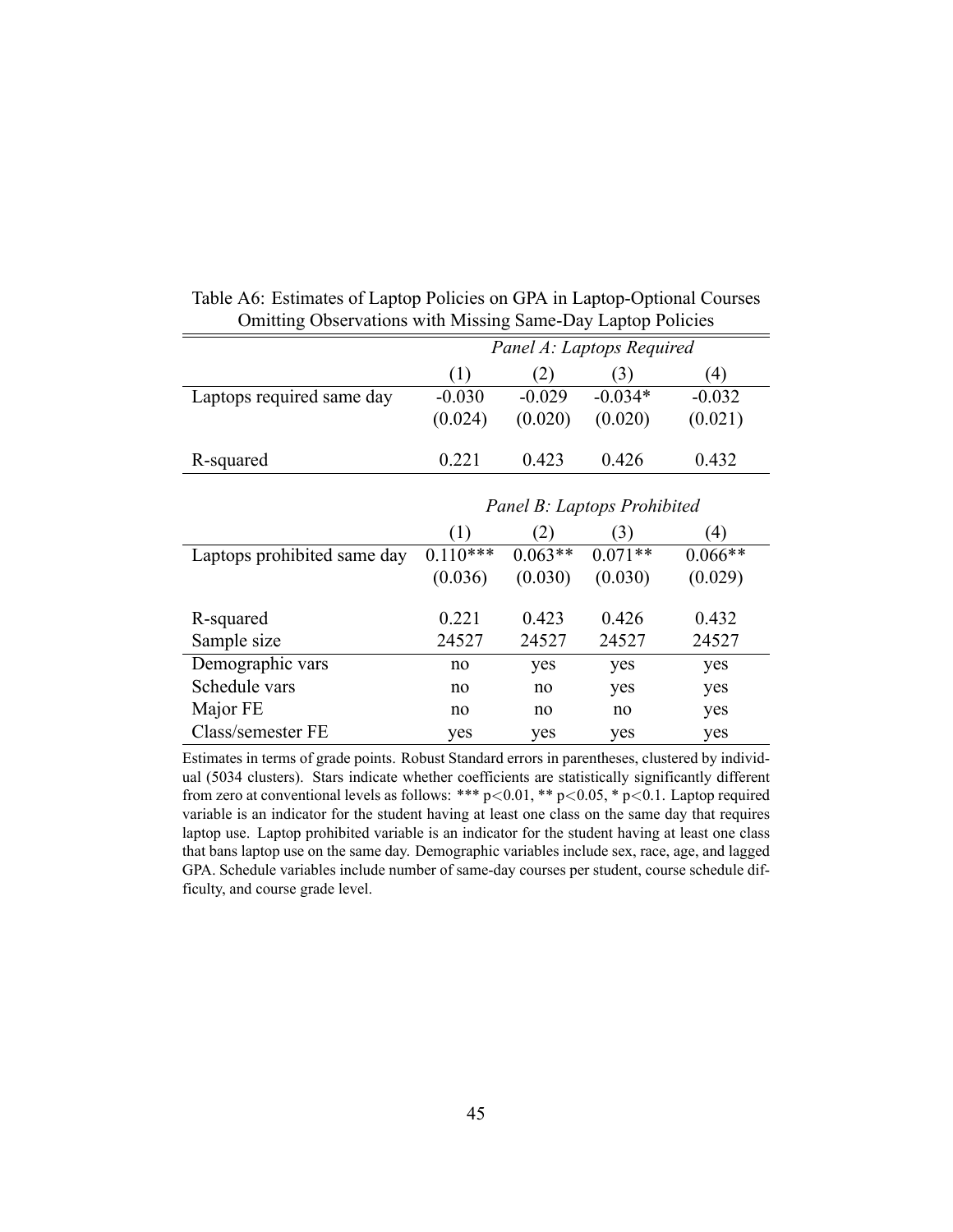| Panel A: Laptops Required-Lower Bound GPA |           |           |           |            |  |  |
|-------------------------------------------|-----------|-----------|-----------|------------|--|--|
| (4)<br>(   )<br>(2)<br>(3)                |           |           |           |            |  |  |
| Laptops required same day                 | $-0.039*$ | $-0.036*$ | $-0.037*$ | $-0.040**$ |  |  |
|                                           | (0.022)   | (0.019)   | (0.019)   | (0.019)    |  |  |
| R-squared                                 | 0.216     | 0 3 9 1   | 0.393     | 0 3 9 9    |  |  |

*Panel B: Laptops Required-Upper Bound GPA*

R-squared 0.216 0.387 0.393 0.400

Laptops required same day  $-0.039*$ 

 $\frac{(1)}{0.039*}$  (2) (3) (4)<br> $\frac{(3.039* -0.051** -0.063*** -0.070**}{0.063*}$ 

 $(0.022)$   $(0.019)$   $(0.019)$   $(0.019)$ 

Table A7: Estimates of Laptop Policies on GPA in Laptop Optional Courses

| Panel C: Laptops Prohibited-Lower Bound GPA |            |           |            |           |  |  |
|---------------------------------------------|------------|-----------|------------|-----------|--|--|
|                                             | (1)        | (2)       | (3)        | (4)       |  |  |
| Laptops prohibited same day                 | $0.092***$ | $0.049*$  | $0.055*$   | $0.048*$  |  |  |
|                                             | (0.033)    | (0.028)   | (0.028)    | (0.028)   |  |  |
| R-squared                                   | 0.216      | 0.391     | 0.393      | 0.399     |  |  |
| Panel D: Laptops Prohibited-Upper Bound GPA |            |           |            |           |  |  |
|                                             | (1)        | (2)       | (3)        | (4)       |  |  |
| Laptops prohibited same day                 | $0.092***$ | $0.067**$ | $0.076***$ | $0.067**$ |  |  |
|                                             | (0.033)    | (0.028)   | (0.029)    | (0.028)   |  |  |
| R-squared                                   | 0.216      | 0.387     | 0.393      | 0.400     |  |  |
| Sample size                                 | 32959      | 32959     | 32959      | 32959     |  |  |
| Demographic vars                            | no         | yes       | yes        | yes       |  |  |
| Schedule vars                               | no         | no        | yes        | yes       |  |  |
| Major FE                                    | no         | no        | no         | yes       |  |  |
| Class/semester FE                           | yes        | yes       | yes        | yes       |  |  |

Estimates in terms of grade points. Lower bound lagged GPA replaces missing lagged GPA with 10th percentile lagged GPA- 2.86. Upper bound lagged GPA replaces lagged GPA with 90th percentile GPA- 3.93. Robust standard errors in parentheses, clustered by individual (5571 clusters). Stars indicate whether coefficients are statistically significantly different from zero at conventional levels as follows: \*\*\*  $p < 0.01$ , \*\*  $p < 0.05$ , \*  $p < 0.1$ . Laptop required variable is an indicator for the student having at least one class on the same day that requires laptop use. Laptop prohibited variable is an indicator for the student having at least one class that bans laptop use on the same day. Demographic variables include sex, race, age, and lagged GPA. Schedule variables include number of same-day courses per student, course schedule difficulty, and course grade level.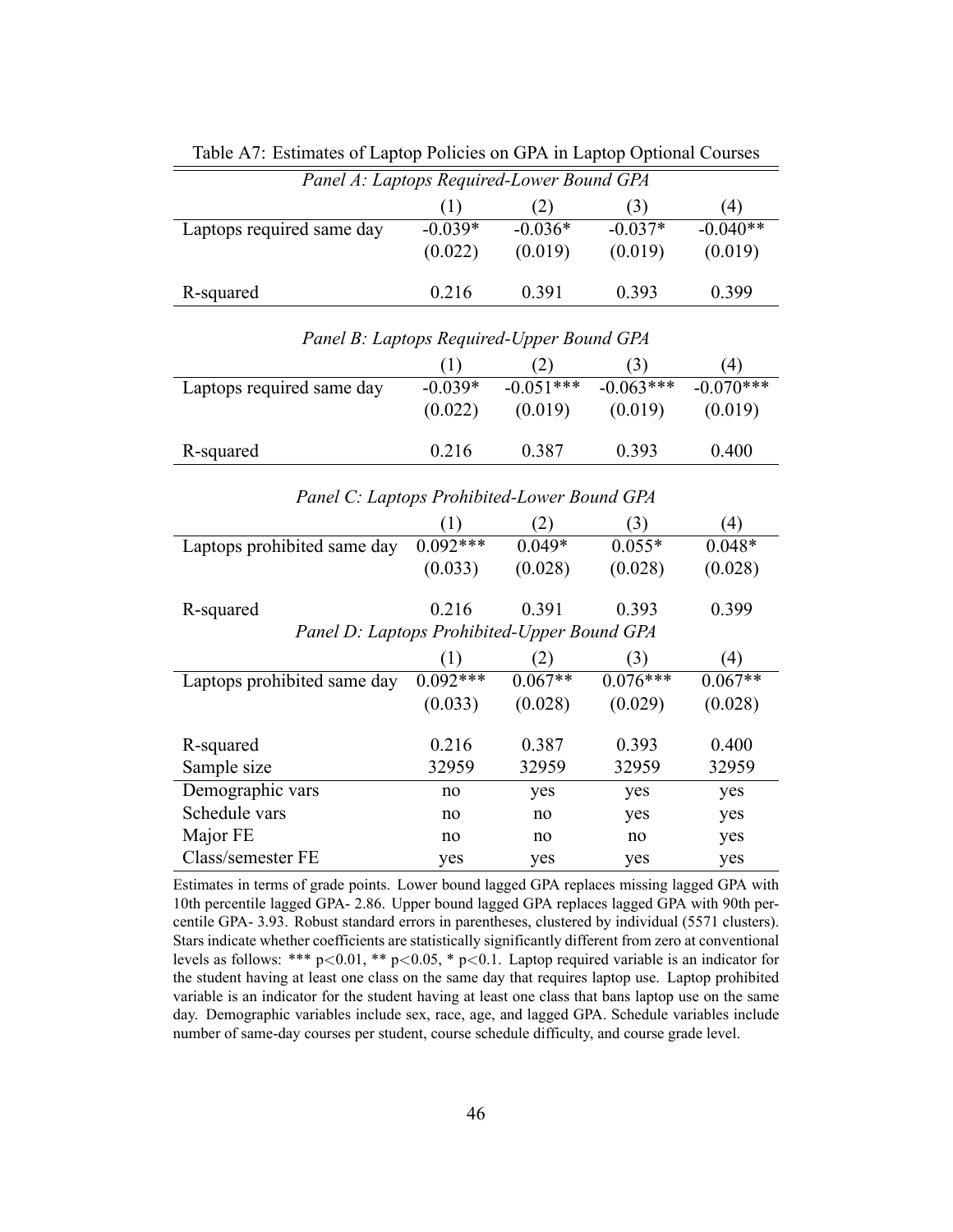|                             | Panel A: Laptops Required |                             |          |          |
|-----------------------------|---------------------------|-----------------------------|----------|----------|
|                             | (1)                       | (2)                         | (3)      | (4)      |
| Laptops required same day   | $-0.003$                  | $-0.002$                    | 0.006    | 0.007    |
|                             | (0.005)                   | (0.005)                     | (0.005)  | (0.005)  |
|                             |                           |                             |          |          |
| R-squared                   | 0.018                     | 0.085                       | 0.124    | 0.130    |
|                             |                           |                             |          |          |
|                             |                           | Panel B: Laptops Prohibited |          |          |
|                             | (1)                       | (2)                         | (3)      | (4)      |
| Laptops prohibited same day | $-0.015**$                | $-0.010$                    | $-0.007$ | $-0.005$ |
|                             | (0.007)                   | (0.007)                     | (0.007)  | (0.007)  |
|                             |                           |                             |          |          |
| R-squared                   | 0.018                     | 0.085                       | 0.124    | 0.130    |
| Sample size                 | 34362                     | 34362                       | 34362    | 34362    |
| Demographic vars            | no                        | yes                         | yes      | yes      |
| Schedule vars               | no                        | no                          | yes      | yes      |
| Major FE                    | no                        | no                          | no       | yes      |
| Class/semester FE           | yes                       | yes                         | yes      | yes      |

Table A8: Estimates of Laptop Policies on Course Failure

Estimates in terms of course failure where course failure is defined as failing, withdrawing, or receiving an incomplete grade. Robust Standard errors in parentheses, clustered by individual (5699 clusters). Stars indicate whether coefficients are statistically significantly different from zero at conventional levels as follows: \*\*\* p<0.01, \*\* p<0.05, \* p<0.1. Laptop required variable is an indicator for the student having at least one class on the same day that requires laptop use. Laptop prohibited variable is an indicator for the student having at least one class that bans laptop use on the same day. Demographic variables include sex, race, age, and lagged GPA. Schedule variables include number of same-day courses per student, course schedule difficulty, and course grade level.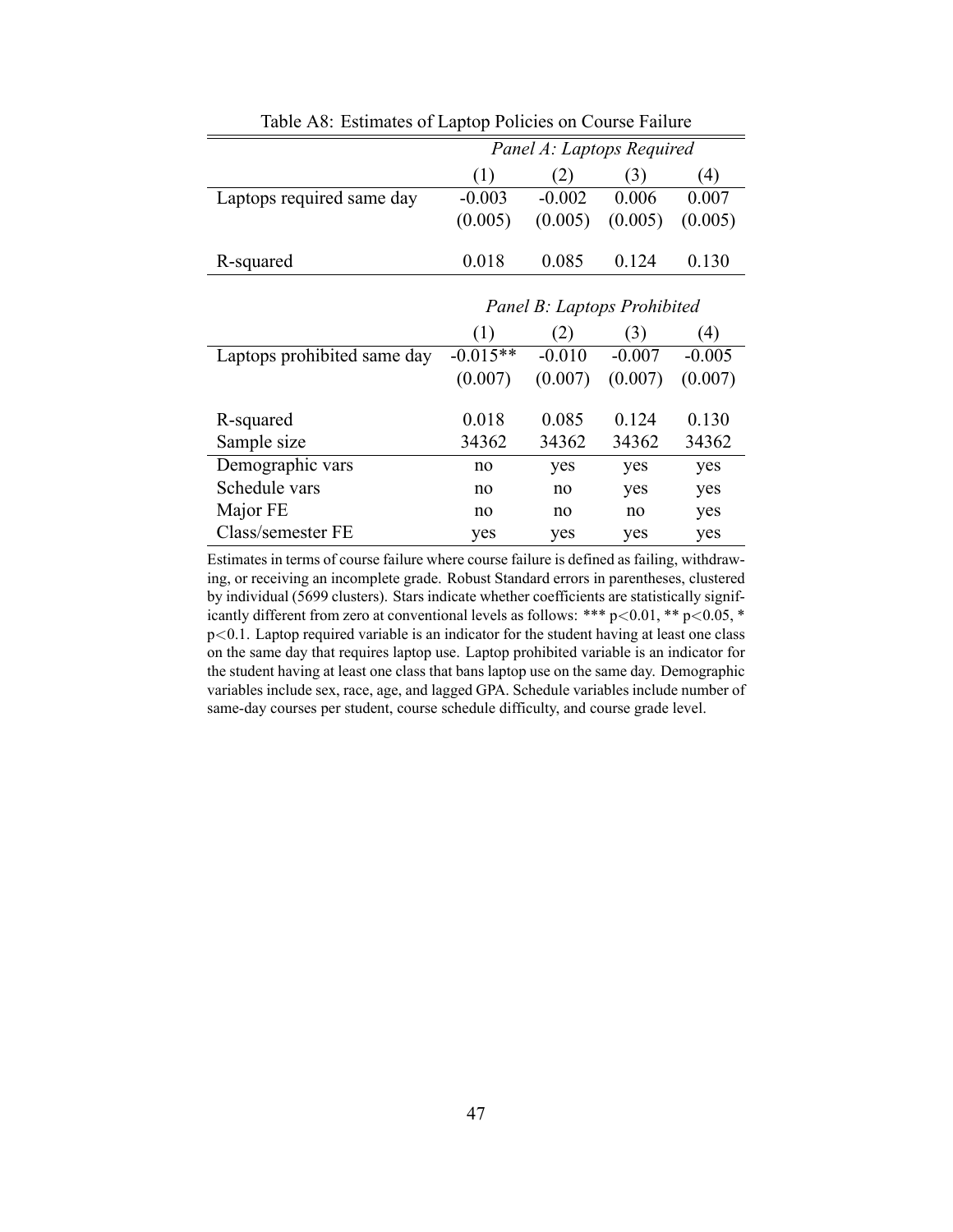## **B Appendix B: Supplementary Materials**

Instructor Laptop Survey

- 1. What is your policy for students using laptops in your classes?
	- a) Laptop are not allowed
	- b) Students may use laptops if they choose
	- c) Students must use laptops
	- d) Depends on class/Other (please explain)
- 2. What is your policy for students using computer tablets (i.e. iPads) and other technology?
	- a) Laptop are not allowed
	- b) Students may use laptops if they choose
	- c) Students must use laptops
	- d) Depends on class/Other (please explain)
- 3. What fraction of your students use laptops in class?
	- a) None/close to none
	- b) About  $\frac{1}{4}$
	- c) About ½
	- d) About  $\frac{3}{4}$
	- e) All/close to all
- 4. From your perspective, how does laptop use in class impact **student learning**?
	- a) Laptops *significantly decrease* learning
	- b) Laptops *slightly decrease* learning
	- c) Laptops have *no impact* on learning
	- d) Laptops *slightly increase* learning
	- e) Laptops *significantly increase* learning
- 5. From your perspective, how does laptop use in class impact **student participation**?
	- a) Laptops *significantly decrease* student participation
	- b) Laptops *slightly decrease* student participation
	- c) Laptops have *no impact* on student participation
	- d) Laptops *slightly increase* student participation
	- e) Laptops *significantly increase* student participation

Free Response Questions

- 6. From your perspective, what are the most significant **advantages** of students using laptops in class?
- 7. From your perspective, what are the most significant **disadvantages** of students using laptops in class?
- 8. What do you think could be done to improve the way computers are used in class?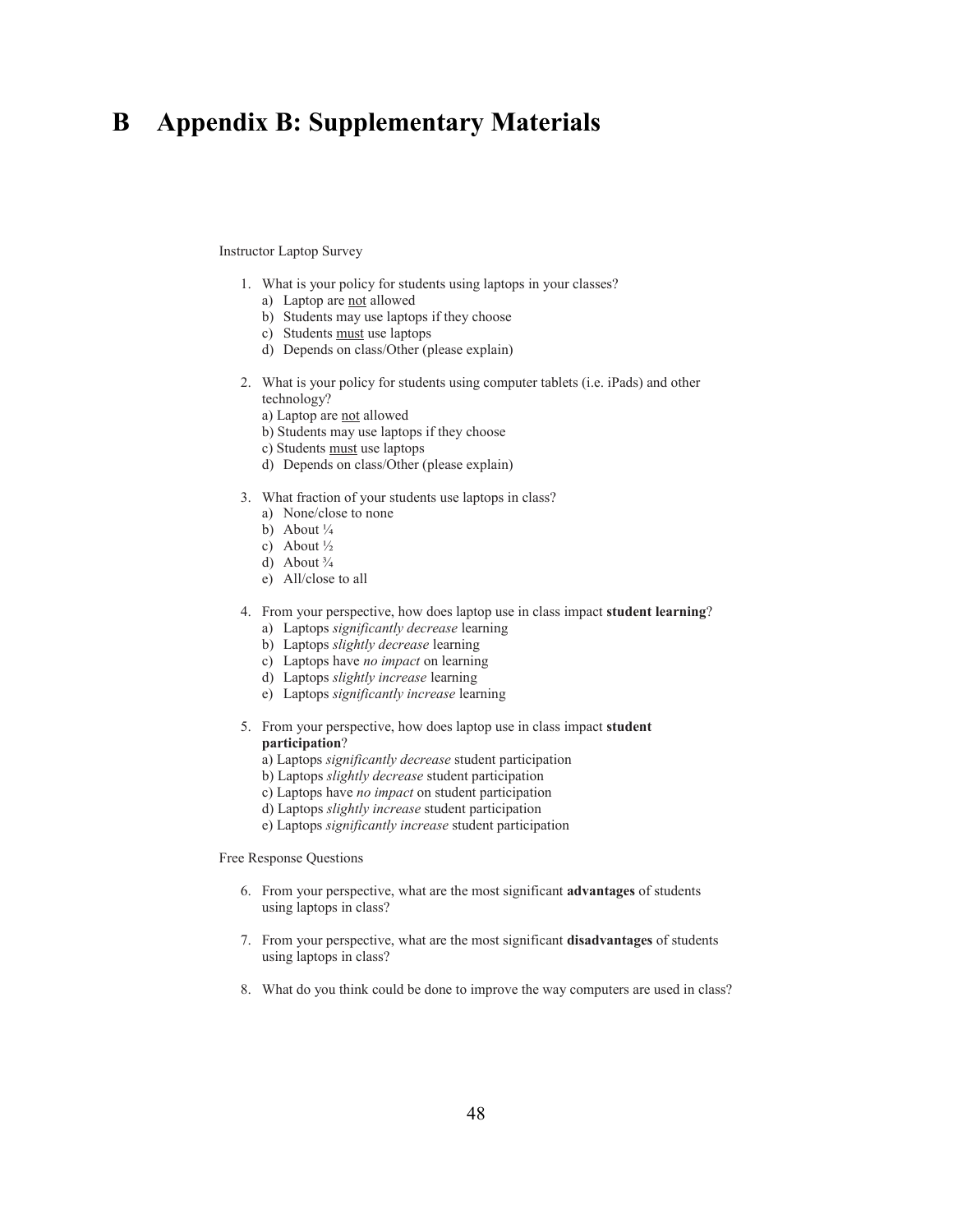ClassID\_\_\_\_\_

*The purpose of this survey is to collect information for research study investigating laptop use and student performance. Your participation in this survey is entirely voluntary. You may refuse to take this survey or skip any questions you wish not to answer. Your participation will not affect your current or future relationship with \*\*\*\*\*\*\*\*\*\*\*. Any personally identifiable information we collect will be kept confidential.*

email/Student ID (either):

1) Did you bring a Laptop to use in class today? \_\_\_\_\_\_\_ Yes \_\_\_\_\_\_\_ No

2) How often do you use a laptop computer during this class? \_\_\_\_\_ Every day in class/Close to every day in class

\_\_\_\_ About 3⁄4 of the days in class

\_\_\_\_\_ About ½ of the days in class

\_\_\_\_\_ About ¼ of the days in class

\_\_\_\_\_ Never/Close to never

3) When you bring a laptop to use in this class, around how much time is your laptop open and turned on?

|                                                                                                                                                                                                                  |  | Hours Minutes                                                                                                                                                                                                                                                                                    | Circle Here if Not Applicable |        |  |  |
|------------------------------------------------------------------------------------------------------------------------------------------------------------------------------------------------------------------|--|--------------------------------------------------------------------------------------------------------------------------------------------------------------------------------------------------------------------------------------------------------------------------------------------------|-------------------------------|--------|--|--|
|                                                                                                                                                                                                                  |  | 4) Do any classes in your schedule <b>today</b> (before or after this class) <b>REQUIRE</b> you to<br>bring a laptop to class? __________Yes $\_\_\_\_\_\_\_\_\$ Po If yes, how many ___________<br>What days (if any) do you have at least one class that <b>requires</b> you to bring a laptop |                               |        |  |  |
| to class?                                                                                                                                                                                                        |  |                                                                                                                                                                                                                                                                                                  |                               |        |  |  |
|                                                                                                                                                                                                                  |  |                                                                                                                                                                                                                                                                                                  |                               |        |  |  |
| Monday                                                                                                                                                                                                           |  | Tuesday Wednesday                                                                                                                                                                                                                                                                                | Thursday                      | Friday |  |  |
| 5) Do any classes in your schedule <b>today</b> (before or after this class) <b>NOT ALLOW</b><br>What days (if any) do you have at least one class that <b>does not allow</b> you to bring a<br>laptop to class? |  |                                                                                                                                                                                                                                                                                                  |                               |        |  |  |
|                                                                                                                                                                                                                  |  |                                                                                                                                                                                                                                                                                                  |                               |        |  |  |
| Monday                                                                                                                                                                                                           |  | Tuesday Wednesday                                                                                                                                                                                                                                                                                | Thursday                      | Friday |  |  |
|                                                                                                                                                                                                                  |  | 6) Did you know the laptop policies of any of your classes before enrolling?                                                                                                                                                                                                                     |                               |        |  |  |

\_\_\_\_\_\_\_\_\_Yes \_\_\_\_\_\_\_\_No If yes, for how many?\_\_\_\_\_\_\_\_\_\_\_

7) When deciding which classes to take, how important were the class laptop policies?

\_\_\_\_ Not at all important to my decision

\_\_\_\_ Somewhat important to my decision

\_\_\_\_Very important to my decision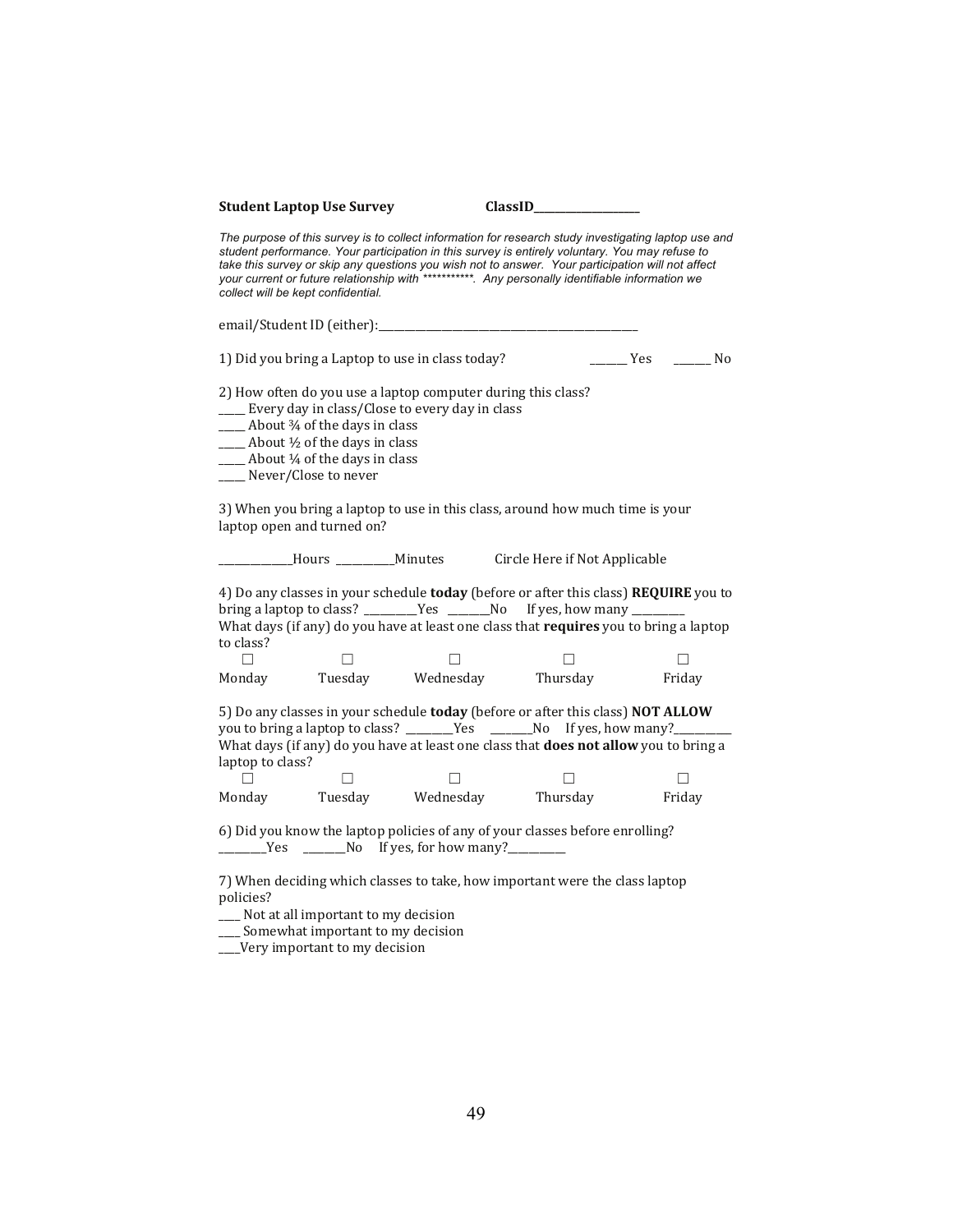#### **Laptop Required Courses**

Abnormal Psychology **Cultural Anthropology** Academic Orientation for Internationals Database Systems Academic Reading & Writing Directed Studies Academic Reading/Writing Internationals **Diversity and Learning** Adv Grammar Vocabulary Internats F-Commerce Adv. Epidemiology and Biostat. The example of the Ecology and Lab Advanced Flight **Education** in a Diverse Society Advanced Flight Lab I Effective Presentations Advanced Flight Lab II **Elementary Statistics**, LE Advanced Health Assessment **Emerging Scholars** Advanced Medical-Surgical Nursing **English Learners** Aircraft Systems English Learners, Family & Community Aircraft Systems I English Learners, Family and Community Aircraft Systems II Entrepreneurship Algorithms and Data Structures **Environmental Anthropology** Anesthesia Principles I and Environmental Biology, LE Anesthesia Principles III **Environmental Health** Anesthesia Seminar I **Annual Environmental Psychology** Anthropology of Globalization **Epidemiology** Applications of Cognitive Behavioral **Executive Development** Applied Data Analysis Executive Financial Decision Making Applied Statistics and Student Exploring Student Leadership Artificial Intelligence **Facilitating Services Across Discipli.**. Assessment for English Learners Financial Design & Analysis Astrobiology **Financial Report & Control III** Auditing and Attestation II **Financial Reporting and Control I** Financial Reporting and Control I Beginning Drawing, LE **Fight Theory** Flight Theory Beginning Painting, LE **Foundations of Education in a Diverse** Business Plan Development **Fundamental of Entrepreneurship** Business Regulation Geographic Information Systems Chemistry and Physics for Nurse Gerontological Nursing Child Development Google Code Jam College Media: Forum Group Therapy Commercial Flight Lab II https://www.box.commercial Flight Lab II https://www.box.commercial Flight Lab II Communicating Across Cultures **Health Care and Health Promotion of** Communication & Interpersonal Skills History and Systems of Psychology Communication Across Cultures **Manual Evolution and Archaeology** Community Placement Thesis **Human Factors in Flight** Human Factors in Flight Composition and Research, LE **Independent Research Thesis** Computer Architecture **Indigenous Peoples of the Us** Computer Graphics **Infectious and Chronic Diseases** Computer Networks **Info Lit Intensive Internat** Computer Science Principles **Information Literacy for International** Computer Security **Information Technology in the Business** Computer Systems and Programming Internal Reporting and Business Control Counseling Ethics **International Context Tour**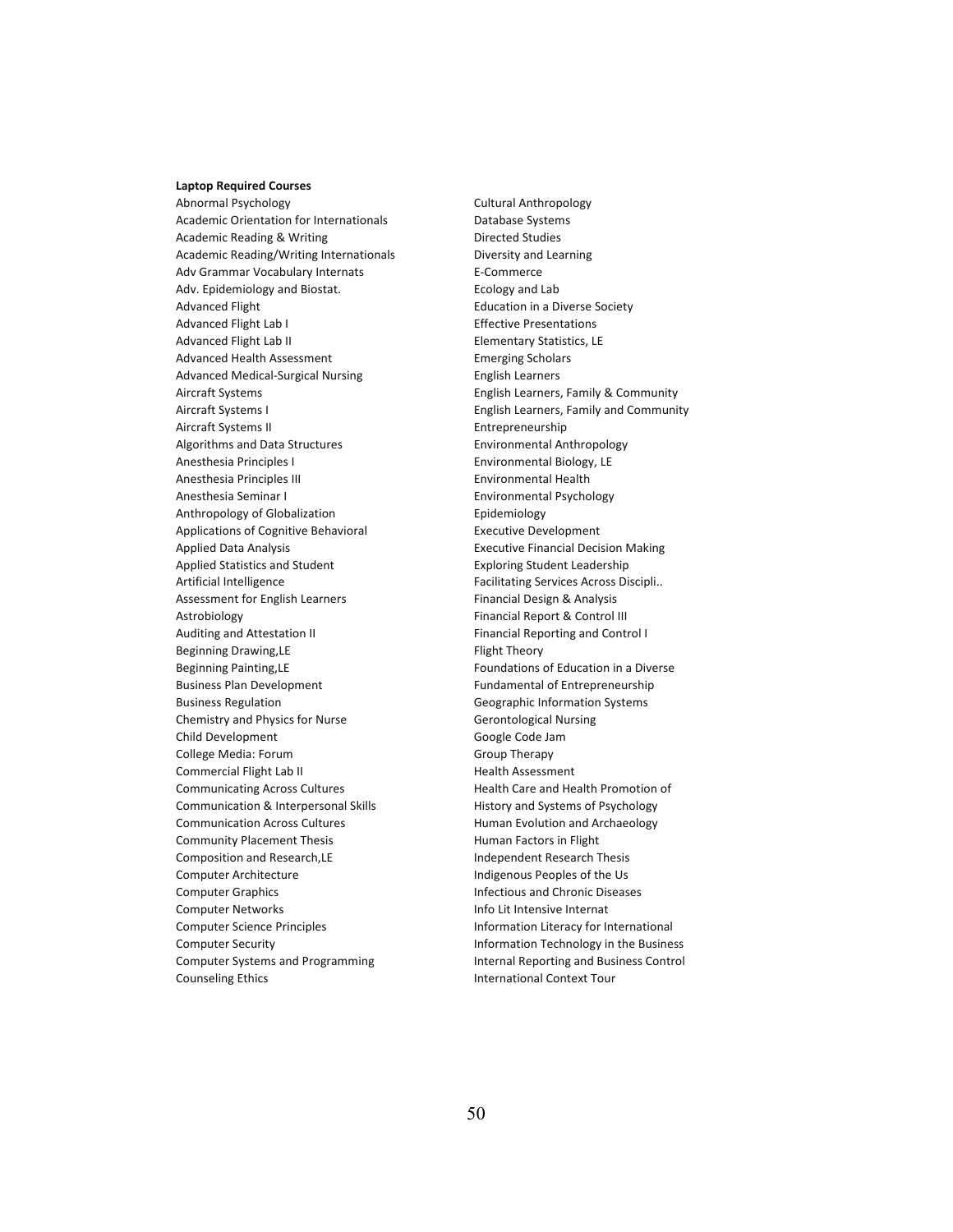#### **Laptop Required Courses, continued**

Intro. to Academic Writing Public Health Capstone Project Introduction to Computer Science Public Presentations,LE Introduction to Data Structures Qualitative Research Methods Introduction to Ecology Quantitative Research Methods Introduction to Education **Research Methodologies** Introduction to Environmental Studies Research Methods Introduction to Professional Nursing Research Project Introduction to Psychology, LE Research in the Practice Setting Introduction to Public Health Research/Development Seminar in Justice Studies Thesis **Rhetorical Theory and Practice** Leadership Communication Roles of the Special Educator Leadership Development, LE Sales Management Leadership for Social Change Scientific Computing Making Sense of Films, LE Seminar in Professional Roles Managing People Senior Capstone Marketing New Ventures Senior Project I, II Masters Project/Thesis Senior Project Proposal Writing Measuring Human Traits and Behavior Senior Seminar Medical-Surgical Nursing Service Learning in Psychology Meteorology **Social Entrepreneurship** Social Entrepreneurship Methods of Instruction and Curriculum Social Neuroscience Middle Eastern History Social Psychology Mineral, Chemical, Spectacle Software Engineering Modern World History, LE Special Education Assessment Myth, Magic and the Supernatural Special Topics Nursing Theory and Research Special Topics Seminars Operating Systems Specialized Education Services Organisms and Evolution Statistics for the Sciences Organizational Behavior Student Teach SPED: Mild/Mod Organizational Communication Survey of Latin American Culture Pharmacology Teaching & Research Seminar Portfolio Development Teaching with Technology Prin/Applic's SPED Assessment Technology and Teaching Principles of Genetics The Child in the Family Principles of Management The Information Age, LE Professional Aspects II The Nonprofit Organization Professional Flight I Theoretical Foundations of Advanced Professional Flight I Lab Thesis Research Professional Flight II Thinking & Writing for Psych Professional Flight II Lab Transitioning to College Professional Writing **National Writing** Undergraduate Research Professional and Technical Writing Undergraduate Teaching Psychology Field Experience United States History,LE Psychology Lab Skills Western Civilization, LE

Intro to Anthropology,LE Psychopathology and the DSM